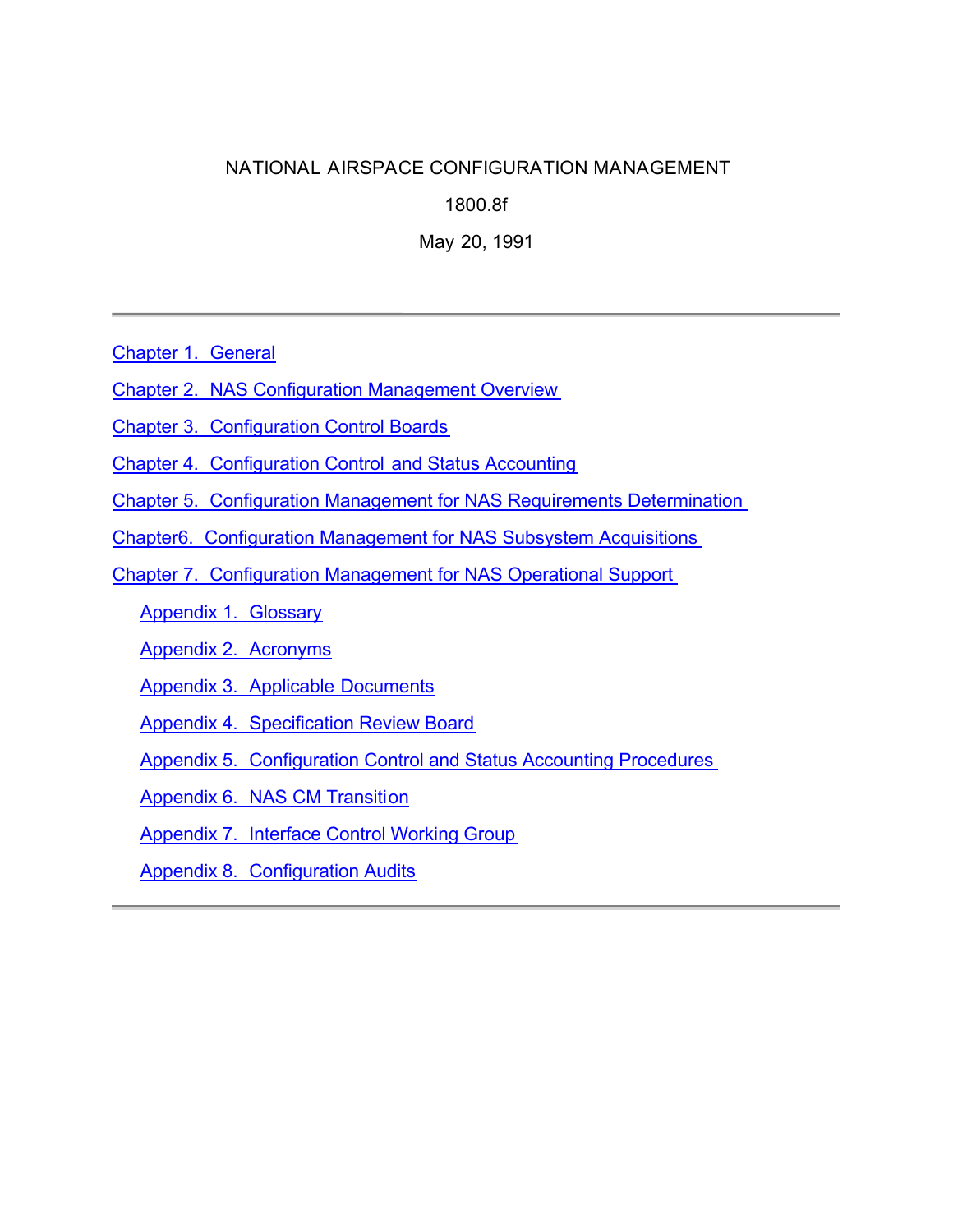1800.8F

**CHAPTER 1.**

**GENERAL**

1. PURPOSE. This order prescribes configuration nanagement (CM) policy, delegates authority, and assigns responsibility for CM of the development, installation, and maintenance of the Nationat Airspace System (NAS).

2. **DISTRIBUTION**. This order is being distributed at division level to the Offices of the Associate Administrator for NAS Development, the Associate Administrator for Air Traffic, and the Associate Administrator for Airway Facilities; branch level to the Systems Maintenance Service, Office of Air Traffic System Management, Air Traffic Rules and Procedures Service, and Air Traffic Plans and Requirements Service; branch level at the FAA Technical Center; director level at the Aeronautical Center; branch level at the FAA Logistics Center and the FAA Academy in the Aeronautical Center; branch level in the regional Airway Facilities, Logistics, Air Traffic, and Flight Standards Divisions; a limited distribution to all Airway Facilities field offices; and selected offices of the Department of Defense.

3. CANCELLATION. Order 1800.8E, Mational Airspace System Configuration Management, dated July 11, 1985, and Order 6000.20B, Waiver of Criteria for Establishment and Maintenance of Airway Facilities, dated February 12, 1979, are hereby canceled.

#### 4. BACKGROUND.

a. The need for CM is emphasized with the advent of the systems engineering and integration approach to implementation of the NAS Plan. The increased emphasis on technical management of the NAS design process mandates exercising CM over the technical documentation as subsystems evolve through each life-cycle phase; requirements determination, acquisition, and operational support.

b. Order 6000.20B prescribes methods of processing requests for waivers and for issuing waivers of national criteria. Since this order was approved, site equipment has been entered into the NAS baseline. Consequently, changes to site equipment are now handled as local changes and waivers are no longer necessary.

## 5. EXPLANATION OF CHANGES.

a. The latest FAA reorganization has been incorporated throughout the document.

b. Specific documentation comprising each baseline has been listed using FAA-STD-005, Preparation of Specification Documents, as a guide.

c. Regional Configuration Control Boards (RCCB) have been established with authority delegated in the Regional CCB charter by the NAS Configuration Control Board (paragraph 31c(3)).

d. The Baseline Documentation and Configuration Identification System (DOCCON) automated support tool which collects, stores, and reports data about NAS facilities, hardware and software is discussed. Procedures are included for ensuring that appropriate documentation is forwarded to the given address with the proper cover sheet (paragraph 45).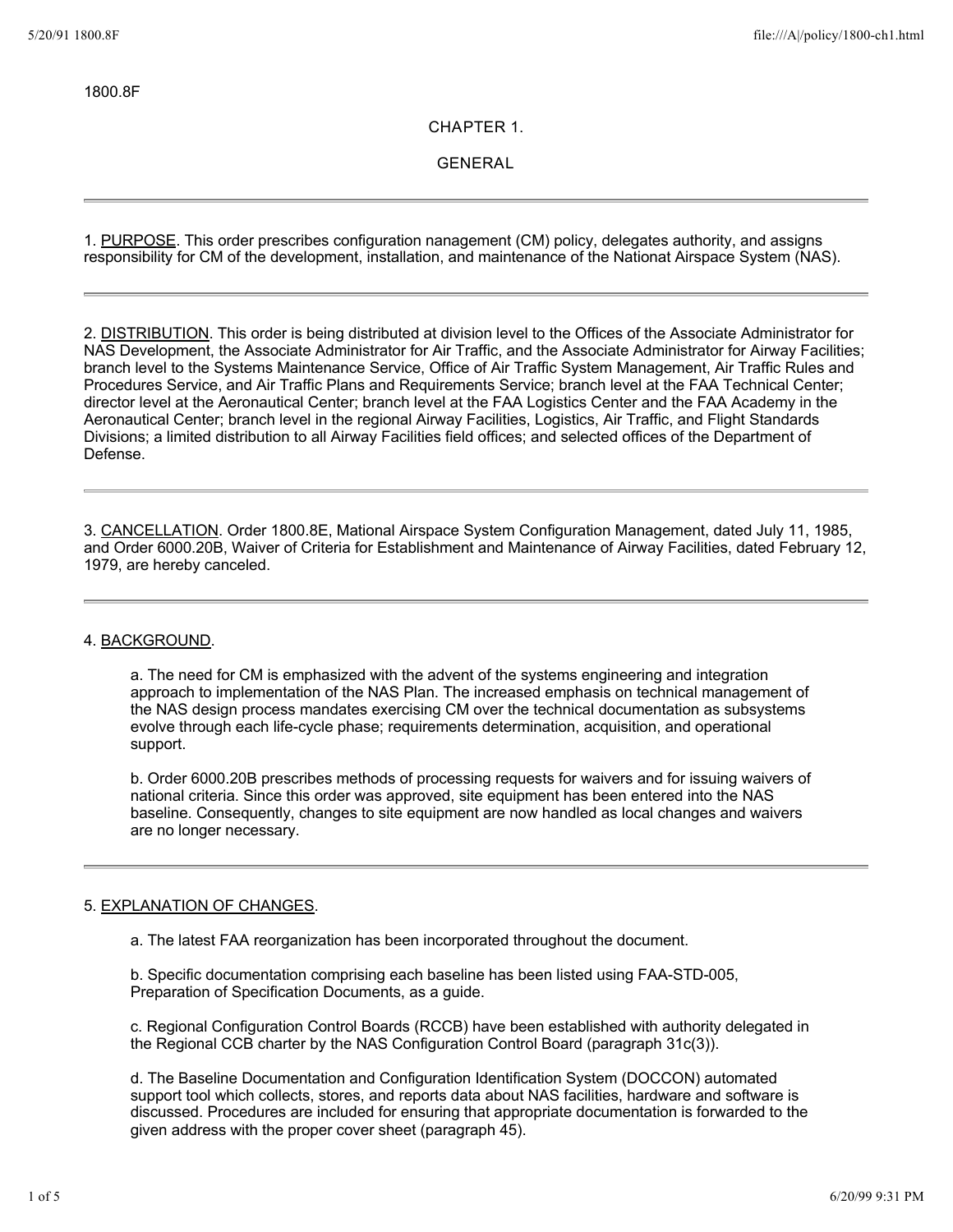e. FAA acquisition CM requirements are defined to reflect FAA-STD-021, Configuration Management (Contractor Requirements). Configuration audits have been added to CM responsibilities with expanded definitions under Review and Audits.

f. Deployment Readiness Reviews (DRR) have been added as a required review prior to deployment of a project to the field (paragraph 66c(2)).

g. Guidance has been added for performing CM on Commercial Off-The-Shelf (COTS) hardware and software (paragraph 64).

h. Changes have been made to improve the readability of the document. CM procedures were removed from chapter text and moved to appendixes. Documents referenced in the order and an acronyms listing have been listed in separate appendixes (appendixes 2 and 3).

i. Specification Review Board procedures have been reworked to accommodate not only the establishment of the Interface Control Working Group (ICWG), but also the refinement of ASE-600 responsibility and NCP processing procedures (appendix 4).

j. Configuration Control and Status Accounting procedures for proposing, reviewing, approving, and implementing changes to the NAS configuration have been added (appendix 5).

k. Policy and procedures for the transitioning of CM responsibilities from one NAS life-cycle phase to another have been added including candidate documentation for each baseline (appendix 6).

1. Roles and responsibilities of the ICWG have been added for processing Interface Requirements Documents (IRD) and Interface Control Documents (ICD) (appendix 7).

m. Guidance for planning and conducting configuration audits has been added including definitions of roles and responsibilities and a brief overview of a Functional Configuration Audit (FCA) and Physical Configuration Audit (PCA) (appendix 8).

n. Requirement Change Proposals (RCP) were deleted as vehicle for proposing changes to the NAS System Requirement Specification (NASSRS).

6. DEFINITIONS. The definitions of terms used in this document are included in Appendix 1, Glossary, and Appendix 2, Acronyms. Key definitions are as follows:

a. Baseline refers to technical documentation (a single document or a set of documents) formally designated and fixed at a specific time during a configuration item's life cycle. Baselines, plus approved changes to those baselines, constitute the current configuration identification.

b. Configuration Item (CI) is an aggregation of hardware/software/firmware, or any of its discrete portions, which satisfies an end-use function and is designated by the FAA for configuration management. For purposes of applying configuration management to space utilization, floor space is defined as a CI.

- (1) Computer Software CI is a CI for computer software.
- (2) Hardware CI is a CI item for hardware.

c. Configuration Management (CM) is a discipline applying technical and administrative direction and surveillance to: identify and document the functional and physical characteristics of a CI; control changes to those characteristics; record and report change processing and implementation status; and audit documentation and CI's to ensure adequacy of the baseline that is being established. These basic elements are defined as follows:

(1) Configuration identification consists of the currently approved or conditionally approved technical documentation for a CI as set forth in' specifications, drawings and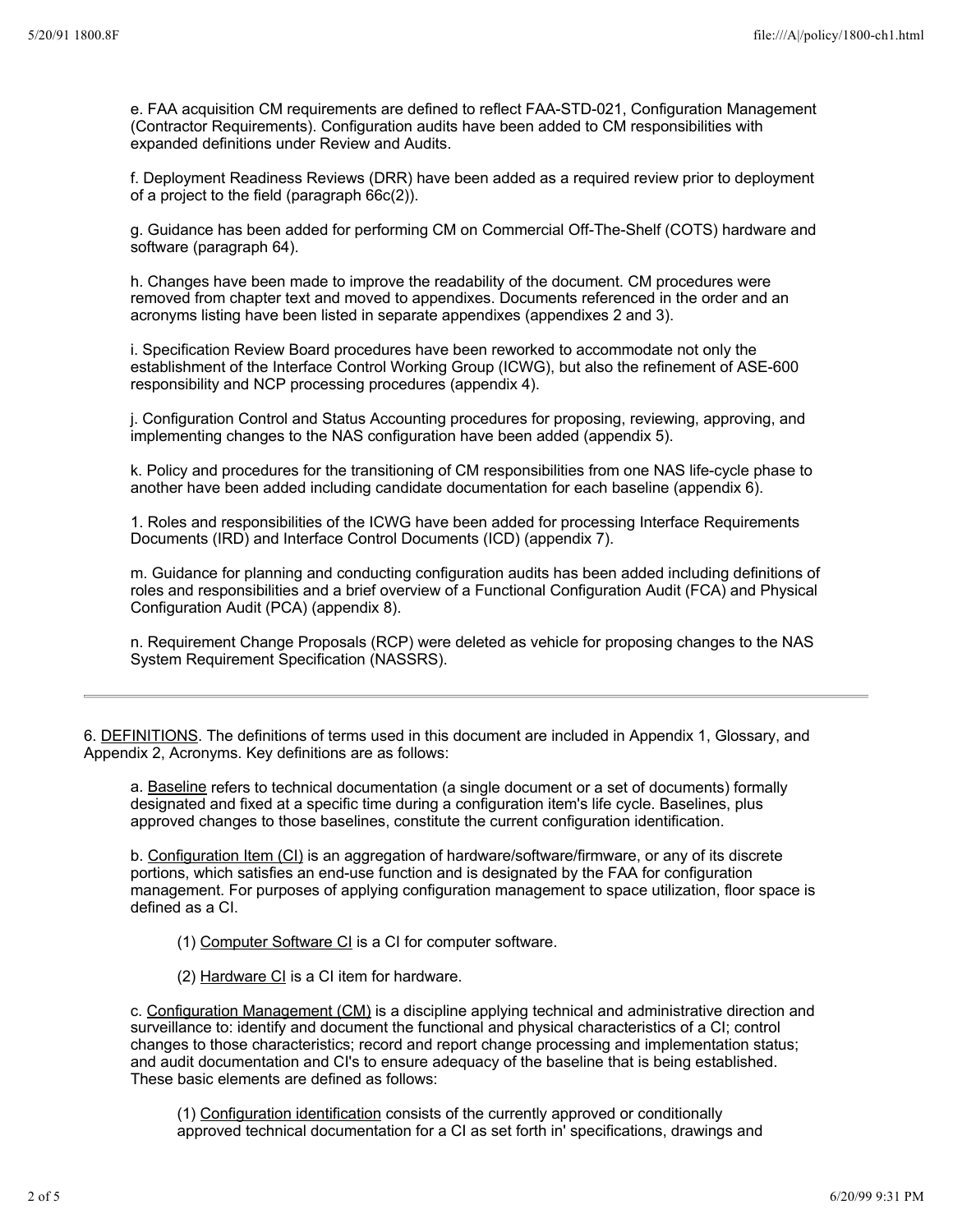associated lists, and documents referenced therein.

(2) Configuration control is the systematic evaluation, coordination, approval or disapproval, and implementation of all approved changes in the configuration of a CI after formal establishment of its configuration identification.

(3) Configuration status accounting records and reports the information that is needed to manage the conflguration effectively. This includes a listing of the approved configuration identification, the status of proposed changes to the configuration, and the implementation status of approved changes.

(4) Configuration auditing is the formal examination of the configuration identification and the CI's to ensure product integrity prior to establishing a baseline for a CI.

d. Configuration Control Board (CCB) is the official FAA authorlzed vehicle to approve baselines and changes to baselines.

7. FORMS. The following forms are available through normal distribution channels with the exception of FAA Form 1800-49:

a. FAA Form 1800-2, NAS Change Proposal, NSN 0052-00-801-6003, Unit of Issue: Sheet.

b. FAA Form 1800-15, Case File Transmittal/Evaluation (inter/intra region), FSN 0052-00-817-6000, Unit of Issue: Sheet.

c. FAA Form 1800-17, Case File Comments, NSN 0052-00-817-8000, Unit of Issue: Sheet.

d. FAA Form 1800-49, NAS Configuration Control Decision, available through ASE-600, Unit of Issue: Sheet.

e. FAA Form 6030-3, Hardware Discrepancy Report, NSN 0052-00-026-9000, Unit of Issue: Sheet.

f. FAA Form 6100-1, Program Technical Report, NSN 0052-00-322-7000, Unit of Issue: Sheet.

g. FAA Form 1800-60, NAS DocumentatLon and Configuration Identification Data Sheet, NSN 0052-00-906-3000, Unit of Issue: Sheet.

8. AUTHORITY IO CHANGE THIS ORDER. The Associate Administrator, System Engineering and Development, ASD-1, may issue changes to this order necessary to implement and manage the NAS Configuration Management System. The Administrator reserves the authority to approve changes that establish policy, delegate authority, or assign responsibility.

9. POLICY. It is FAA policy to develop and implement the techniques of configuration management in accordance with this order to achieve required NAS performance, operational efficiency, reliability, maintainability, and safety. Chapters 1 through 7 contain FAA CM policy, and appendixes 1 through 8 contain further guidance and procedures.

10. APPLICATION. CM is applied to NAS design levels as well as all elements of a system: hardware, software, firmware, test equipment, facilities, and documentation (specifications, plans, drawings, manuals, etc). The basic approach is to use standard CM techniques but retain flexibility to tailor requirements for each CI.

a. CM shall be applied to the NAS design levels, subsystems, equipment, and software throughout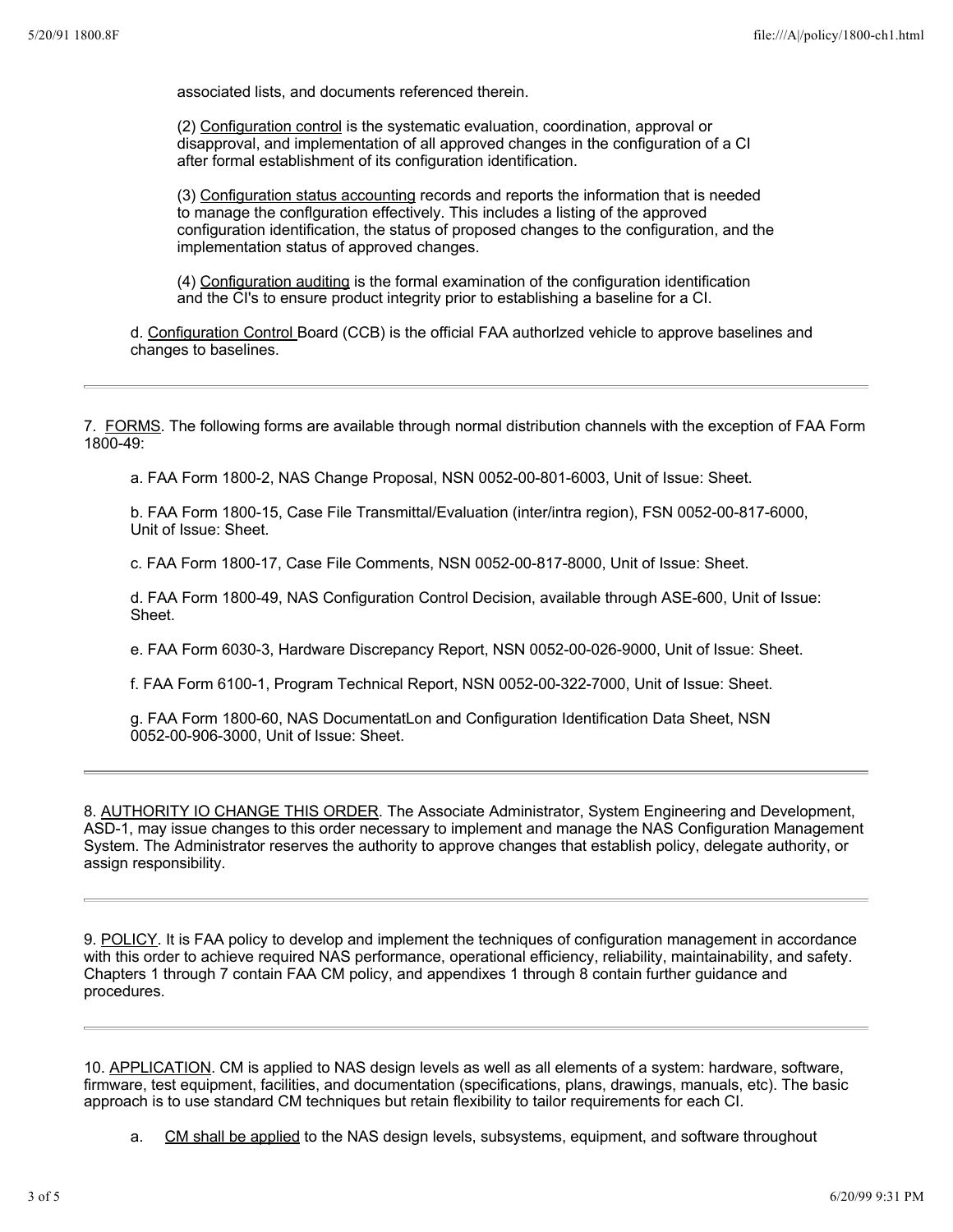each phase of the life cycle. Specific application of the CM policy contained in this order shall be tailored to each subsystem life cycle based on quantity, slze, scope, and complexity.

b. Initiation of CM shall occur in the requirements determination phase with establishment of the NAS operational requirements and the NAS functional and allocated design baselines.

c. CM shall continue throughout the NAS life cycle, and any proposed changes to the baseline configuration and associated documentation shall be subject to CCB review and approval/disapproval action.

#### 11. RESPONSIBILITY FOR CONFIGURATION MANAGEMENT

a. Associate Administrator for Systems Engineering and Development, ASD-1, as Chairperson of the NAS CCB, has responsibility for providing technical and administrative direction to properly identify, control changes, and record the configuration and change implementation status to NAS requirements and the Level I Design Document.

b. Director, System Engineering Service, ASE-1, has responsibility for providing FAA-wide technical and administrative direction to properly identify, control changes, conduct reviews, and record the configuration and change implementation status of the functianal and physical characteristics in NAS designs.

c. Associate Administrator for NAS Development, AND-1, has responsibility for providing service-wide technical and administrative direction to properly identify, control changes, record the configuration and change implementation status and conduct reviews and audits of the functional and physical characteristics of NAS subsystems, equipments, and software CI's.

d. Program Directors and Program Managers have responsibility for compliance with established CM policy and procedures relating to subsystems, equipments, and software.

e. Division Manager, Automation Software Division, ATR-200, has responsibility for providing division-wide technical and administrative directLon to properly identify, control changes, conduct reviews, ant record the configuration and change implementation status of ART- maintained and acquired software during the operational support phase of the life cycle.

f. Director, System Maintenance Service, ASM-1, has responsibility for providing service-wide technical, maintenance, and adminiserative policy and direction to properly identify, control changes, and record the configuration and change implementation status of all existing facilities and equipment in the operational support life-cycle phase. Additionally, ASM-1 is responsible for CM of software in this life-cycle phase except that software maintained by Air Traffic. Note that ASM-1 is responsible for all commissioned facilities and equipment including airway facilities maintained firmware and software.

g. Manager, Regional Airway Facilities Divisions has responsibility for providing division-wide technical and administrative direction to properly identify, control changes, and record the configuration and change implementation status to all CI's under their control. These may include items such as Air Route Traffic Control Centers (ARTCC)/Area Control Facility (ACF), Terminal Radar Approach Control (TRACON), Air Traffic Control Tower (ATCT), and Automated Flight Service Station (AFSS) site specific transition equipment layout drawings, ARTCC/ACF critical power panel drawings, site adaptation (including air handling equipment), region-unique equipment and regionally tailored construction specifications.

h. Manager, Regional Air Traffic Divisions has responsibility for providing division-wide technical and administrative direction to properly identify, control changes, and record the configuration and change implementation status to all CI's under their control. Additionally, the Regional Air Traffic division manager is responsible with the Regional Airway Facilities division manager for reviewing and approving changes relating to ARTCC/ACF, TRACON, ATCT, AFSS, operational and administrative space management.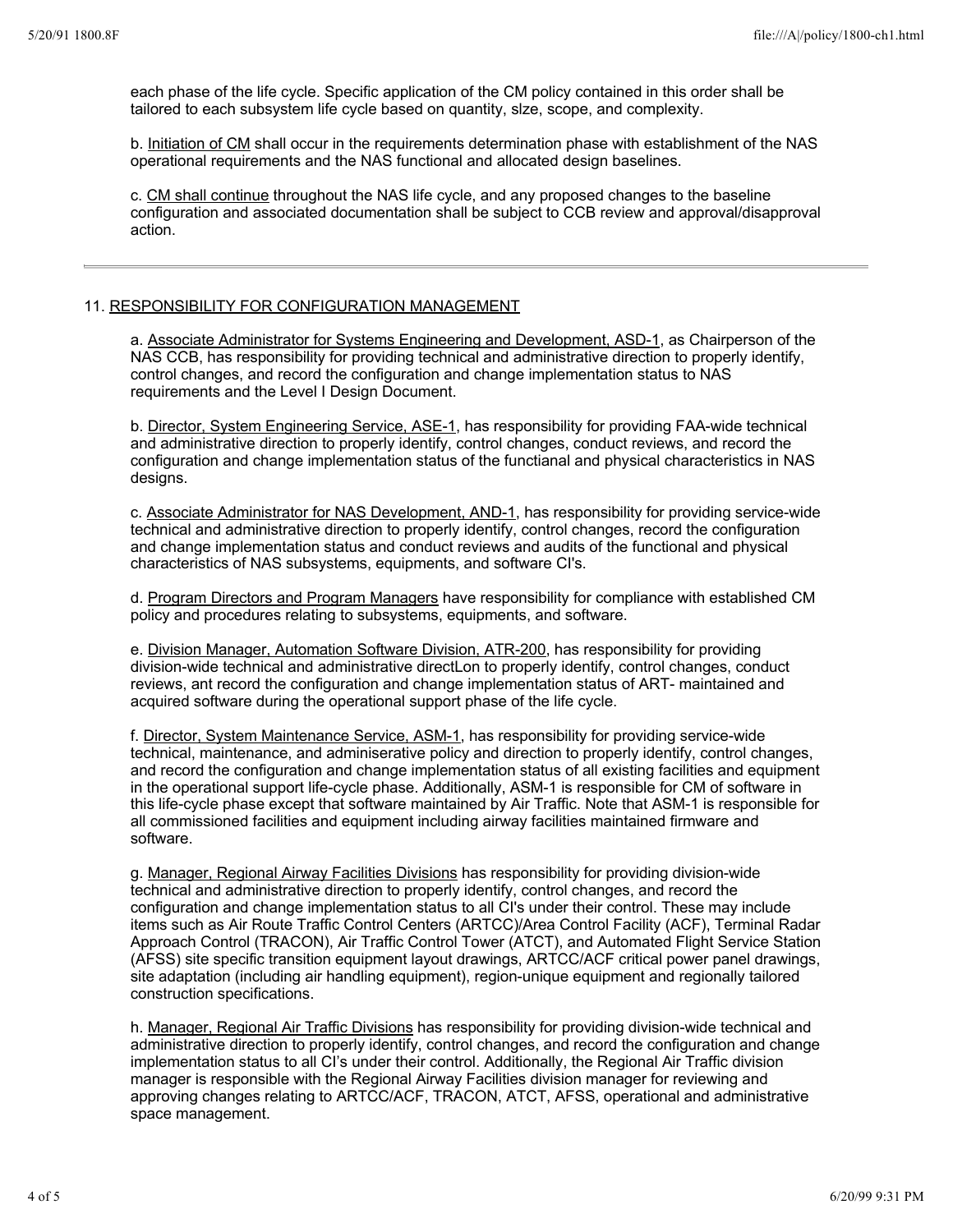i. Division Managers, NAS Development (AND) are responsible for assuring that CCB approvals are received for NAS Plan specifications, both for initial award and planned subsequent changes to the baseline, prior to submission of a procurement request (PR) to the Acquisition and Material Service (ALG).

j. Division Managers, Configuration Management and Engineering Support Division, ASE-600, has CM system responsibilities. This includes the development and implementation of CM policy, procedures, standards, and includes performance of CCB secretarist functions for CCB's. ASE-600 monitors the CM requirements on NAS subsystems. In addition, ASE-600 is responsible for the Specification Review Board (SRB) and provides administrative support for change processing, scheduling, monitoring, and updating status accounting documents.

k. Division Managers (ASE-100 through ASE-500) have responsibility for conducting change reviews. In addition, ASE-600 is responsible for specifications and interface requirements.

l. Director, NAS Transition and Implementation Service, ANS-1, has responsibility for Regional CCB's, facility as-built, site-specific end-state and transition drawings, and Computer Aided Engineering Graphics.

m. FAA project personnel have responsibility for complying with established FAA orders. Additionally, they may be responsible for generating specifications, monitoring contractor CM systems, performing CCB secretariat functions, performing configuration audits, and performing change processing and status accounting functions.

12. CONFIGURATION MANAGEMENT DOCUMENTS. The documents listed in Appendix 3, Applicable Documents, are applicable to the extent specified herein.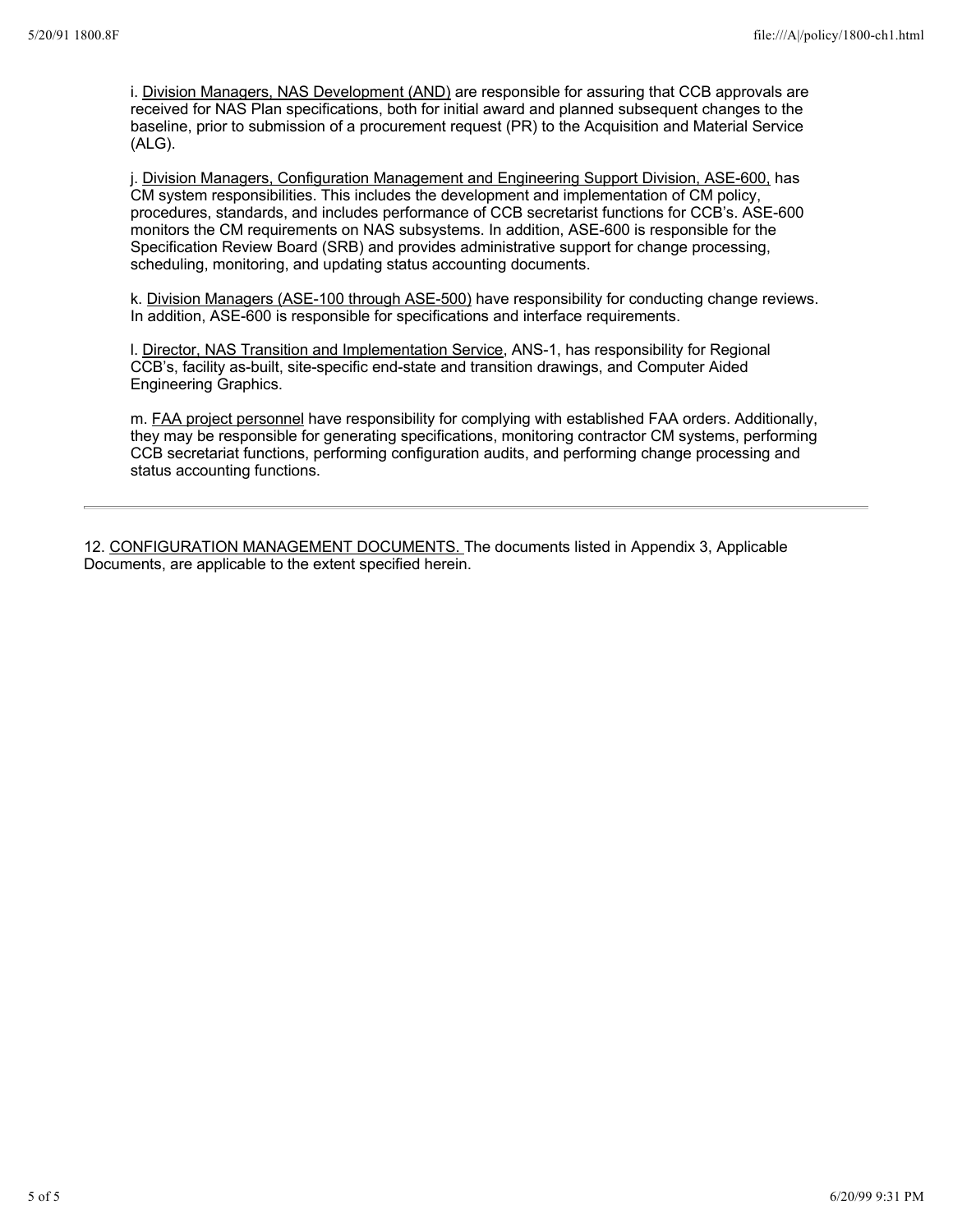1800.8F

## **CHAPTER 2.**

# **NAS CONFIGURATION MANAGEMENT OVERVIEW**

20. GENERAL. This chapter describes CM activities during each phase or the 'NAS life cycle. To make the NAS Plan a reality and to establish a firm foundation for NAS evolution, discipline must be exercised at every step of the FAA system engineering process. This discipline is achieved, in part, through the application of C! concepts throughout the NAS design, as well as during periods of equipment/software acquisition and operation.

21. NAS LIFE CYCLE. The NAS life cycle is complex and varies from more traditional system life-cycle processes. There is a current operational system which is to be transformed into the desired modernized system. However, embedded within the overall NAS is a diverse set of NAS subsystems, each executing its assigned portion of the NAS mission and each with its own, unique subsystem life cycle. These individual subsystem life cycles must be coordinated and managed for the NAS Plan to be implemented effectively. This situation is depicted in figure 2-1 for a representative subsystem within the NAS. However, from time to time groups of NAS subsystem life cycles must be synchronized so that incremental capabilities may be introduced into the operational NAS. Interfaces among NAS subsystems must be controlled when allocation of functionality to subsystems is defined and throughout the life cycle of each subsystem.

22. CONFIGURATION MANAGEMENT AND NAS LIFE-CYCLE PHASES. The three basic NAS life-cycle phases depicted in figure 2-1, requirements determination, acquisition, and operational support, provide the framework for CM activity. While CM is applied throughout the life cycle, its specific application is dependent upon the life-cycle phase being considered. Each of the three phases is always in execution--requirements are continually being updated, subsystems are continually being acquired, and the operational NAS is in continuous operation. Subsystems or equipment under CM during each life-cycle phase are listed in NAS-MD-001, NAS Subsystem Baseline Configuration and Documentation Listing.

a. Requirements Determination. In this NAS life-cycle phase, the operational requirements are determined through mission, support, and integration transition analysis; technology application studies; and concept analysis. The operational requirements are baselined and then used as input to the development of the NAS functional, allocated, and transition baselines. These baselines are addressed further in chapter 5.

b. Acquisition. During this phase, NAS functional requirements are allocated to major subsystem components; subsystem component interface requirements are determined and documented; and subsystem equipment, software, and firmware are designed, developed, produced, installed, and commissioned. The program/project manager is responsible for managing the functional activities necessary to produce and maintain the functional, allocated, design, and product baselines. These baselines are addressed further in chapter 6.

c. Operational Support. This phase encompasses the period of time the products of each project enter operational service until they are decommissioned. The objective of this phase is to provide necessary operational services in the most efficient and cost-effective manner through the maintenance of the NAS operational baseline. The program/project manager retains subsystem CM responsibility until transitioned to the user or maintenance organization(s). The NAS operational baseline is maintained during the operational support phase. For hardware, the operational baseline will be controlled to each serialized equipment by location and modification level. For software, the operational baseline will be controlled to the computer program member (smallest definable unit of code) level. Operational support baselines are addressed further in chapter 7.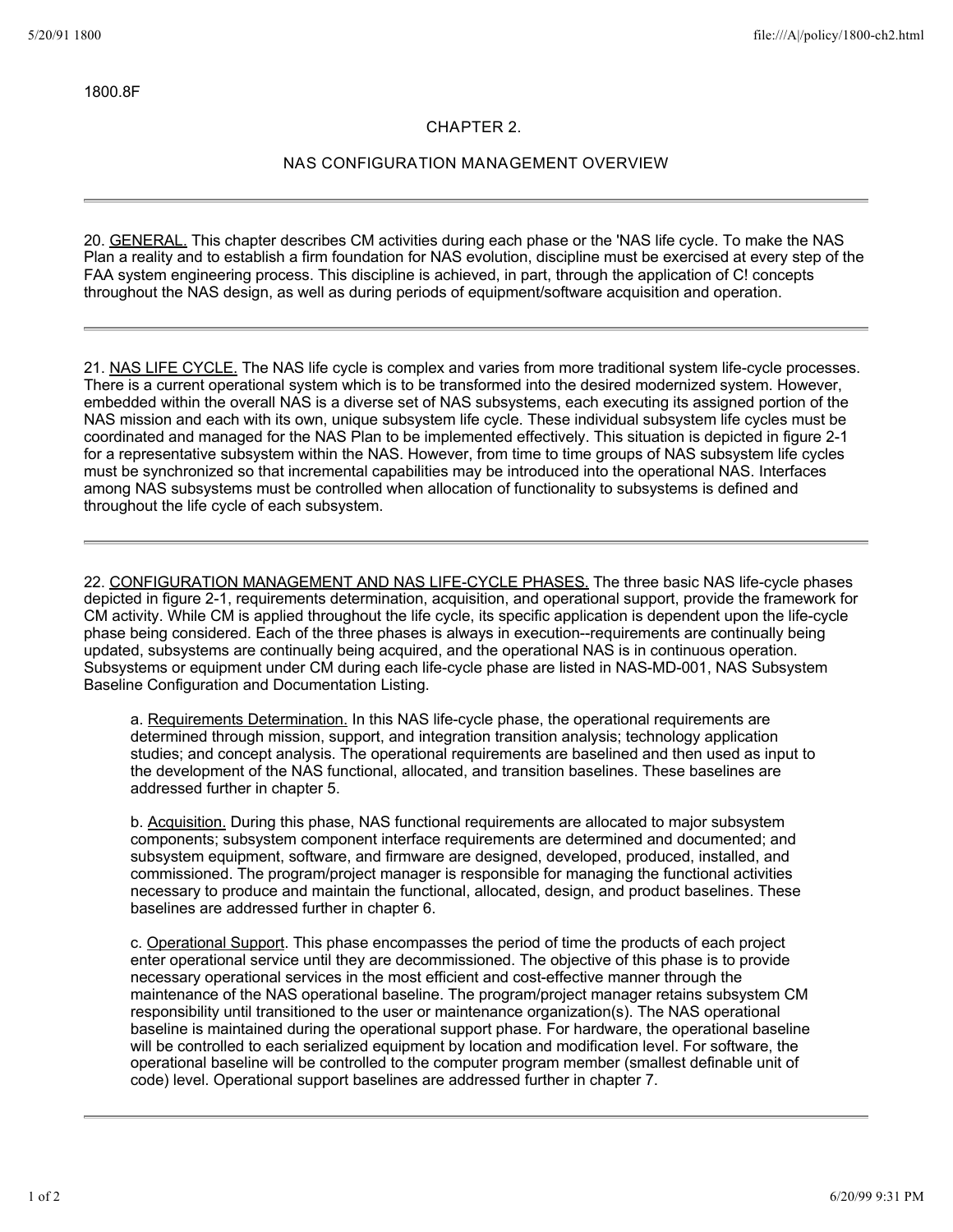23. CONFIGURATION MANAGEMENT TRANSITION. There are two transition points for any subsystem evolving through the three NAS life-cycle phases.

a. Requirements Determination/Acquisition. Transitioning from the requirements determination phase to the acquisition phase is the responsibility of the Specification Review Board (SRB). All proposed specifications developed for NAS subsystems must be processed through the SRB before they are baselined by the Systems Engineering (SE) CCB and can be used. After initial baselining of these documents, changes will be processed as directed by this order. SRB membership and responsibilities are described in Appendix 4, Specification Review Board. s

b. Acquisition/Operational Support. Transfer of a subsystem from the acquisition program/project manager to the appropriate operational support manager(s) will take place during this transition. CM supports the transition to ensure that CM responsibility and requirements are handed-off and maintained. Procedures for formalizing the hand-off are detailed in a Memorandum of Understanding (MOU) signed by affected acquisition and operational support organizations. Transition of CM responsibility is addressed further in Appendix 6, NAS CM Transition.

24.-29. RESERVED.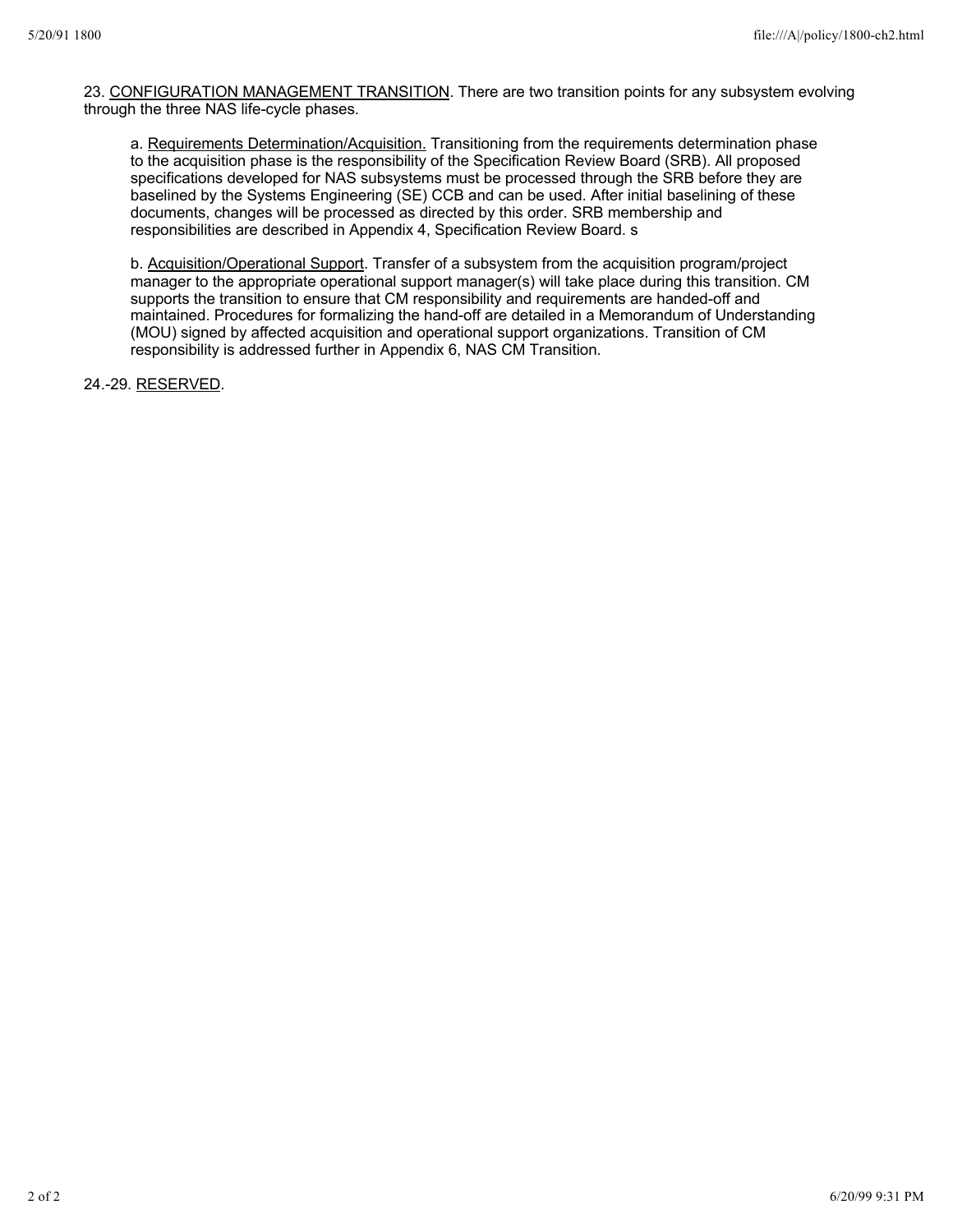# **CHAPTER 3.**

## **CONFIGURATION CONTROL BOARDS**

30. GENERAL. The CCB is the official agency-authorized vehicle to establish baselines and to approve or disapprove subsequent changes to those baselines. This chapter discusses the functions, membership, and responsibilities of all the NAS CCB's which include NAS, SE CCB, Program CCB's, Air Traffic (AT) CCB, Maintenance Engineering (ME) CCB, and Regional CCB's.

31. STRUCTURE. The NAS CCB structure established by Order 1800.57, National Airspace (NAS) Configuration Control Board (CCB), provides authority to control the NAS configuration. Authority may be delegated by the NAS CCB to lower level CCB's for effective administration of proposed changes at the most appropriate level. Figure 3-1 reflects the NAS CCB structure which represents configuration control responsibilities by life-cycle phase.

#### a. Requirement Determination Phase.

(1) The NAS CCB is responsible for the formal review and resolution of all changes to NAS operational requirements, the NAS Functional (Level I) Design baseline, and all related systems engineering documentation including: the NAS System Requirements Specification (NAS-SR-1000) and the NAS Functional (Level I) Design Document (NAS-DD-1000). The NAS CCB reviews and approves charters for the program CCB's, SE CCB, ME CCB, AT CCB, and the Regional CCB's, and delegates decision authority and provides oversight to these boards. The NAS CCB is chaired by the Associate Administrator for System Engineering and Development (ASD-1).

(2) The SE CCB is accountable for the activities of all lower boards and is responsible for controlling baselines, engineering standards, and administering change control for the NAS allocated and transition design baselines. It is also responsible for controlling the interfaces between NAS subsystems. The documents for which the SE CCB is responsible are the NAS System Specification (NAS-SS-1000), NAS Transition Plan, generic space allocation drawings used for transition planning and facility space management, FAA engineering standards and specifications, IRD's, and NAS-MD-001. The SE CCB is co-chaired by the Deputy Associate Administrator for System Engineering and Development (ASD-2) and the Deputy Associate Administrator for Airway Facilities (AAF-2).

b. Acquisition Phase. During the acquisition phase, both the FAA and FAA contractors have CM responsibilities. Contractor CM responsibilities are specified in FAA-STD-021, Configuration Management (Contractor Requirements). FAA acquisition phase responsibilities are as follows:

(1) Program CCB's are responsible for controlling the subsystem functional, allocated, design, and product baselines and for administering change control for the NAS subsystems under project acquisition. Program CCB's are responsible for documents including the FAA-controlled system/segment specification and the contractor-maintained development specifications, ICD's, and documents comprising the product baseline as listed in paragraph 62d. Documentation comprising a project product baseline varies for each acquisition. Additionally, the ANS CCB is responsible for baselining and ensuring configuration control of site-specific end-state equipment layout drawings used for space management. Each programn CCB is chaired by the program director/manager.

(2) Each program CCB is required to operate within cost, schedule, and technical thresholds in the approval of changes. A Configuration Control Decision (CCD) authorizing a change exceeding an approval threshold shall not be signed by a CCB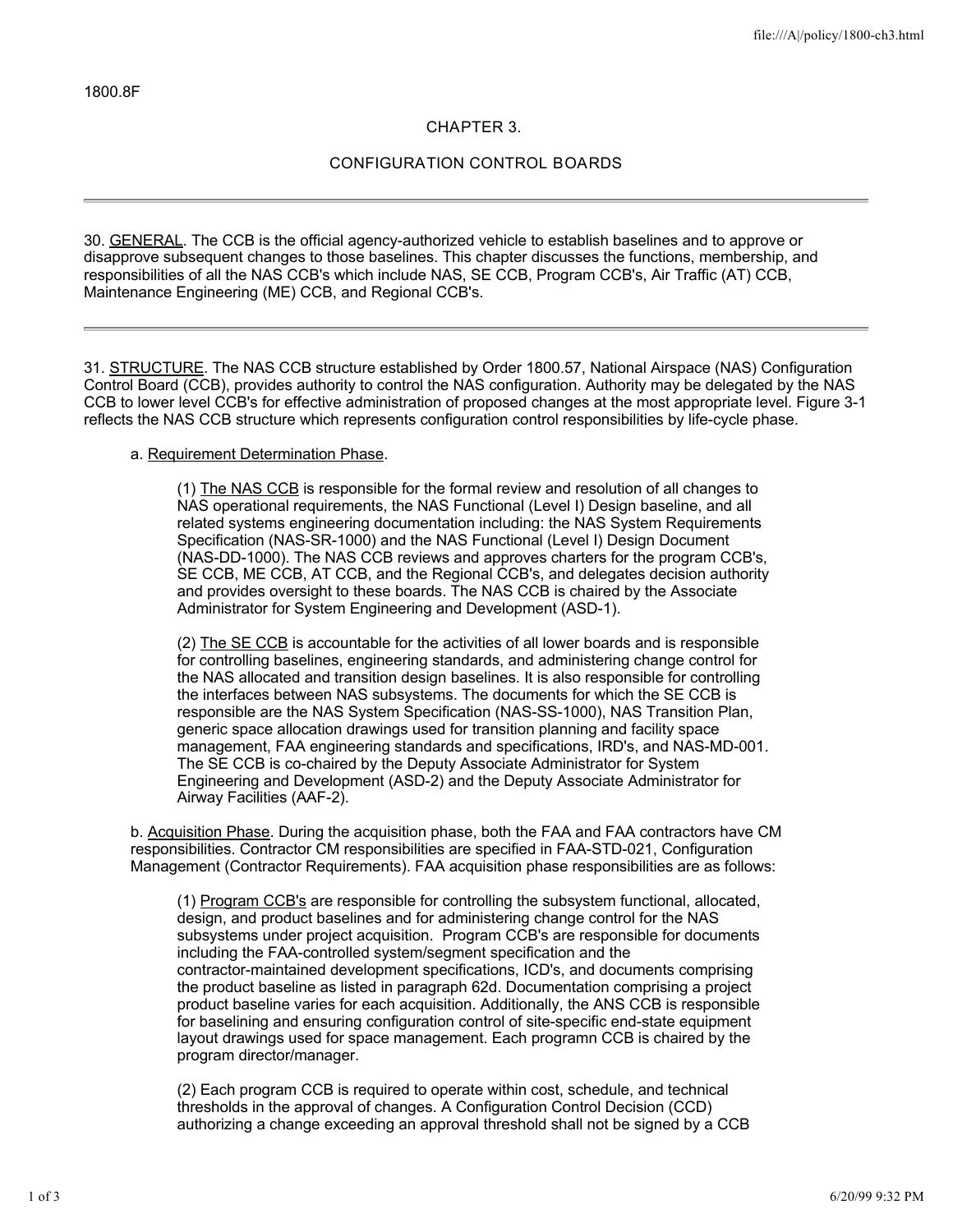Chairperson until the required approvals are available in writing and the program funds have been allocated.

(a) The cost impact must be less than the dollar amount established in Order WA 4400.1, Guide for Preparing Procurement Requests.

(b) A change approved by a Program CCB must not impact any milestone in the NAS Master Schedule or NAS Transition Plan. The SE CCB Chairperson or a delegated representative is the approval authority for changes that do impact these milestones.

(c) A change approved by a Program CCB must not result in a change to any baseline outside the domain of the cognizant Program CCB. The NAS CCB or SE CCB, depending on the CI impacted, is the higher authority for changes which exceed the technical authority of a Program CCB.

c. Operational Support Phase. During the Operational Support Phase, the following CCB's are active:

(1) ME CCB is responsible for controlling baselines and administering change control for the NAS hardware and airway facilities maintained software subsystems in operational service. The ME CCB is responsible for a subsystem's product baseline documentation as handed off by the Program CCB responsible for the acquisition of the subsystem and modified as necessary through the NAS Change Proposal (NCP) process to become the operational baseline. The ME CCB is also responsible for any baselined operational support documentation as indicated in paragraph 31b(1), as well as modification handbooks and maintenance technical handbooks. The ME CCB is chaired by the Director, System Maintenance Service, ASM-1, or his designee.

(2) AT CCB is responsible for controlling baselines and administering change control for NAS operational air traffic control (ATC) software and support software. The AT CCB is responsible for Computer Program Functional Specifications (CPFS) and ICD's. The AT CCB is chaired by the Manager, Air Traffic Automation Software Division, ATR-200.

(3) Regional CCB's are responsible for controlling changes to space management, critical power, site adaptation, equipment unique to region and regionally tailored construction specifications as stated in the regional CCB Charters.

(4) As additional CI's are identified, authority will be designated to the appropriate organization(s).

# 32. CHARTERS AND PROCEDURES.

a. The NAS CCB is chartered through Order 1800.57. The order provides policy for the establishment of lower level boards. Each CCB is established through a charter defining its authority, responsibilities, and membership. All subordinate CCB charters and changes must be approved by the NAS CCB.

b. Each CCB approves operating procedures defining how it will operate.

<sup>33.</sup> CONFIGURATION CONTROL DECISIONS. NCP's are prepared on FAA Form 1800-2, NAS Change Proposals, to establish baselines or to change a baseline. NCP's that have successfully completed the must evaluation and comment resolution process, are submitted to the appropriate CCB for processing. The CCD shall serve as the official notification of CCB decisions/directives. When contractual action is required, the CCD shall serve as the basis for preparation of a PR. CCD's establishing baselines shall direct that two copies of baselined documentation and a NAS documentation data sheet are submitted to the NAS Documentation Control Center. See paragraph 45.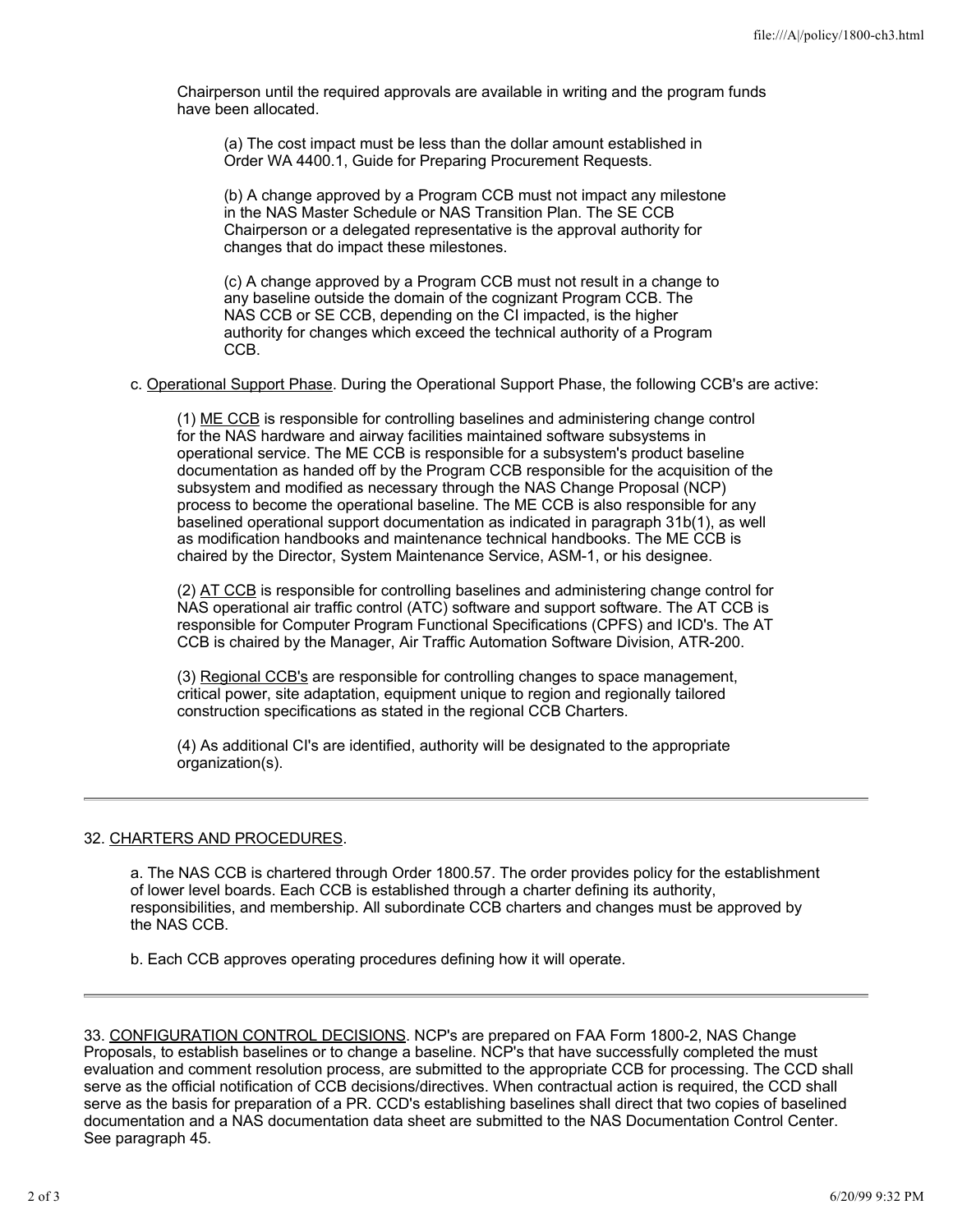34. MEMBERSHIP RESPONSIBILITIES. Each CCB has its own distinct functional membership. The responsibilities of these members are as follows:

a. Chairperson is responsible for deciding CCB actions, authenticating CCB operating procedures, ensuring strict adherence to the provisions of the CCB's charter and operating procedures, and conducting the meetings.

b. The Executive Secretary is responsible for establishing the agenda and for scheduling the CCB meetings, ensuring that necessary action is taken in processing all proposed changes for disposition by the CCB, maintaining records for the CCB, preparing and distributing the minutes and action items of the meeting, and preparing CCD's for the Chairperson's signature.

c. Permanent Members/Ad Hoc Members will provide guidance to the Chairperson on subjects being considered by the CCB to ensure decisions are based on technical and policy positions consistent with their organization's evaluation of the subject. They will also be responsible for representing and committing their organizations to CCB decisions and accepting action items.

d. Ad Hoc Technical Advisors/Consultants will be invited to CCB meetings whenever certain expertise is required or when the subject matter being considered may impact their areas of interest. They will advise and counsel the Chairperson, when requested, and provide studies and presentations to assist the CCB in its deliberations.

35.-39. RESERVED.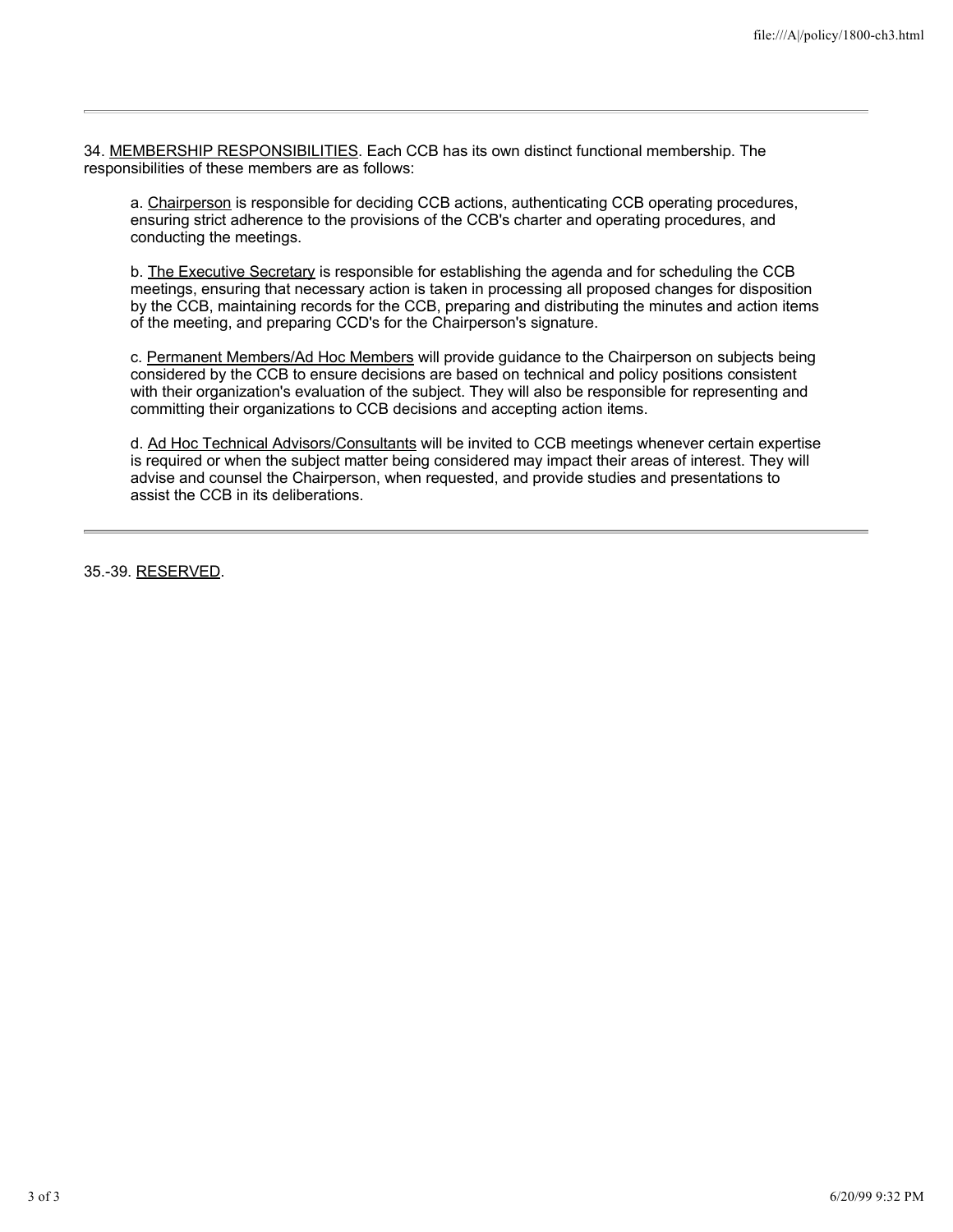# **CHAPTER 4.**

# **CONFIGURATION CONTROL AND STATUS ACCOUNTING**

40. GENERAL. This chapter describes the actions required to perform configuration control and status accounting activities in support of systems engineering, program/project management and maintenance organizations throughout the NAS life cycle. Configuration control and status accounting begins with the establishment of the requirements baseline during the requirements determination phase and continues throughout the NAS life cycle. Configuration control and status accounting support systems engineering management in maintaining control of design data and interface documentation. These support systems ensure traceability of configuration baselines and changes to baselines. In the acquisition phase, configuration status accounting supports the Program CCB's by providing pertinent information on status of the evolving NAS. In the operational support phase, configuration status accounting supports the ME CCB, AT CCB, and Regional CCB's with pertinent information on proposed/approved changes to the operational NAS. Appendix 5, Configuration Control and Status Accounting Procedures, provides detailed change control procedures.

## 41. NAS DOCUMENTATION AND CONFIGURATION IDENTIFICATION (DOCCON) SYSTEM.

a. The DOCCON System is the FAA source for information on configuration management documentation and the status of change proposals to the NAS. DOCCON consists of three operational subsystems.

(1) Documentation and Configuration Index (DCI). The DCI subsystem establishes and maintains a focal point for identifying, storing, and retrieving current and historical document information as well as NAS configuration item information. This subsystem maintains the Master Configuration Index (MCI) and produces the NAS-MD-001 report. Users can query for information through a menu of standardized reports that can be routed either to their terminal or to any printer with an address on the system's directory.

(2) Configuration Management/Status Accounting (CM/STAT). The CM/STAT subsystem of DOCCON provides information on proposed changes to configuration items to the general user and also allows those general users granted appropriate access levels to enter and maintain data on proposed changes. All case files, NCP's/CCD's must be entered into CM/STAT to be processed.

(3) Document Ordering. The DOCCON system provides document information for hardware, software, firmware, and facilities under NAS configuration control. Orders for documentation can be placed on-line through the Automated Document Ordering subsystem of DOCCON. Orders for documentation with no document record in DOCCON can be processed by the Document Control Center (DCC), ASE-621, if a document number is provided.

b. While regions and other organizational units may maintain local databases or systems to track case files, NAS Change Proposals, and Configuration Control Decisions; it is vital to the FAA's mission that this information appear in the national DOCCON system in order to effectively manage proposed changes to the NAS.

42. CONFIGURATION CONTROL. Configuration control is the process of coordinating the review and approval of proposed changes and maintaining status of the implementation of approved changes to configuration items. NCP's are required for proposing changes to subsystems, equipments, and software under configuration control as listed in NAS-MD-001. The vehicles for proposing changes to a NAS baseline are Engineering Change Proposals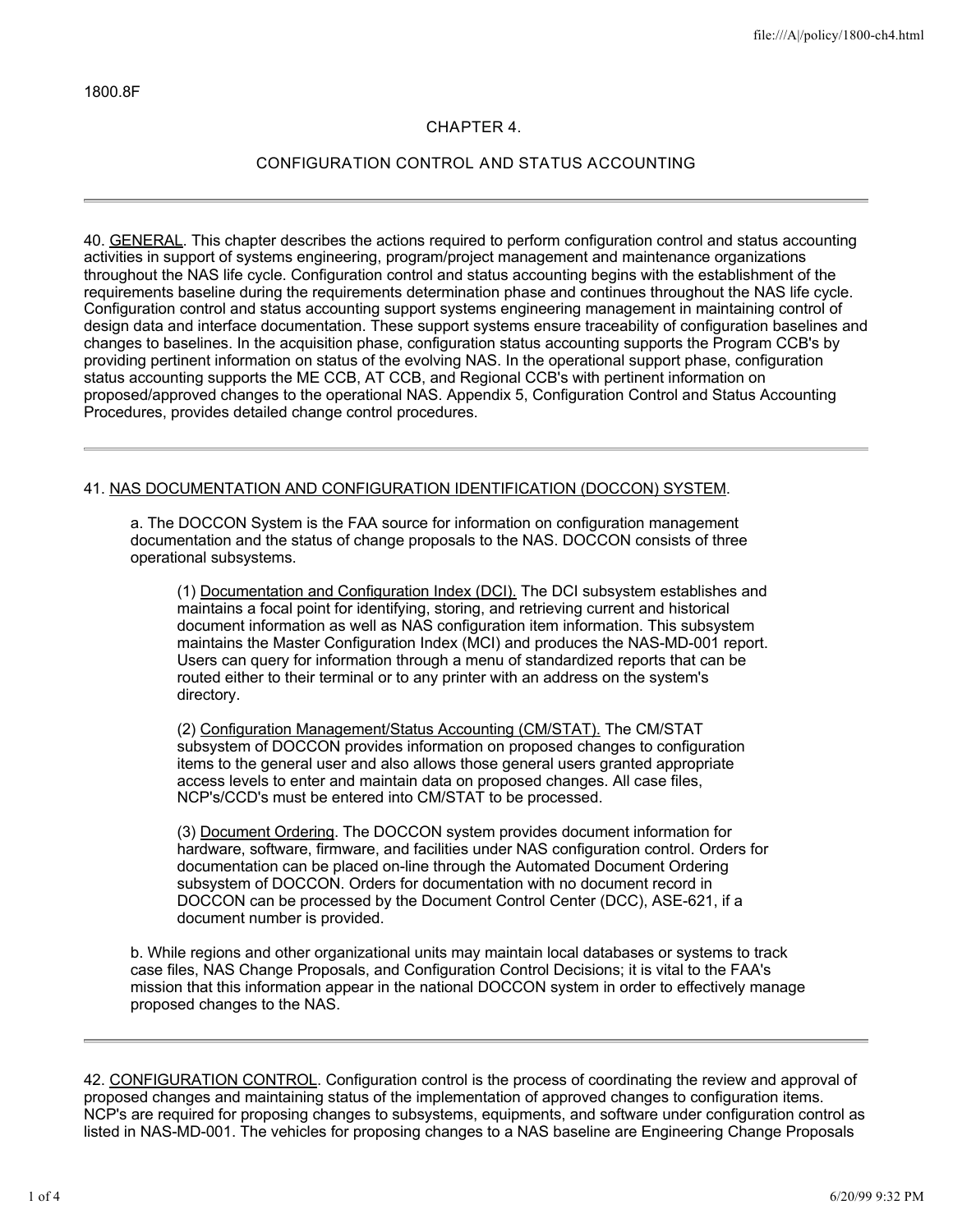(ECP), Engineering Change Requests (ECR), Technical Employee Suggestions (in accordance with Order 3450.7, Incentive Awards Program), and Case Files (FAA Form 1800-2). Instructions for completing FAA Form 1800-2 are included in NAS-MD-001 and appear on the form itself. Changes may be originated by personnel in the field, in the region, at FAA headquarters, the Department of Defense, and other Government agencies. Regardless of how a change proposal originates, it eventually becomes a case file. Case files endorsed by prescreening organizations become an NCP when received by ASE-600 and issued an NCP number. ASE-600 is responsible for change control and reviewing case files to assure information describing the change is complete and that a thorough review is accomplished prior to submission to the appropriate CCB(s). All changes (proposed or implemented) to NAS technical baselines must specify a configuration item identifier which identifies the NAS subsystem listed or to be listed in NAS-MD-001. NAS baseline documentation is stored and controlled in the NAS documentation control center and related document change activity data is stored and processed by the automated documentation tool. See chapters 5, 6, and 7 for specific life-cycle phase information.

43. STATUS ACCOUNTING. The status accounting system is used as a management information service to provide traceability of modifications to baselines and to track the status of actions necessary to implement those modifications, and document actions affecting CI resulting from the modifications. The status accounting system provides information listing the approved configuration identification, the status of all (approved/disapproved) proposed changes to a CI, and the implementation status of approved changes. Current information is available concerning other aspects of a change to a CI, including specification and drawing updates, remarks concerning other hardware affected, operating and technical manual revisions, and modification kit incorporations.

## a. Status Accounting Objective.

(1) A principal objective of configuration status accounting for hardware is to achieve complete and current accounting knowledge of the configuration status of installed equipment, and to impose requirements for reporting and recording all changes in configuration. Satisfying this objective requires the initial establishment of records describing where equipment is located or installed, identification of serialized equipment, and modification status.

(2) A principal objective of configuration status accounting for software is to achieve complete and current accounting of the change level for Computer Program Functional Specifications (CPFS) and related software.

b. Status Accounting Functions. Status accounting functions include the:

(1) Establishment of a codification scheme and numbering system to uniquely identify CI baselines and changes.

(2) Preparation and maintenance of a master CI index.

(3) Recording of data concerning CI baselines, status of proposed changes, final change disposition and installation.

(4) Reporting of status information to technical management to provide visibility into a CI's configuration at any point in time.

(5) Development of a status accounting record of each serialized-numbered hardware product from each project relatable to the Integrated Logistic Support data records on this product through its part and serialized numbers and installed change identification number.

c. Status Accounting Records. Configuration status accounting records will support and be consistent with configuration identification documentation. Status accounting data shall be maintained from the time a CI is placed under configuration control until it is decommissioned. The Configuration Management and Engineering Support Division, ASE-600, is responsible for the accuracy of CM data and the quality of record maintenance functions.

d. Status Accounting Reports. Status accounting data and reports are generated by systems under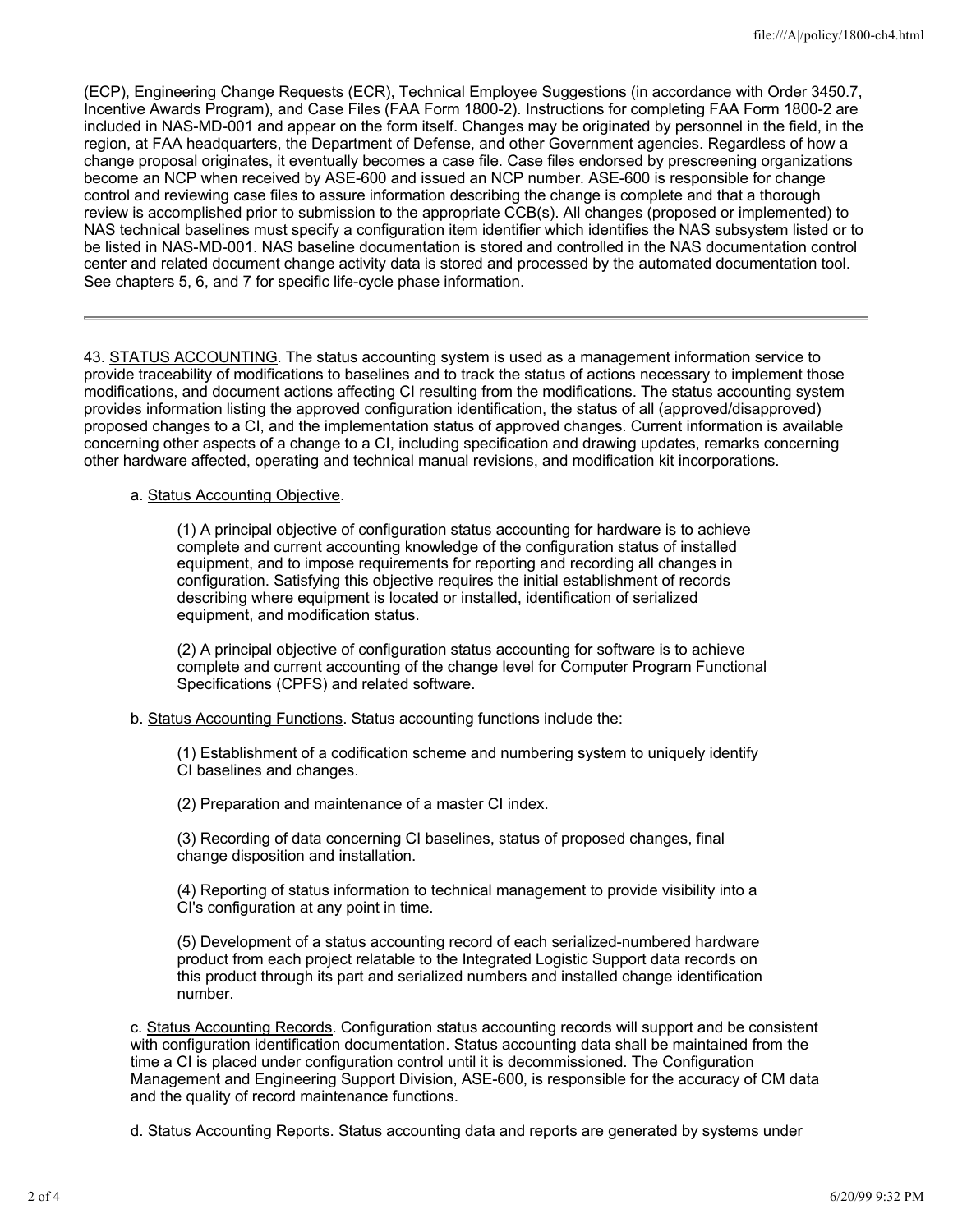ASE-600's control. ASE-600 may provide configuration control, status accounting, NCP dispositions, and required follow-up action.

44. NAS SUBSYSTEM BASELINE CONFIGURATION AND DOCUMENTATION LISTING. Each configuration item identifier in the NAS will be listed in NAS-MD-001 which specifies CI's within each life-cycle phase of the NAS. Each CI listing will indicate the baseline and the baseline documentation including interface control documentation. The Office of Primary Interest (OPI) for each NAS subsystem and associated FA Type number(s) will also be indicated in NAS-MD-001.

45. BASELINED DOCUMENTATION. The NAS Documentation Control Center, ASE-621, has been established to serve as the repository and central ordering point for NAS documentation, including baselined documentation data. An automated support tool has been developed to collect, store, and report data about NAS facilities, hardware, and software. It shall serve as the authoritative source of information concerning baseline CI's and associated documentation.

a. Candidate Document Characteristics. The following document characteristics should be used for determining when procedures in paragraph 45b are applicable.

(1) The subject document is of the type indicated in Appendix 6, NAS CM Transition, Figure 1, Baseline Documentation, has been baselined and a corresponding CCD has been prepared and signed by the appropriate CCB Chairperson, or

(2) A change to a baselined document already listed in NAS-MD-001 has been approved by the appropriate CCB, a CCD has been signed, and the change implementation directive is one of the following: Specification Change Notice (SCN), Electronic Equipment Modification (EEM) Handbook, Plant Equipment Modification (PEM) Handbook, Site Program Bulletin (SPB), Site Technical Bulletin (STB), F&E Program Description, Special Maintenance Project Description, change notices to Maintenance Technical Handbooks, and CCD's for local and test modifications.

b. Procedures. The procedures to be followed to ensure baselined documentation is received by and stored in the NAS Documentation Control Center and that associated data is maintained in the automated tool are:

(1) Once the CCB has baselined a document or approved a change to a baselined document in accordance with policies and procedures established by this order, the Executive Secretary of the CCB or a designated representative prepares the CCD. Each CCD instructs the action office to complete a NAS Documentation and Configuration Identification Data Sheet identifying the affected baseline document and/or change, and forward two copies of the baselined document/change with a completed data sheet to the NAS Documentation Control Center.

(2) The action office prepares the two copies of the baselined documentation, completes the NAS Documentation Data Sheet, and forwards the package to the NAS Documentation Control Center at the following address:

NAS Documentation Control Center, ASE-621

475 School Street, SW.

Washington, DC 20024

Telephone: FTS 967-2047 or (202) 646-2047

(3) Baselined documentation and approved changes that are to be maintained by the document originator or other responsible FAA organization and not sent to the NAS Documentation Control Center are described on the NAS Documentation and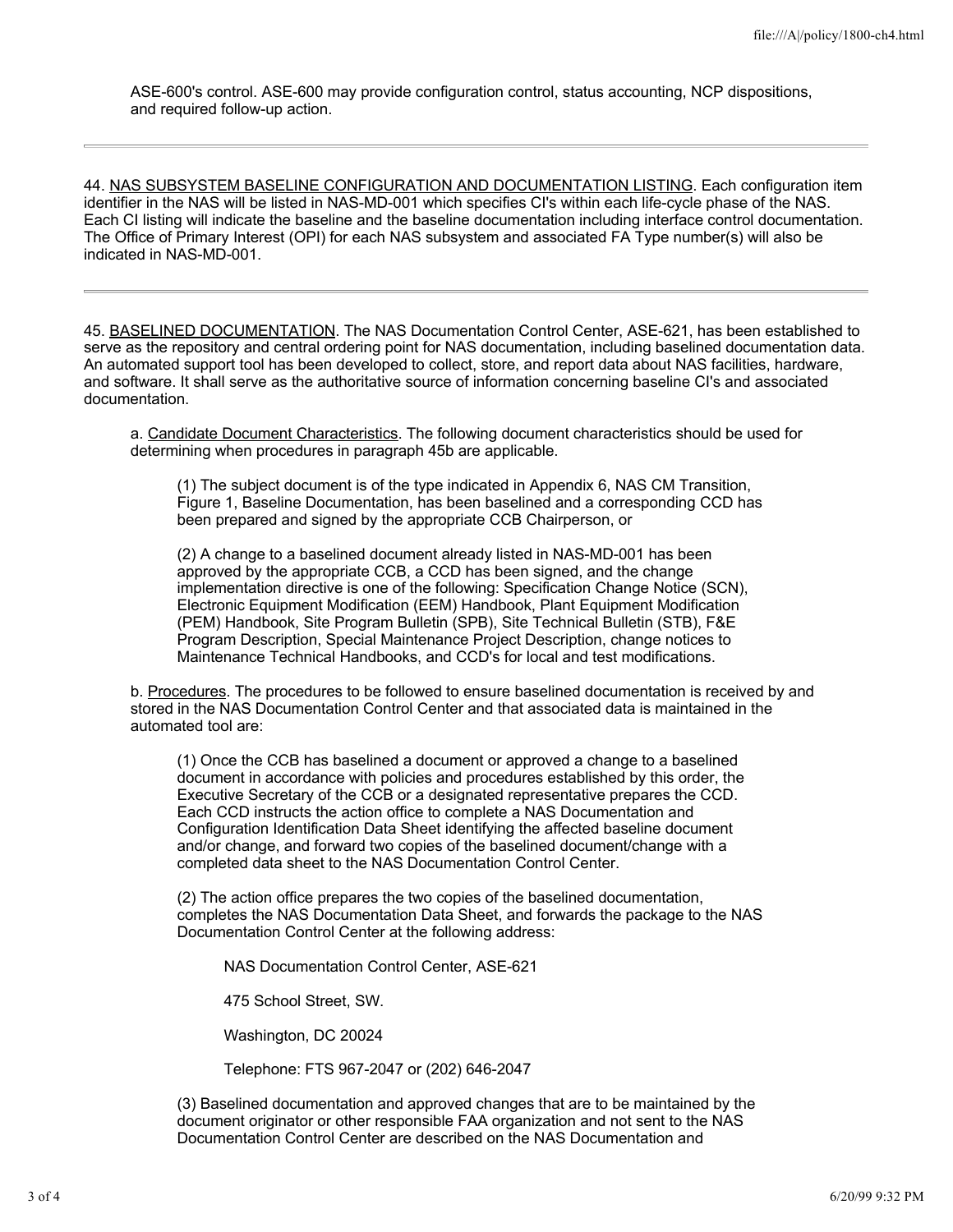Configuration Identification Data Sheet, and only the data sheet is forwarded to the NAS Documentation Control Center. These documents include drawings and documents associated with configuration items controlled exclusively by a Regional CCB.

(4) The NAS Documentation Control Center receives the completed NAS Documentation Data Sheet and, if appropriate, the baselined document or approved change from the action office. The center verifies that all required data has been provided and enters appropriate data into the automated tool. The NAS Documentation Control Center advises the appropriate CCB Executive Secretary, or designated representative, via the Documentation Control Center Alert Notice Report that the documentation has been received as indicated in the authorizing CCD.

(5) The Executive Secretary or designated representative annotates on the CCD that the baseline documentation action has been completed and makes the changes to the status of the CCD in the automated tool.

(6) The Executive Secretary or designated representative reviews the status of all CCD's approved by the CCB to ensure that all baselined documentation and approved changes thereof are forwarded to the NAS Documentation Control Center as directed by the appropriate CCB Chairpersons. The Executive Secretary then prepares a summary of open actions for the CCB Chairperson to follow-up with action offices at the next CCB to ensure that the CCD specified action is accomplished.

c. NAS Documentation Control Center Use. The NAS Documentation Control Center is a repository for data on all NAS baselined documentation and related technical documentation that is pertinent to the NAS. Inquiries concerning NAS baselined documentation and requests may be submitted via the on-line DOCCON document ordering function, the address in subparagraph b(2), or by way of the phone number provided.

46.-49. RESERVED.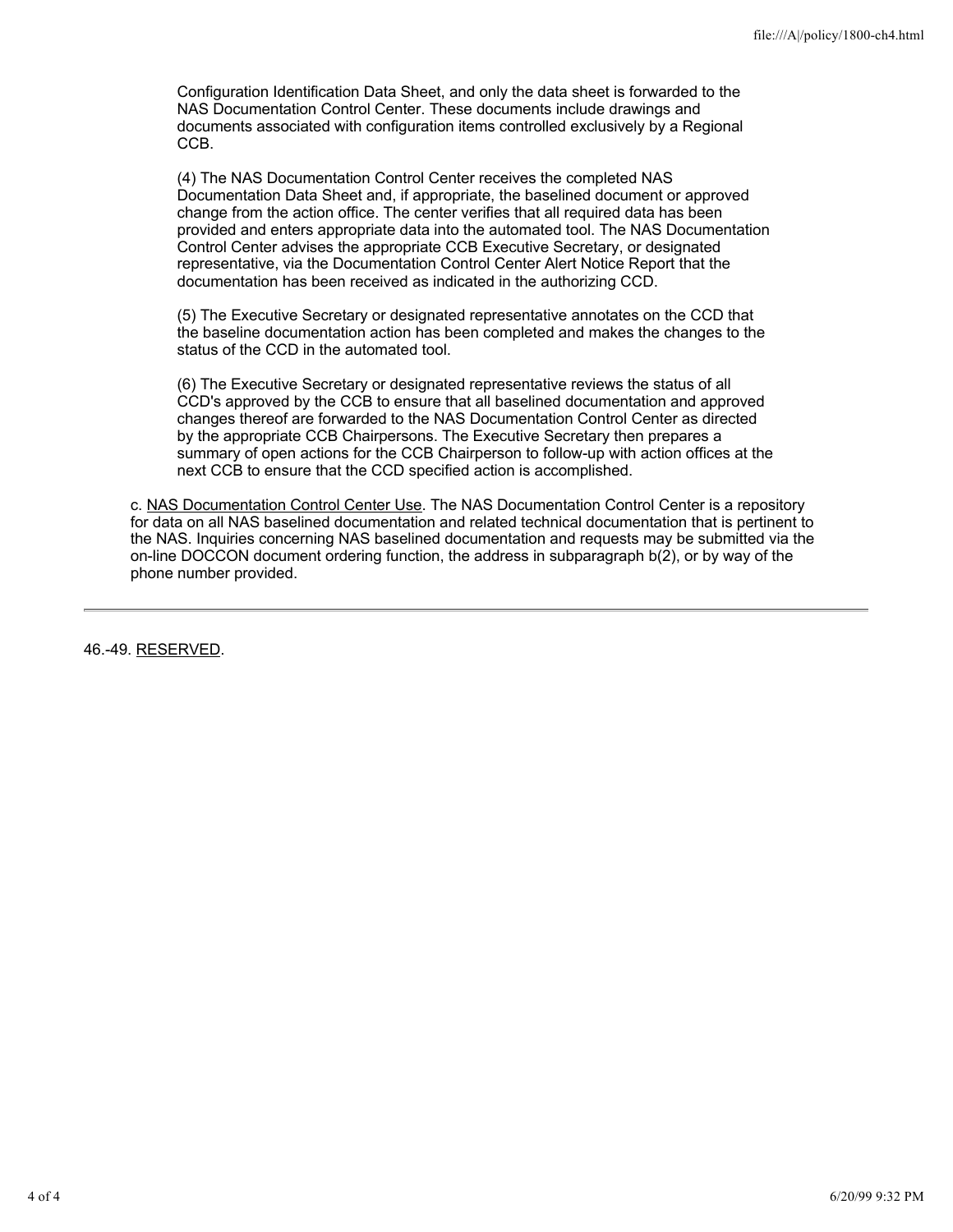## **CHAPTER 5.**

# **CONFIGURATION MANAGEMENT FOR NAS REQUIREMENTS DETERMINATION**

50. GENERAL. This chapter addresses CM during the requirements determination phase of the life cycle, NAS system-level configuration identification, configuration control and design reviews. Effort during this phase centers on the definition of NAS operational requirements and the establishment of NAS designs which result in an assembly of operational requirements into subsystem areas, known quantities of equipment, and top-level interface definitions. The NAS system-level allocated design is used in the procurement of subsystems to satisfy the integrated NAS operational requirements.

51. BASELINES AND CONFIGURATION IDENTIFICATION. The management approach to effective and efficient implementation of the NAS Plan involves transitioning from a series of functional statements of NAS operational requirements to a NAS design. There are several levels of NAS design, with each successive level representing more detail. The technical baselines shall be consistent, traceable to operational requirements, supportive of the goals and objectives of the FAA, and result in subsystems that are technically and economically practicable. A subsystem is defined as a grouping of one or more end items that is a relatively independent, identifiable functional entity. Subsystems may track to several specifications depending on the acquisition strategy utilized.

a. NAS Requirements. NAS operational requirements are documented in the NAS System Requirements Specification (NASSRS) (NAS-SR-1000) which is a compilation of requirements which describe the operational capabilities for the NAS. It includes both existing and transitional system capabilities. As an internal FAA management tool, it supports the NAS design, engineering, and acquisition activities and is used to manage and control change to the NAS. The NASSRS is maintained to reflect changes as new needs are identified, new capabilities are developed, and existing systems are retired.

b. NAS Functional Design. The NAS Functional Design, documented in NAS-DD-1000, reflects the architecture of the NAS that is expected to exist. The NAS functional design contains the definition of system-level functional requirements based on operational requirements, the allocation of functions to subsystems in the NAS, and the definition of functional interfaces between subsystems including information flows and connectivity. The Level I Design Document includes a description of NAS functional requirements and their allocations and is derived from and traceable to the NASSRS. The NAS functional design considers specifications for subsystems currently being procured, external factors that are outside FAA's control, and the capabilities of those fielded subsystems that are expected to remain in service.

c. NAS Allocated Design. The NAS allocated design reflects the general design for the four major NAS elements: Ground to Air, Interfacility Communications, Air Traffic Control, and Maintenance and Operations Support. The NAS allocated design extends the NAS functional design by establishing the functional, performance, design, manufacture/construction, logistics, personnel and training, documentation, verification, and interface requirements for the NAS. The NAS allocated design includes detailed interface definitions between systems and subsystems including the specific siting requirements and estimates of data communications loadings.

(1) The NAS allocated design, documented in the NAS System Specification (NAS-SS-1000), specifies the functions, performance, and interfaces of the NAS subsystems and support necessary to meet the NAS operational requirements. The NAS System Specification is compliant with the NASSRS, the controlling document for the NAS operational requirements, and the Level I Design Document.

(2) IRD's specify detailed requirements for functional and allocated baselines by describing existing NAS facilities and equipment interfaces. These documents are generated by the FAA in accordance with FAA-STD-025, Preparation of Interface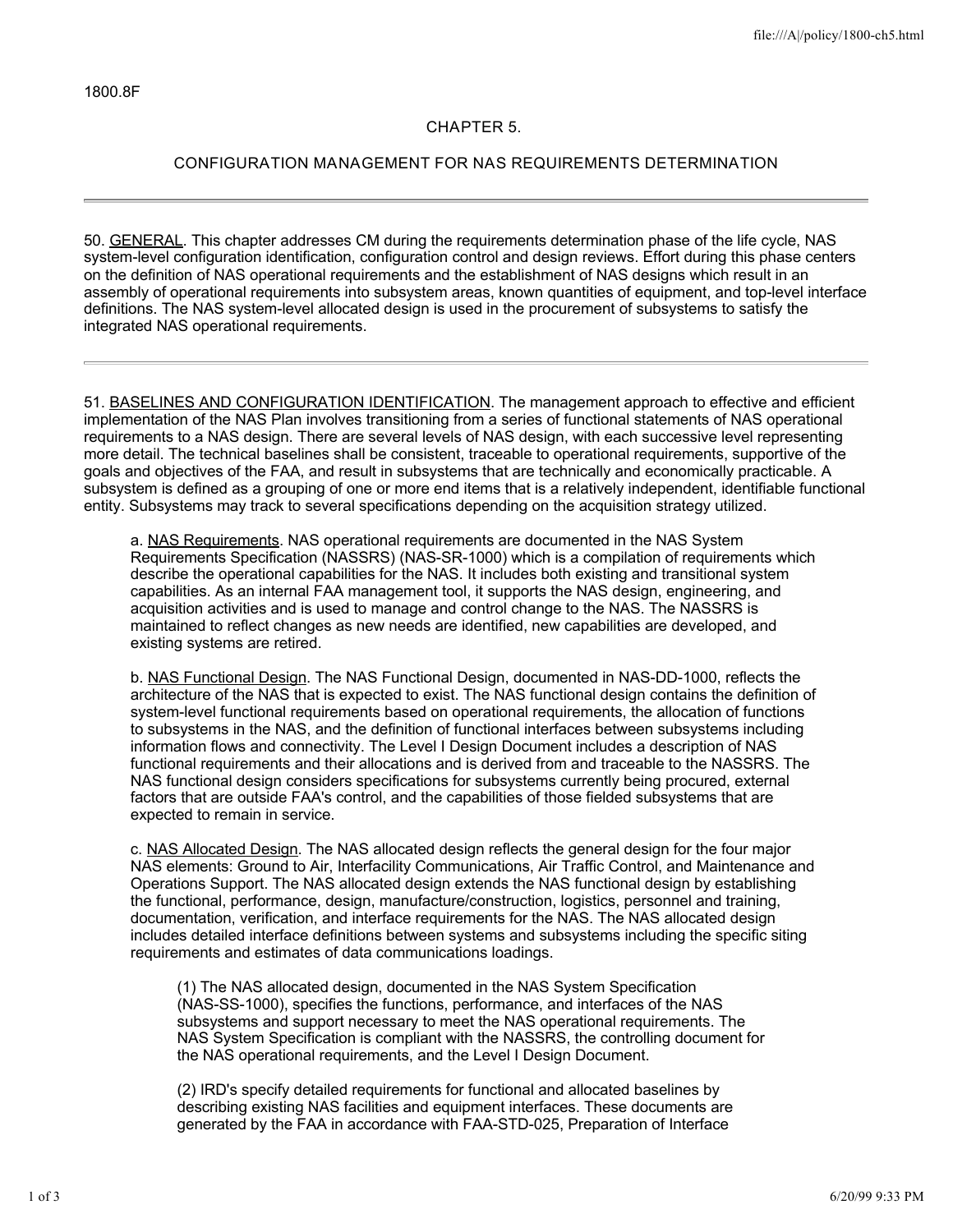Documentation, and are provided to NAS contractors.

d. NAS Transition Design. The task of transition includes planning the implementation of all NAS Plan projects as well as required changes to the existing hardware, software, and facilities already in operation in the NAS. The NAS Transition Plan, which guides this process, presents the overall strategy for transition of the NAS from the present to the end-state configuration and specifies organizational roles and responsibilities. The NAS Transition Plan consists of two volumes: Volume I, the NAS Transition Management Plan, which describes the process used to implement and integrate the transition at the national and regional levels and Volume II, the NAS Transition Data Base, which describes the facility and component changes required for transition to the end-state configuration.

#### e. Facility Space Management.

(1) The objectives of space management are to make optimum use of space at existing NAS facilities, provide for construction of new space at the earliest possible time, and manage the configuration, utilization, and integration of facility space with respect to hardware, support, environmental systems, operations, and personnel. Space planning begins with a comprehensive analysis of space requirements and the development of space allocation plans at the system level. These plans are developed on a generic facility basis used in the development of standard facility designs for new construction, remodeling, and expansion plans followed by site-specific facility construction plans. The space management process provides latitude for existing differences between the generic plan configuration and the site-specific configuration. However, all site-specific space planning shall conform to the end-state planning objectives and be in compliance with Order 4420.4, Space Acquisition, and FPMR Temporary Regulation D-73.

(2) The generic and site-specific end-state and transition facility layout drawings dictate the standard space configuration for the technical, operational, and administrative space utilization. The SE CCB baselines and controls changes to the generic end state and generic transition space allocation drawings. The site-specific transition equipment layout drawings are under Regional CCB control. The ANS CCB baselines and controls changes to the as-built equipment layout drawings which impact the end state configuration. The Regional CCB's control changes which do not impact the end-state configuration and are in accordance with the generic and/or site specific transition drawings.

Note: Site-specific transition drawings are not baselined.

## 52. CONFIGURATION CONTROL.

a. NAS Requirements. Changes to the NASSRS are initiated using a case file which is submitted, with supporting data, to ASE-500. ASE-500 conducts a preliminary screening and analysis to determine if the requirement is within the scope of the NASSRS and if it is already included. Invalid requirements are returned to the originating office. APM-300 conducts a thorough requirements analysis including preliminary cost and benefit estimates and an assessment of the technical risk and the impact on the NAS and ongoing programs for valid requirements. A case file package containing the results of the analyses/studies and the recommendations is submitted by ASE-500 to ASE-600 for NCP processing. The NAS CCB is responsible for the NAS requirements reflected in the NASSRS. Approved changes to the NASSRS are implemented via SCN's.

b. NAS Functional, Allocated, and Transition Baselines. Changes to the NAS functional, allocated, and transition design baselines originate as case files. A case file may also result from an ECR/ECP or Technical Employee Suggestion. The case file is prescreened by the appropriate ASE division before NCP processing. The NAS CCB has the responsibility for the NAS functional design baseline as reflected in the Level I Design Document. The SE CCB is responsible for the NAS allocated design baseline as reflected in the NAS System Specification and the NAS transition design baseline as reflected in the NAS Transition Plan. Approved changes to these documents are implemented via SCNs.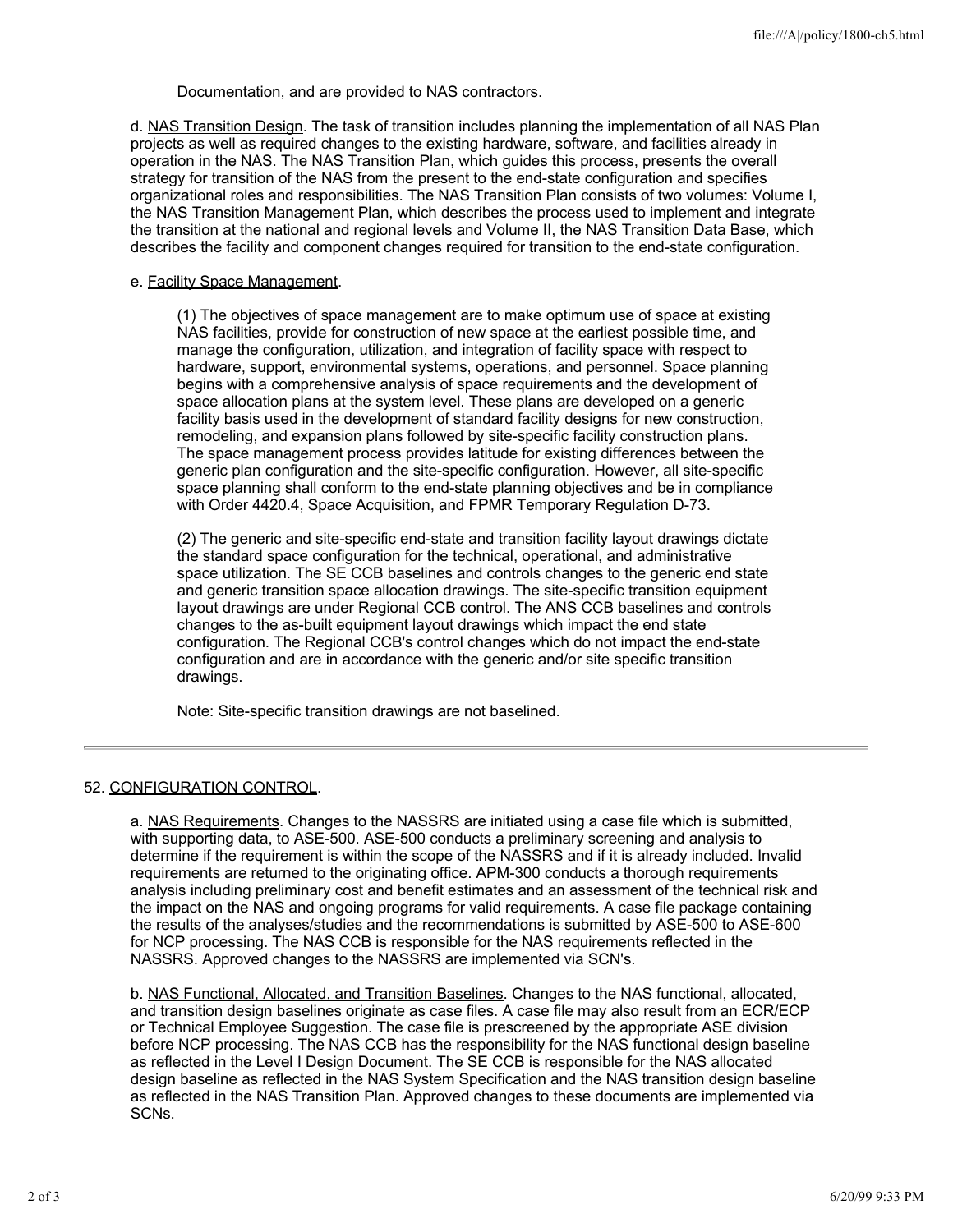53. TRANSITION TO ACQUISITION PHASE. The transition from the requirements determination phase to the acquisition phase for a given requirement or related set of requirements is accomplished by the allocation of those requirements to a specific program or programs and the definition of the interface requirements between this program or programs and other programs. These requirements are transcribed and expanded upon in the specifications and in the IRD's used for acquisition. All specifications used for procurement shall be endorsed by the SRB and approved by the designated Program CCB. All IRD's shall be approved by the SE CCB prior to use. Transition is discussed in appendix 6.

54.-59. RESERVED.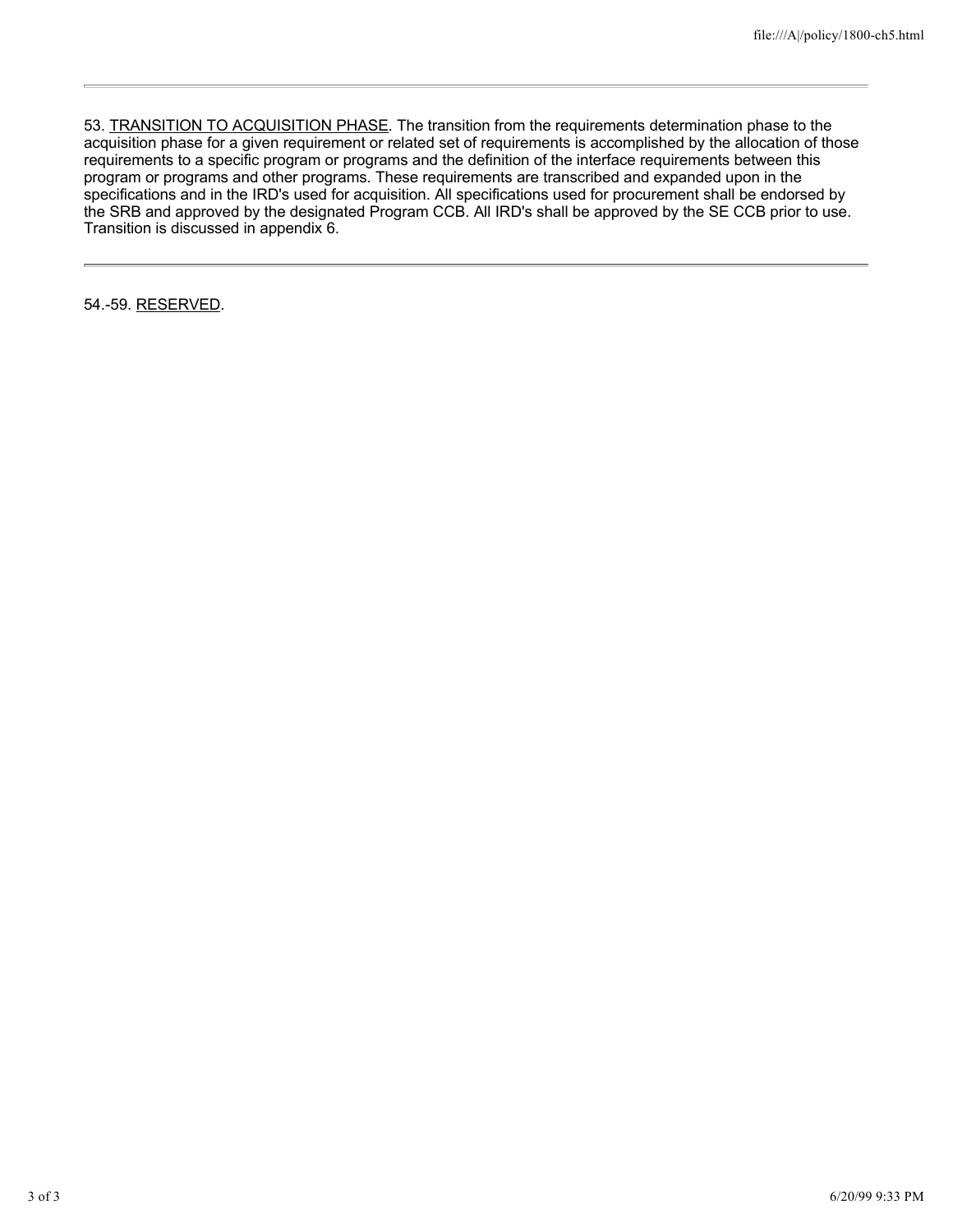## **CHAPTER 6.**

# **CONFIGURATION MANAGEMENT FOR NAS SUBSYSTEM ACQUISITIONS**

60. GENERAL. This chapter addresses the CM required for NAS subsystems in acquisition. FAA requirements pertaining to baselines, configuration identification, configuration control, and reviews and audits applicable to NAS subsystem acquisition are also discussed. Figure 6-1 presents the acquisition phase and key CM events.

61. CONFIGURATION MANAGEMENT REQUIREMENTS. CM during the acquisition life- cycle phase is the responsibility of the FAA program/project organization. While development contractors are largely responsible for CM of their CI's during this phase, the program/project managers are responsible for ensuring contractor performance of contract stipulated requirements including those in paragraphs 61 through 61d. Deliverables produced under the auspices of interagency agreements, through agreements with the Transportation Systems Center and the FAA Technical Center, are subject to CM requirements.

a. CM Plan. The program/project manager is responsible for ensuring that each contractor prepares a CM plan as outlined in FAA-STD-021, Configuration Management (Contractor Requirements). The plan, addressing hardware and software CM, shall describe how the contractor intends to assure proper configuration identification, configuration control, status accounting, and configuration audits. The contractor prepared CM plan must be approved by the FAA and shall govern contractor CM activities during the performance of the contract. The contractor shall be responsible for imposing applicable CM requirements upon any involved subcontractors, vendors, and suppliers.

b. Configuration Control. The program/project manager is responsible for ensuring that each contractor establishes and maintains a configuration control program in accordance with FAA-STD-021. This program shall provide for the orderly development and documentation of the configuration of both hardware and software during the design, development, and production phases. The established program shall be used to ensure positive control of the NAS subsystem configuration after formal establishment of a configuration identification and shall result in an accurate system definition at the completion of all required tests and acceptance by the FAA. This responsibility includes ensuring that all units are upgraded to the change level of the final production unit.

c. Configuration Status Accounting. The program/project manager is responsible for ensuring that the contractor establishes and maintains a configuration status accounting record for each NAS subsystem CI. Each record shall include a listing of the items approved configuration identification, the status of any proposed change to its configuration, and the implementation status of approved changes, waivers, and deviations to its configuration.

d. Configuration Audits. The program/project manager is responsible for ensuring that the procurement package specifies contractor responsibility in a FCA and a PCA. See paragraph 66b.

62. ACQUISITION BASELINES/CONFIGURATION IDENTIFICATION. There are normally three technical baselines which may apply to a subsystem in the acquisition process: functional, allocated, and product. Each of these baselines consists of configuration identification defining the subsystem at that point in the acquisition process and requiring control and maintenance of baseline documentation. Program managers for acquisitions requiring extensive research and development may apply an additional design baseline to track the complex developmental efforts.

a. Functional Baseline. A subsystem's functional baseline is derived from the NAS allocated design baseline and defines the following for the subsystem: all essential system functional characteristics, necessary interface characteristics, specific designation of the functional characteristics of key CI, and all tests, demonstrations, or analyses required to demonstrate the achievement of each specified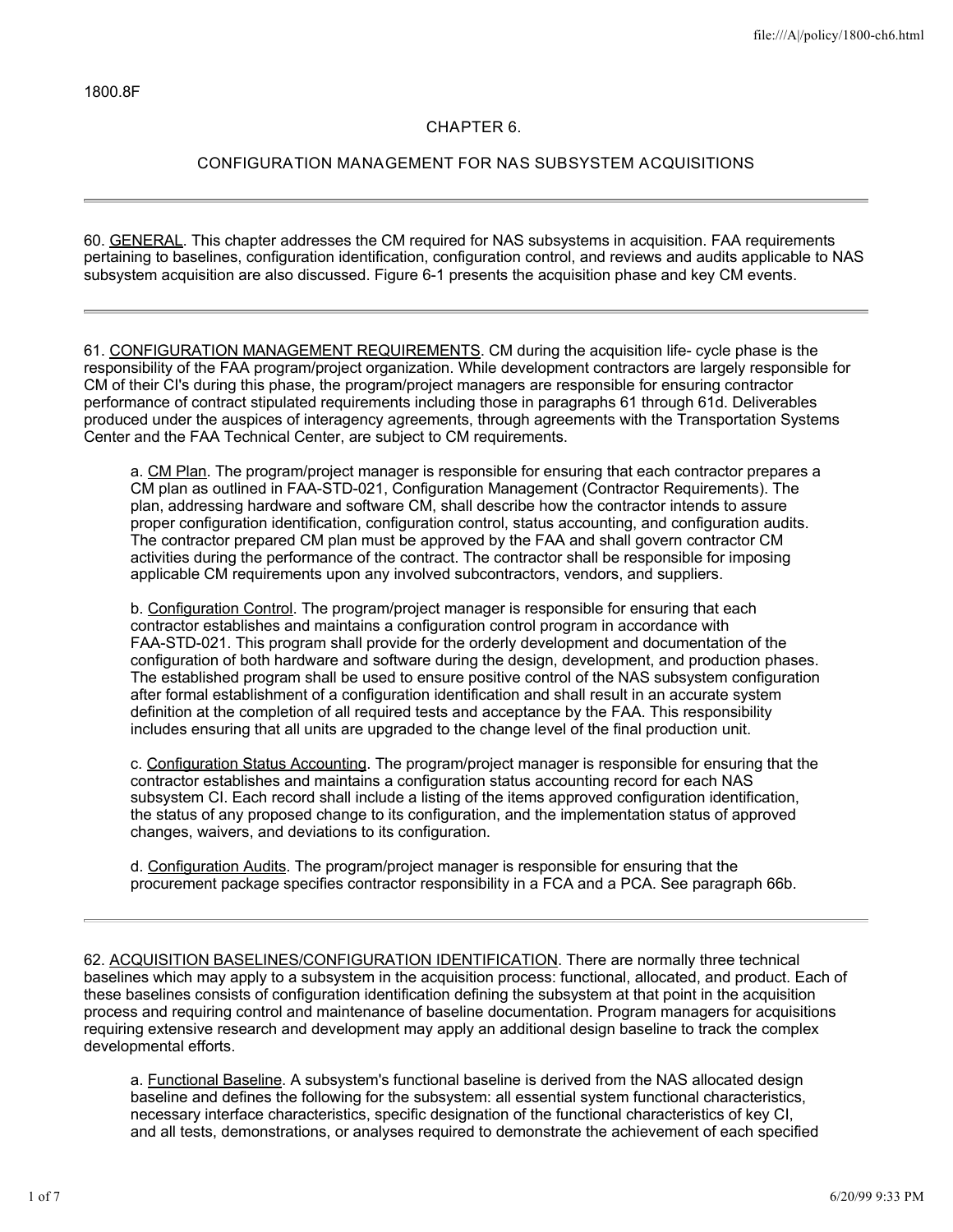characteristic. Functional baseline documentation includes System/Segment Specification (A Spec) and IRD's. The system/segment specification will be compliant with the NAS System Specification.

(1) The System/Segment Specification generated by the FAA, contractor, or vendor for the contract will state the mission and technical requirements for a system as an entity, allocate requirements to functional areas, and define the interfaces between and among the functional areas. Normally, the initial version of a system/segment specification is based on parameters developed during the requirements determination phase based on concept analyses and studies. The initial version of the specification is used to establish the general nature of the system that is to be further defined during the acquisition process phase. The specification is kept current during all life-cycle phases, culminating in a version that forms the future performance base for the development and production of CI's. The functional specifications shall be prepared in accordance with FAA-STD-005, Preparation of Specification Documents.

(2) Interface documentation for all NAS projects in the acquisition phase is required to define and control subsystem interfaces. Interface control, started during the concept requirements determination phase, shall be between subsystems and defined CI's. This definition shall be documented by interface documents, interface drawings, correlation drawings, letters of agreement, or a combination of these items. The IRD and the ICD are the primary documents used in the interface control process. The IRD is a formal agreement among interfacing subsystems project managers and ASE-500 which documents the functional, performance, and verification requirements for the NAS technical interfaces. The ICD is a formal agreement between interfacing subsystem project managers and the subsystem development contractors which documents how the interface requirements are implemented in the design of the respective subsystem/equipment item. The detailed interface documentation will become part of the product baseline documentation. IRD's and ICD's shall be prepared in accordance with FAA-STD-025. An ICWG is used to provide a forum for facilitating the coordination of interface control activities. Appendix 7, Interface Control Working Group, identifies ICWG participants and responsibilities.

b. Allocated Baseline. The allocated baseline documents the specific functions to be performed by each subsystem CI. This baseline includes: (1) all essential CI characteristics including delineation of interfaces, (2) physical characteristics necessary to assure compatibility with associated systems, CI's, and inventory items, and (3) all tests required to demonstrate achievement of each specified requirement. The allocated baseline is defined by the development specifications which state the requirements for the design and development of NAS CI's and are intended for the engineering development of the subsystem. Each development specification shall be in sufficient detail to describe effectively the performance characteristics that each CI is to achieve when a developed item is to evolve into a detail design for production. A development specification shall state all necessary requirements in terms of performance. Only essential physical constraints shall be included. It shall specify all of the required item functional characteristics and tests required to demonstrate achievement of those characteristics. Development documents for NAS subsystems shall define requirements to accomplish the objectives of the procurement specification. The development specifications shall be prepared in accordance with FAA-STD-005. Allocated baseline documentation includes: Operational Concept Document, Development Specification (B Spec), Software Requirements Specification, and Interface Requirements Specification (Software). The Interface Requirements Specification (IRS) describes the requirements for one or more Computer Software Configuration Item (CSCI) interfaces in the system or segment.

c. Design Baseline. The design baseline is usually applied to software development programs although hardware can be included. Design documentation is retained under configuration control throughout the life cycle of the product, thus, permitting controlled development of test plans and procedures, training, and manuals. Design baseline documentation includes Preliminary Software Product Specification (preliminary C Specification) and ICD's. Software product specifications may include: Software Top-Level Design Document; Interface Design Document; Data Base Design Document; Software Detail Design Document and source code listing for Government-furnished Products (GFP) being modified. The preliminary product specification shall be prepared in accordance with FAA-STD-005.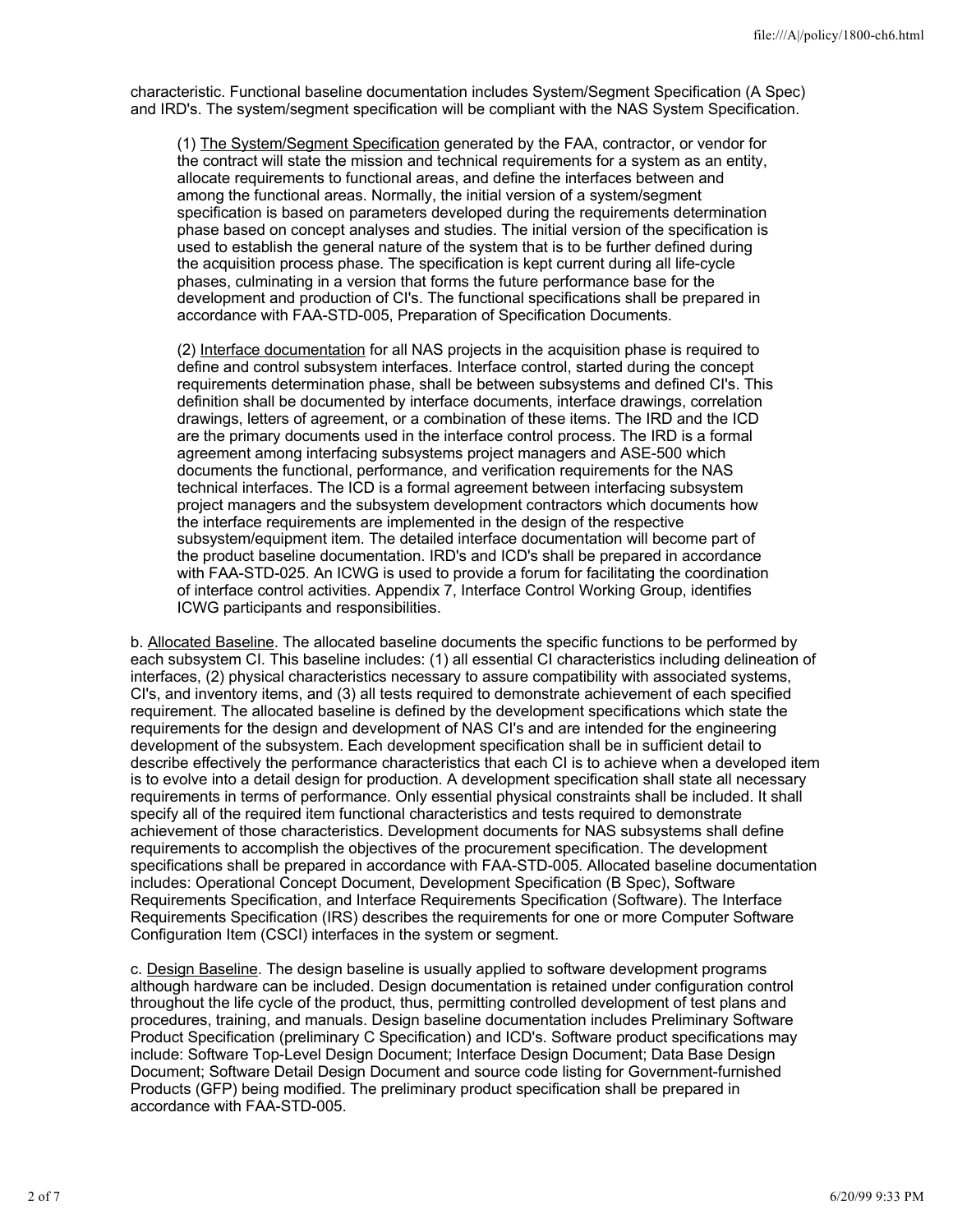d. Product Baseline. The product baseline consists of the approved technical documentation defining the configuration of a CI during production, operation, maintenance, and logistics support and the actual equipment and software. For maintenance and logistics support, the documentation prescribes all necessary physical and functional characteristics of each LRU, including characteristics of the piece parts making up reparable LRU's, the selected characteristics designated for production acceptance testing and the production tests. NAS Integrated Logistics Support Policy is contained in Order 1800.58, National Airspace Integrated Logistics Support Policy. Note that for proposed changes having logistics impact, ALG-200 shall be an ad hoc member of the program CCB. The product specifications shall be prepared in accordance with FAA-STD-005. Product baseline documentation may include the following:

- (1) Product specification(s) (C Specification)
- (2) ICD's
- (3) Operator's manuals
- (4) Support tool documentation
- (5) Maintenance manuals
- (6) Technical instruction books
- (6) Technical data packages
- (8) As-built engineering drawings
- (9) Specifications
- (10) Special acceptance tools
- (11) Version description documents
- (12) Software users manuals
- (13) Provisioning technical documentation
- (14) Subsystem training documentation
- (15) COTS documentation
- (16) Supply support documentation

63. ACQUISITION CONTRACTUAL REQUIREMENTS. Prior to initiation of the procurement process for any NAS subsystem, there must be a system/segment specification. The degree of detail available for any subsystem will determine at what stage the subsystem will formally enter the acquisition process. In conjunction with ALG, the assigned program manager will establish the procurement strategy and tailor required standards, procedures, and specifications to meet the needs of the particular program. Solicitation for bids or proposals will include a statement of the exact requirements for CM in sufficient detail to ensure a complete understanding of the precise obligation. During development and initial production, CI's are only those specification items that are referenced directly in the contract. These requirements will cover the contractor's responsibility for:

a. Developing of a CM plan in accordance with FAA-STD-021 that describes the methods and procedures for configuration identification, control, status accounting, and reviews and audits to be used during the contract.

b. Maintaining that part of the assigned technical data base and documentation that is required for configuration identification, change control, and status accounting.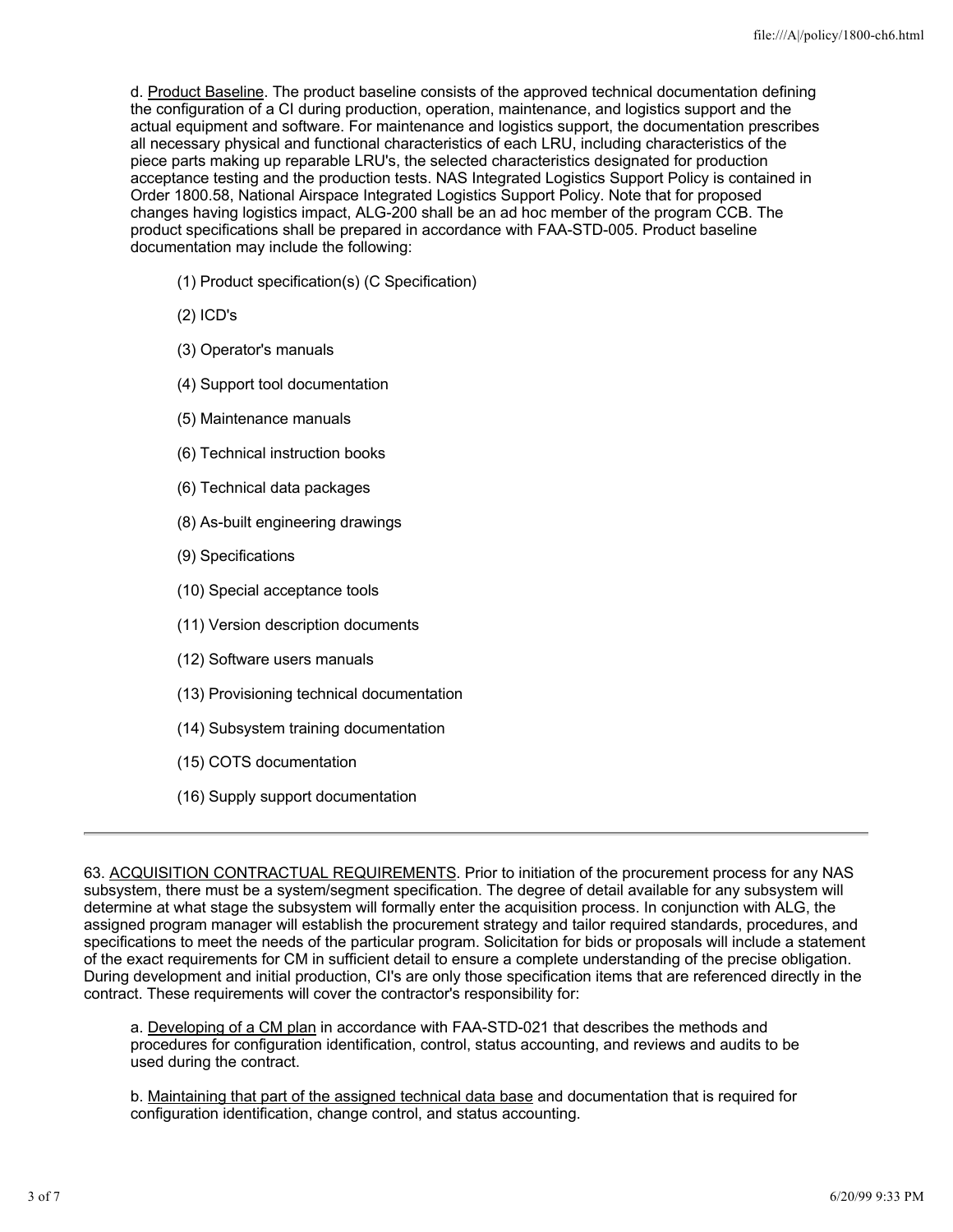c. Ensuring that all procedures and controls necessary to accomplish CM are implemented by subcontractors.

d. Initiating change proposal and records maintenance to establish baselines based on the criteria delineated in FAA-STD-021.

e. Preparing specification documentation intended as configuration identification in accordance with FAA-STD-005.

f. Preparing ICD's in accordance with FAA-STD-025.

g. Providing configuration identification data in accordance with appropriate FAA standards or other requirements including; specification numbers, engineering drawing numbers, etc.

h. Preparing configuration status accounting records in accordance with the requirements of FAA-STD-021.

i. Conducting Configuration Reviews and Audits for the acquisition phase of subsystem life cycle. Appendix 8, Configuration Audits, describes audit participation and responsibilities.

j. Preparing configuration management documentation delineating exact project requirements through careful tailoring of CM standards. Selected CM documentation described in paragraphs 63j(1)-(3) provides the basic framework for CM on the NAS program. Please note that this order does not apply to contractor requirements and shall not be cited in procurement documentation.

(1) FAA-STD-021, Configuration Management (Contractor Requirements). This standard establishes the general requirements and implementing practices for a contractor's CM program. The CM requirements contained in FAA-STD-021 are invoked through the contractors Statement of Work (SOW) and tailored to the specific NAS project.

(2) FAA-STD-026, National Airspace System Software Development. This document contains requirements for a uniform software development process which is applicable throughout the system life cycle. It includes the generation of different types and levels of software and documentation, the application of development tools, approaches, and methods and project planning and control. The standard should be selectively applied and tailored through the SOW to fit the unique characteristic of each software acquisition.

(3) MIL-STD-1521, Technical Reviews and Audits for Systems, Equipments and Computer Software. This standard defines the contractor's requirements and responsibilities in conducting technical reviews and audits. It is invoked through the SOW and tailored to the specific NAS project.

k. Providing a contractor reprocurement technical data package as specified in the contract when "identical items" are required. Product specifications shall provide the necessary design, engineering, and manufacturing information to enable the procurement of an item that duplicates the physical and performance characteristics of the original design. Reprocurement data shall be provided as stated in the contract in accordance with Order 4405.15, Reprocurement Data Acquisition Policy.

64. COMMERCIAL OFF-THE-SHELF (COTS) EQUIPMENT. CM performed on COTS equipment includes inventorying of supplied manuals, tracking of serial numbers and equipment location matrices, and tracking of installation space. COTS technical manuals are key instruments in any COTS procurement. The manuals should provide established CI's, serial numbers, a hierarchy, and maintenance information. The FAA should ensure that the manuals are procured and that the contractor has included all the information necessary to identify the specific piece of equipment under procurement. The level of maintenance support should be identified in the contract work statement; for example, full support down to piece part, or medium support down to module. For COTS' software, project/program managers shall ensure: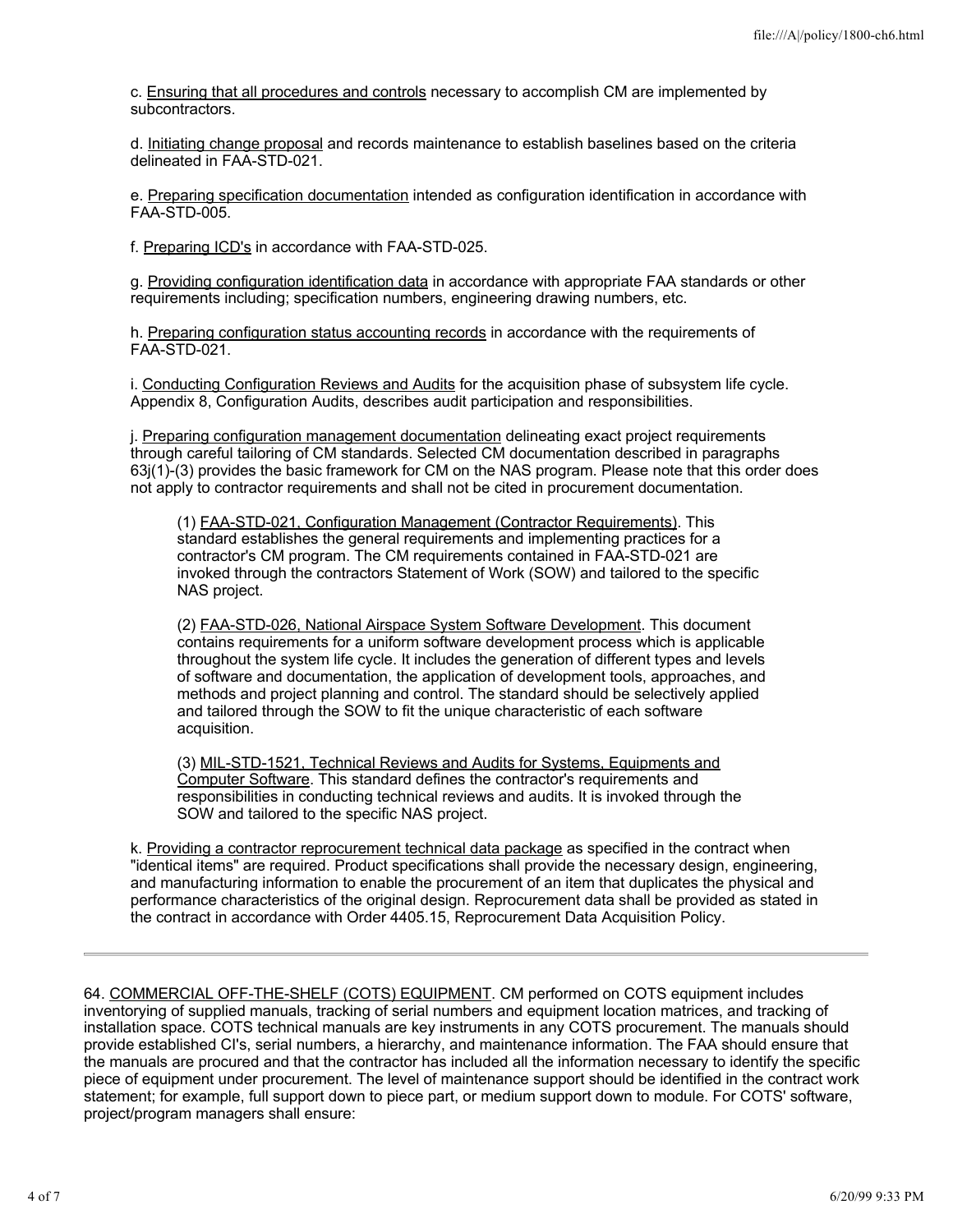a. Each commercially available software package is identified and established as a series of separate software CI's.

b. FAA unique changes to commercially available software are identified and controlled in accordance with FAA-STD-021.

c. Changes to commercially available software packages and associated documentation are proposed to the Government and must be approved through the CCB process prior to implementation.

65. CONFIGURATION CONTROL. Configuration control of acquisition baselines entails the processing of engineering changes, deviations, and waivers to the baselines. The contractor must control the configuration of the subsystem under acquisition in accordance with contractual CM requirements.

a. Initiating Changes. Proposed changes to acquisition baselines may be classified as Class I or Class II in accordance with FAA-STD-021.

(1) Class I Changes. Class I changes are submitted as ECP's/ECR's and upon review by the Quality Reliability Officer (QRO) or Technical Officer (TO) a case file is initiated. Upon assignment of an NCP number, the case file becomes an NCP and the disposition is documented via CCD. Appendix 5 describes change processing.

(2) Class II Changes. Unless otherwise specified in the contract, the site QRO reviews Class II changes (and their classification) which are submitted by the contractor. Copies are provided to the TO.

b. Contractor Notification.

(1) The FAA contracting officer issues the necessary contract modifications (based on a procurement request) for contractor implementation of an acquisition phase approved change. The FAA QRO at the contractor's plant where the change is to be installed verifies the implementation of the change. The verification may be supported by other FAA organizations.

(2) Deviations/waivers may be proposed. If the proposed deviation/waiver changes a baseline, it must be treated as a Class I change. Approved deviations and waivers give the contractor relief from a specific technical requirement. Generally, deviations are anticipated departures from a technical requirement before manufacture, while waivers normally represent inadvertent or erroneous departures from a technical requirement during manufacture. Deviations and waivers are processed according to the instructions of FAA-STD-021. Permanent departures from a technical requirement must be accomplished by ECP/ECR action rather than by deviations or waivers. Deviations that are minor in nature (as defined by the contracting officer or procurement regulations) and meet the definition of a Class II change may be approved by the assigned QRO. This approval authority is delegated to the QRO by the contracting officer. When in doubt as to their applicability or effect, the QRO or contractor should discuss the deviation/waiver with the FAA TO or contracting officer. A copy of each approved deviation/waiver shall be provided to the TO.

66. REVIEWS AND AUDITS. Configuration reviews and audits are conducted to verify that the level of performance achieved for each subsystem at that point in the life-cycle is as specified. Reviews are the mechanisms by which the different levels of specification documentation are examined and approved before proceeding with the development. Configuration audits must verify documentation against previous baselines and added changes, as well as compare the configuration against the approved configuration identification document. A representative model showing the relationship between reviews, audits, and life-cycle phases is indicated in figure 6-1 of Chapter 6.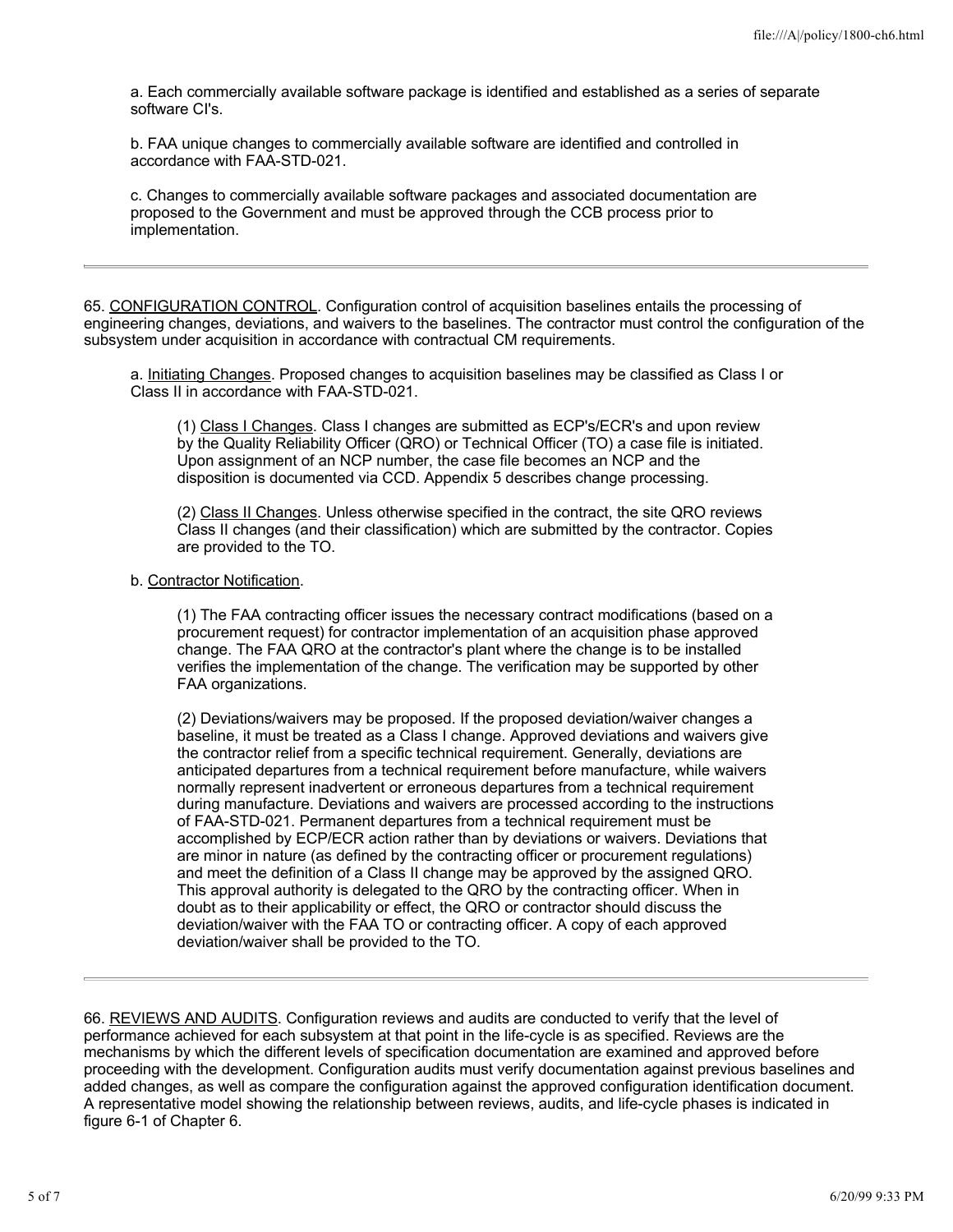a. Reviews. At each review an additional increment of subsystem/CI documentation has been generated. The purpose of each review is to detect and correct errors in this increment of documentation (and the contractor's design) before further subsystem/CI development is undertaken based on the content of this increment. Successful completion of the relevant reviews is required prior to baseline establishment.

(1) Functional Baseline. The following design reviews are conducted prior to the establishment of the functional baseline for the subsystem:

(a) System Requirements Review (SRR) is used to review the adequacy and completeness of the functional configuration identification for the system. The contractor's total system engineering management activity and its output are reviewed for responsiveness to the SOW.

(b) System Design Review (SDR) is used to review and evaluate the total system requirements and adequacy and completeness of the operational/support requirements consisting of the system/segment specification and requirements documents describing what the system is to accomplish.

(2) Allocated Baseline. The following design reviews are conducted prior to the establishment of the allocated baseline for the subsystem:

(a) Software Specification Review (SSR) is used to review the specifications for each identified CSCI and related IRS.

(b) Preliminary Design Review (PDR) addresses the contractor's basic design for a CI or group of items demonstrating that all functions of the subsystem specification have been properly, completely, and accurately allocated to the CI specifications.

(3) Design Baseline. The Critical Design Review (CDR) is conducted prior to the establishment of the design baseline for the subsystem. The CDR addresses the contractor's detail design drawings (or programmable flow charts) prior to releasing them for manufacture/coding of (preproduction) articles. The contractor presents a draft software product specification that is reviewed to ensure that the functions allocated by the development specification are properly addressed at the "build to" level.

(4) Prior to Subsystem Testing. Test Readiness Review (TRR) is used to establish subsystem integrity. This review is held to assure that test procedures are complete and to assess that the contractor is ready for formal subsystem testing. The contract SOW should include the requirement that the FAA makes the final determination that the contractor is ready for formal testing.

b. Configuration Audits. In this context, audits are a check of "the final statement of account" of the development program. The audits are used to verify the products of the full-scale development phase prior to design approval and production authorization. Audit of privately developed items validates that the functional characteristics of the developed items are satisfactory for the intended use, with the audit limited to an examination of the test data applicable to the FAA requirements for that item. Further, an audit is a prerequisite for establishing the product baseline configuration identification to be used for production and acceptance purposes. Normally, the contractor-offered form, fit, and function technical documentation is used to establish the product baseline documentation. However, for those items where the FAA negotiates an agreement with the contractor going beyond form, fit, and function documentation, more detailed documentation may be used to establish the product baseline. Appendix 8 provides guidance for configuration audits.

(1) Functional Configuration Audit (FCA). The FCA is conducted to determine whether or not the actual performance of each CI complies with its controlling specifications. Specifically, an FCA must verify that the functional, allocated, design (if applicable), and proposed product baselines are consistent and that functional requirements are traceable, as shown through the documentation and test results.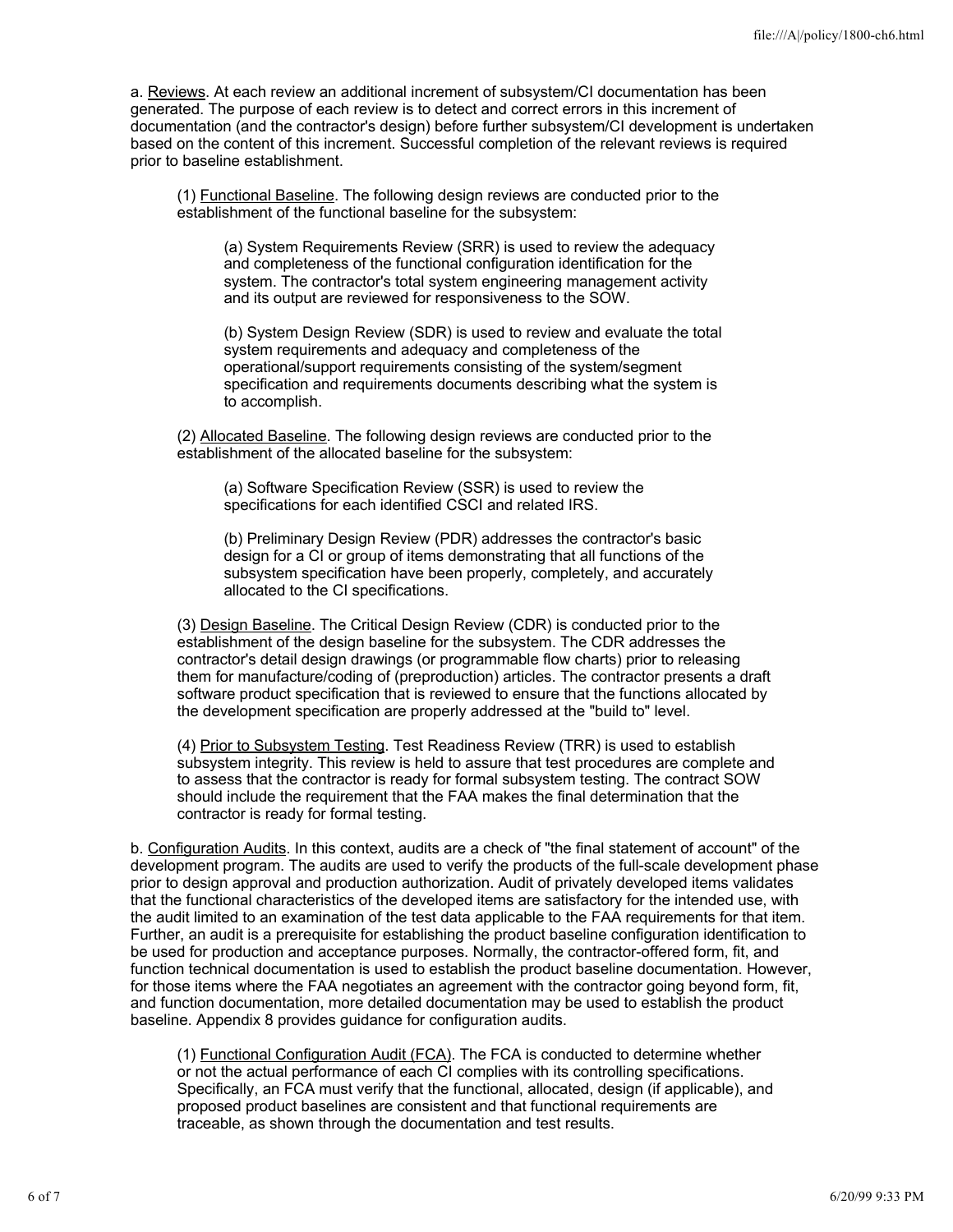(2) Physical Configuration Audit (PCA). The PCA is a formal examination of CI's to ensure that each complies with the technical documentation. It verifies "as-built" configuration conformity with the product configuration identification and document traceability. Successful completion of the PCA is a prerequisite to establishment of the product baseline.

c. Additional review activities. The following events take place after successful completion of the PCA:

(1) Formal Qualification Review (FQR) is used to verify that the actual performance of the total system complies with specifications and requirements.

(2) Deployment Readiness Review (DRR) is an assessment conducted to assure that the subsystem is ready for deployment to the field and the field is ready to accept the subsystem. The results of this review are to ascertain and test subsystem readiness against currently imposed or applicable technical and programmatic requirements. The CM organization, in addition to the various engineering and implementation organizations, provides input to the DRR assessment plan of action.

d. Establishment of the product baseline. This is accomplished after successful completion and approval of the PCA and First Article acceptance (or equivalent). See paragraph 62d.

67. TRANSITION OF CM RESPONSIBILITY TO OPERATIONAL SUPPORT PHASE. The transition from the acquisition phase to the operational support phase is described in appendix 6.

68.-69. RESERVED.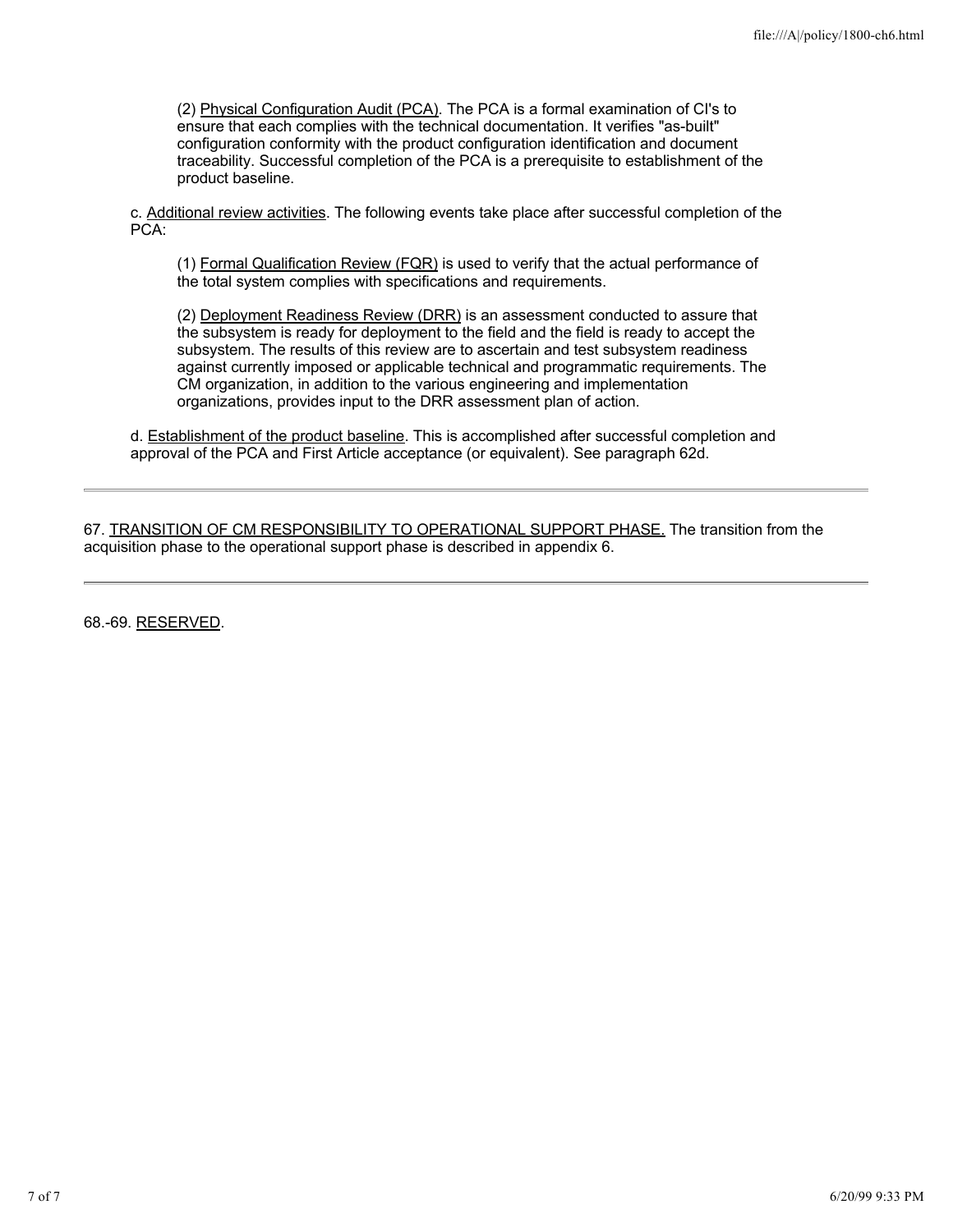1800.8F

# **CHAPTER 7.**

# **CONFIGURATION MANAGEMENT FOR NAS OPERATIONAL SUPPORT**

70. GENERAL. This chapter describes the actions required to perform CM in the operational support phase. The operational support phase activities are performed to ensure the integrity of the operational baseline for all NAS facilities, equipment, and software, including all new projects which complete the acquisition life-cycle phase. The current NAS operational baseline is included in NAS-MD-001. For equipment, the operational baseline will provide control of each serialized part number by location and modification level. For software, the operational baseline will be controlled to the computer program member level. For COTS, operational support CM activities include updating/maintaining of technical manuals and tracking of spares.

71. TRANSITION FROM ACQUISITION PHASE. The transition of CM responsibilities from the acquisition to the operational support phase is described in appendix 6.

72. OPERATIONAL BASELINES. Operational baselines consist of approved technical documentation representing installed operational hardware and software. All changes to operational baselines must be implemented through change implementation documents; EEM's, PEM's, SPB's, STB's and SCN's, F&E Program Description, Special Maintenance Project Description, change notices to Maintenance Technical Handbooks, and CCD's for local and test modifications. Components of an operational baseline include the product baseline and any subsequent changes.

## 73. CONFIGURATION CONTROL OF HARDWARE AND AIRWAY FACILITIES MAINTAINED SOFTWARE.

Change processing for the operational NAS subsystems entails the processing of case files/NCP's describing proposed changes. Also, Hardware Discrepancy Reports (HDR) and Program Technical Reports (PTR) are processed to report potential problems and track activities resolving the HDR/PTR issues. A case file must be initiated if an HDR/PTR indicates a need for a change to a baseline.

a. Case Files. Changes to NAS subsystems which are in operational service involve the use of case files which become NCP's. Approved/disapproved changes to a baseline are resolved by the CCB and documented by CCD's. The procedures for processing changes are described in appendix 5. The requirements for the processing of case files are described in the following subparagraphs:

(1) Originating Changes. Changes affecting the operational baseline are initiated using FAA Form 1800-2. Case files may be originated by personnel in the field, regional offices, FAA headquarters, the Department of Defense, and other Government agencies. Field-originated case files, which have been approved by the facility and sector managers (the case files are withdrawn if there is nonconcurrence) and any supporting documentation are forwarded to the regional office for processing.

(2) Regional Office Processing. For changes submitted by users in the field, the regional office will conduct an indepth evaluation of the operational impact of the change and provide quantitative estimates of the resources needed to implement the proposal in accordance with Order 1320.48, Engineering Field Support Sector Maintenance Program Procedures, National Airway Engineering Field Support Sector, ASM-600, and National Automation Engineering Field Support Sector, ASM-400. The region then coordinates the case file with other regions as the originating region deems appropriate. If, after the intra/interregional coordination, the region endorses the case file, the appropriate regional division manager(s) signs the case file. The change proposal is then forwarded to the appropriate Engineering Field Support Sector (EFSS),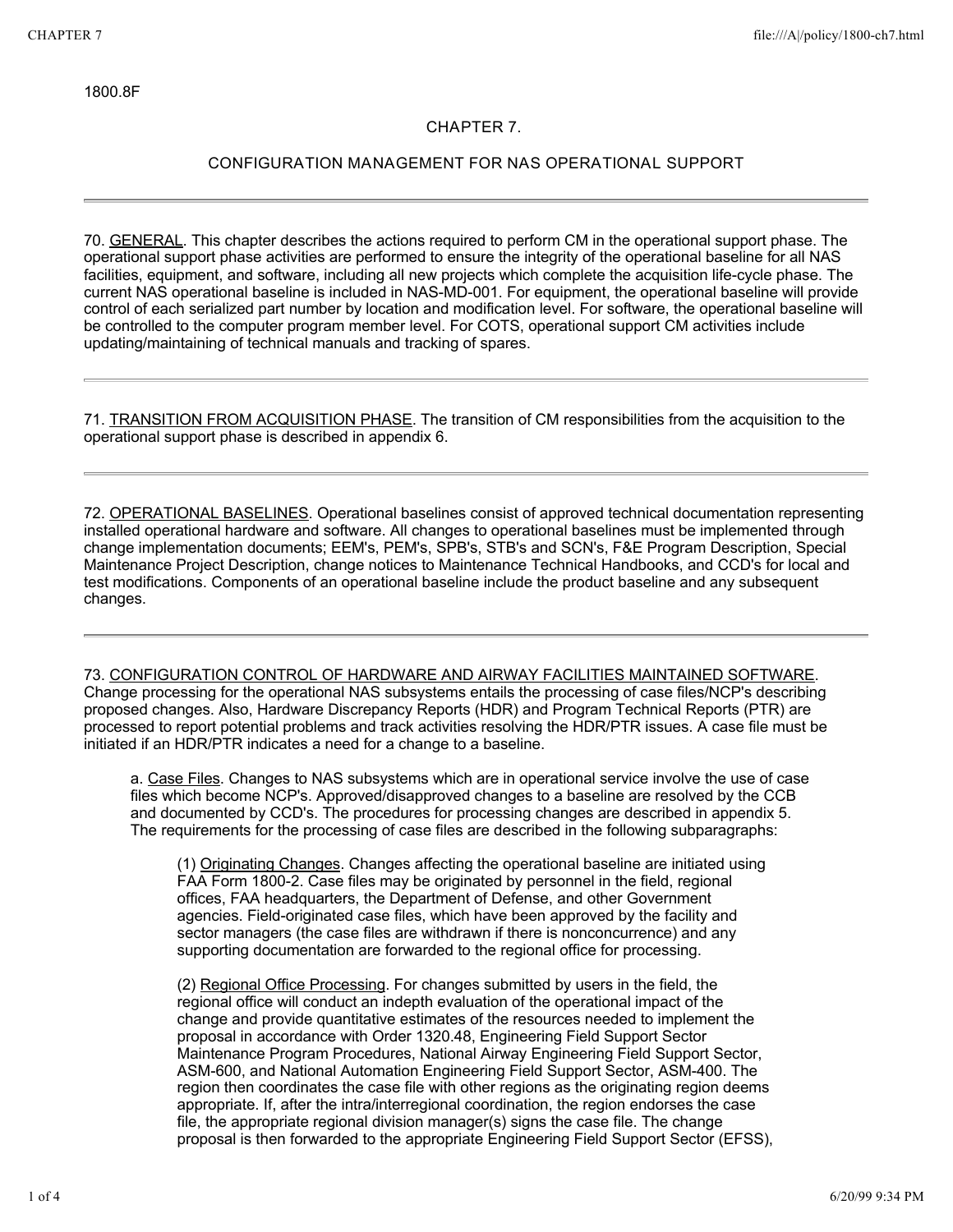ASM-400/600, with recommendations or to ASE-600 for NCP processing if prescreening is not required. If the case file is not endorsed, it is returned to the originator through the regional office with an explanation.

(3) EFSS Processing. The appropriate EFSS (ASM-400/600) evaluates the case file for impacts on safety, ATC service, and other intangible benefits, as well as cost/benefits implications, and determines if the proposed change should be implemented. The EFSS shall coordinate with the Depot on the provisioning, supply support, and repair impact of the change. If the EFSS determines that the proposed change is valid, cost effective, and will not result in a change to a baseline, the case file is coordinated as necessary by the EFSS and incorporated by maintenance personnel. If the case file is disapproved, it is returned to the region with the reason for disapproval, and ASE-600 is notified for status accounting purposes. If the EFSS-approved case file requires a change to a baseline, it is forwarded to ASE-600 for processing as an NCP.

b. NAS Change Proposals. In processing the NCP, ASE-600 will assign a unique NCP number through the automated CM tool to status progress, review the case file's priority, determine must evaluators, and coordinate the NCP review.

c. Configuration Control Decisions. The CCB review of the NCP package will include the recommendations from previous evaluations and focus on the desirability of implementing the proposed change. Specialists in technical areas will be asked to provide their expertise and analytical studies will be conducted to advise the board members in making a decision on a proposed change. For proposed changes that impact logistics, ALG-200 shall be an ad hoc member of the CCB. The Chairperson is the final authority on the disposition of all change proposals submitted to the CCB. The change proposals being reviewed will be approved, disapproved, deferred, or referred to another CCB. Approval or disapproval of an NCP must be documented with a CCD.

d. Hardware Discrepancy Reports (HDR). HDR's are prepared on FAA Form 6030-3, Hardware Discrepancy Reports, and are used for reporting hardware troubles; i.e., when the hardware is not operating as defined in its baselined documentation. The HDR is used to report discrepancies of an unusual or recurring nature and/or problems for which a correction is required other than replacing a failed component. The HDR will not be used to describe requested functional changes or to suggest hardware improvements as these are to be processed as case files. The preparation and processing procedures for HDR's are described in Order 1100.134, Maintenance of National Airspace System Automation Subsystems.

e. Program Technical Reports (PTR). PTR's (also referred to as program trouble reports), prepared on FAA Form 6100-1, Program Technical Report, are used for reporting all computer/firmware troubles and program improvements. These report problems where the computer software/firmware fails to operate in accordance with the CPFS or equivalent specification. Program improvements are enhancements to the computer program that do not alter the functionality of the software. All enhancements are processed as case files. The preparation and processing procedures for PTR's are described in Order 1100.134.

74. CONFIGURATION CONTROL FOR AIR TRAFFIC MANAGED SOFTWARE. Configuration control for Air Traffic managed software involves the processing of case files and NCP's. The change processing procedures for Air Traffic managed software are described in Order 1100.144, ATC Field Originated Operational Case Files and appendix 5.

a. Originating Changes. Changes affecting the software operational baseline are initiated by using FAA Form 1800-2. Case files may be originated by personnel in the field, regional offices, FAA headquarters, the Department of Defense, or other Government agencies. Field-originated case files, along with all supporting data, are forwarded to the regional office.

b. Regional Office Processing. The regional office will conduct an indepth evaluation of the operational impact of the change and provide quantitative estimates of the resources needed to implement the proposal in accordance with Order 1100.144. The region then coordinates the case file with other facilities in the regions as the originating region deems appropriate. If, after the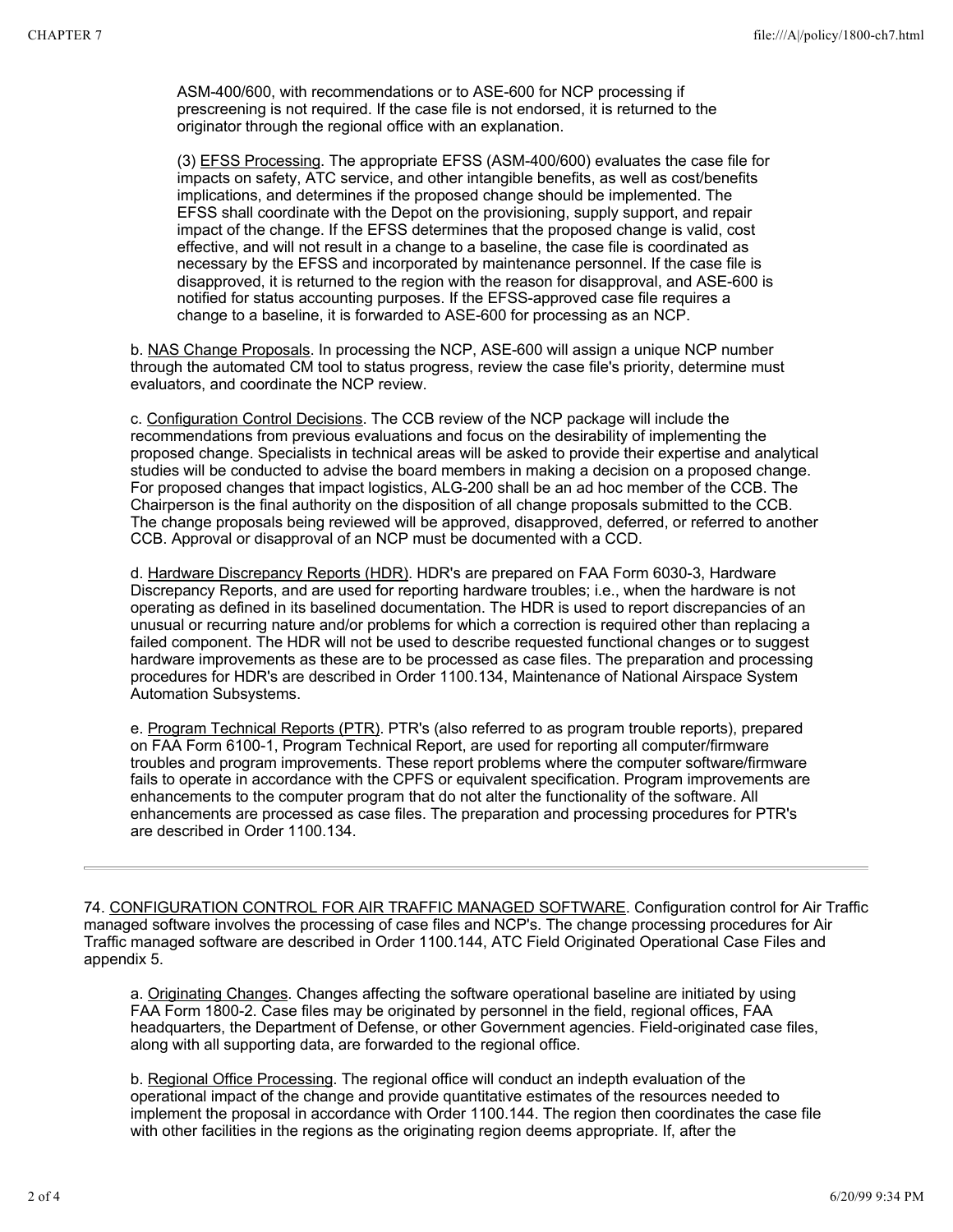intra/interregional coordination, the regional office endorses the case file, the Air Traffic regional division manager signs the case file. The case file is then held in the region until there is a request for case files issued by the Procedures Division, ATM-100.

c. Prioritization Meeting. "Normal" case files for proposed changes to operational software are held by the region until ATM-100 issues a call for case files which are candidates for the next major upgrade of the system. At the case file prioritization meetings convened by ATM-100, case files for all regions are prioritized. Those case files not selected are returned to the region. Selected case files will be forwarded to ATR-200 for headquarters processing and system packaging. ATR-200 will forward packaged case files to ASE-600 for NCP processing.

75. CONFIGURATION CONTROL OF REGIONAL CCB. NCP's to be decided by a Regional CCB are processed entirely within the region. If organizations external to the region are impacted, the NCP must be submitted for prescreening or to ASE-600 for NCP processing if prescreening is not required.

a. Regional Case File Processing. When a case file is received by the regional office from the field or region, it is reviewed for completeness, logged in, and forwarded to the appropriate regional organizations for a preliminary technical review. The preliminary reviewers review and comment on the case file and determine whether the case file is within the guidelines specified for regional NCP processing. The regional OPI will resolve any comments and recommend approval/disapproval of the case file. If the regional OPI recommends approval of the case file (national or regional), the case file is distributed to the Regional CCB member organizations for their review. The reviewing organizations forward all comments to the regional OPI for resolution. The regional OPI endorses case files for which approval is recommended. If the regional OPI has endorsed the case file, it is processed as an NCP. If the case file is "national," it is forwarded to the prescreening organization or to ASE-600 (in accordance with NAS-MD-001) for NCP processing. Case files proposing changes under the control of the Regional CCB are submitted to the Regional CCB for processing after the NCP number has been assigned.

b. Regional NCP Processing. For regional NCP's, there is no separate Must Evaluation cycle. After the NCP number has been assigned, the NCP is ready for submittal to the Regional CCB for processing. After the CCD has been signed, the Executive Secretary distributes the CCD to the action organizations for implementation and to the headquarters OPI for information as required. After the change has been implemented, the site forwards the required implementation data to the Regional CCB Executive Secretary who, in turn, forwards it to the headquarters OPI as required. The Executive Secretary will close out any open status accounting records and archive the NCP/CCD.

76. CHANGE IMPLEMENTATION. In the operational support phase, changes are provided to the field through PEM's, EEM's, SPB's, SCN's, F&E Program Description, Special Maintenance Project Description, change notices to Maintenance Technical Handbooks, and CCD's for local and test modifications.

a. Approved change proposals. For an approved change proposal, the CCD is the authority for the implementation of the change. If the change is approved with changes to the NCP, the changes are documented in the CCD. Implementation of the change is scheduled and accomplished by the appropriate organization in accordance with Order 1320.48, Order 1100.144, Order 6032.1, and FAA-D-2494, as applicable. The schedule and notification of completion will be provided to ASE-600 for status accounting.

b. Disapproved change proposal. If a proposed change is disapproved by the CCB, then disapproval is documented in a CCD and the originator is notified of the disapproval and ASE-600 is informed to complete status accounting records. The NCP and disapproving CCD are disseminated in the CCD package.

c. Implementation directives. The following describes directives implementing approved changes to the NAS configuration:

(1) Electronic Equipment Modifications. EEM's direct implementation of approved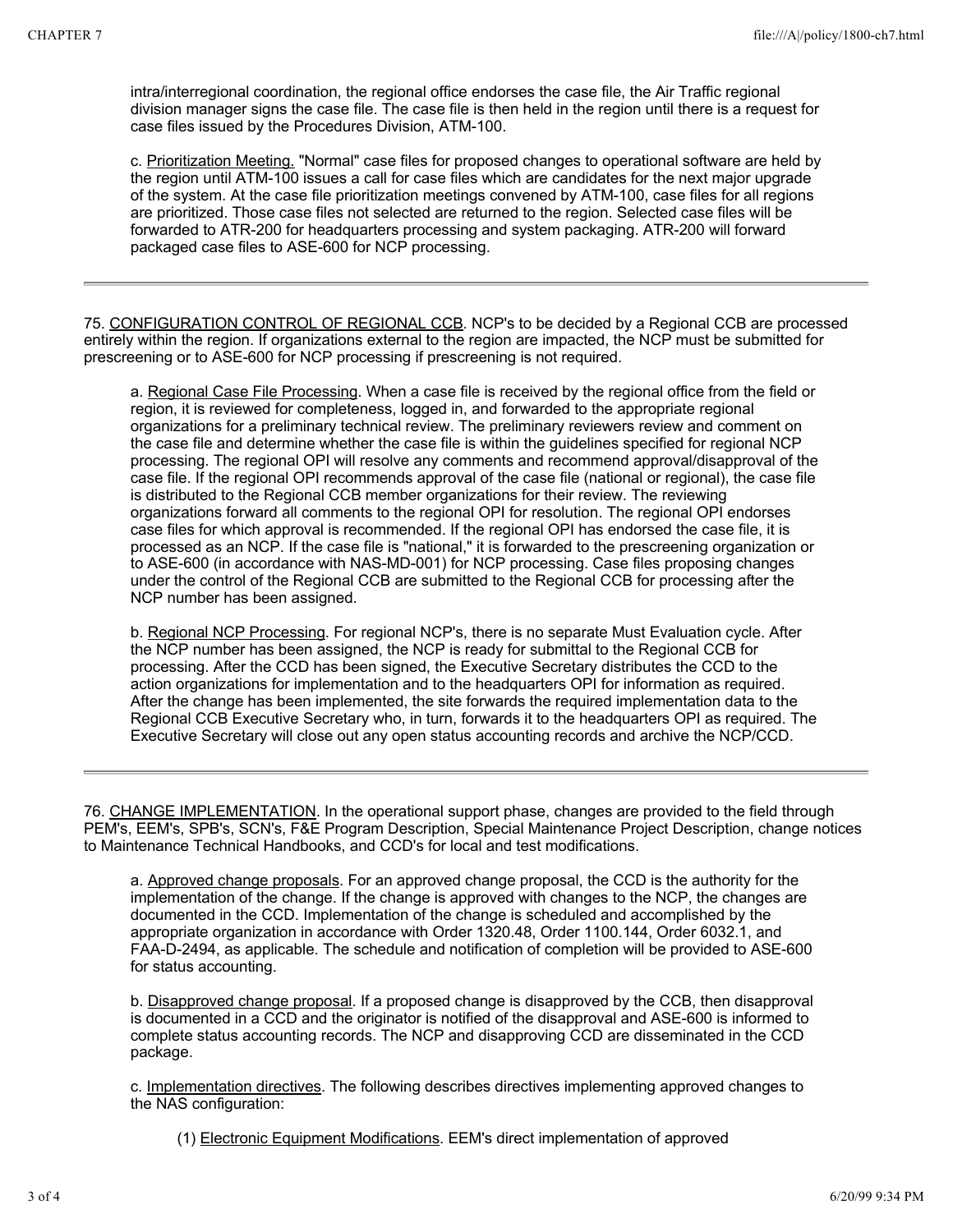equipment modifications. Upon receipt of a CCD for an approved change to operational systems and equipment, ASM-400 and/or ASM-600 are responsible for ensuring the baseline change is designed, prepared, tested, and distributed. Airway Facilities sectors are responsible for ensuring the change is installed and properly documented.

(2) Plant Equipment Modification (PEM). PEM's direct implementation of approved facility modifications. Upon receipt of a CCD for an approved change to operational systems and equipment, ASM-400 and/or ASM-600 are responsible for ensuring the baseline change is designed, prepared, tested, and distributed. Airway Facilities sectors are responsible for ensuring the change is installed and properly documented.

(3) Site Program Bulletin (SPB)/Site Technical Bulletin (STB). The SPB directs field release of new or modified software program(s) and associated documentation. Upon issuance of a CCD for an approved baseline change to software, ASE-600 forwards the CCD to the maintaining organization for implementation of the change. The software modification is designed, coded, tested, and disseminated to the field for installation. The software modification and associated documentation changes are distributed to all field sites having that configuration via an SPB. The Site Technical Bulletin directs release of new or modified hardware and associated documentation or distributes information on technical hardware. Airway Facilities sectors and/or Air Traffic facilities are responsible for ensuring the change is installed and properly documented.

(4) Specification Change Notice (SCN). The SCN is a document used to propose, transmit, and record changes to a specification. The SCN form is used as a cover sheet and letter of transmittal. The page changes associated with that SCN shall be attached and shall constitute an integral part of the SCN. Detailed instructions for preparation of SCN's appear in FAA-STD-005. Upon completion of the change, the specification change pages and associated SCN are forwarded to the Documentation Control Center, ASE-621.

77.-79. RESERVED.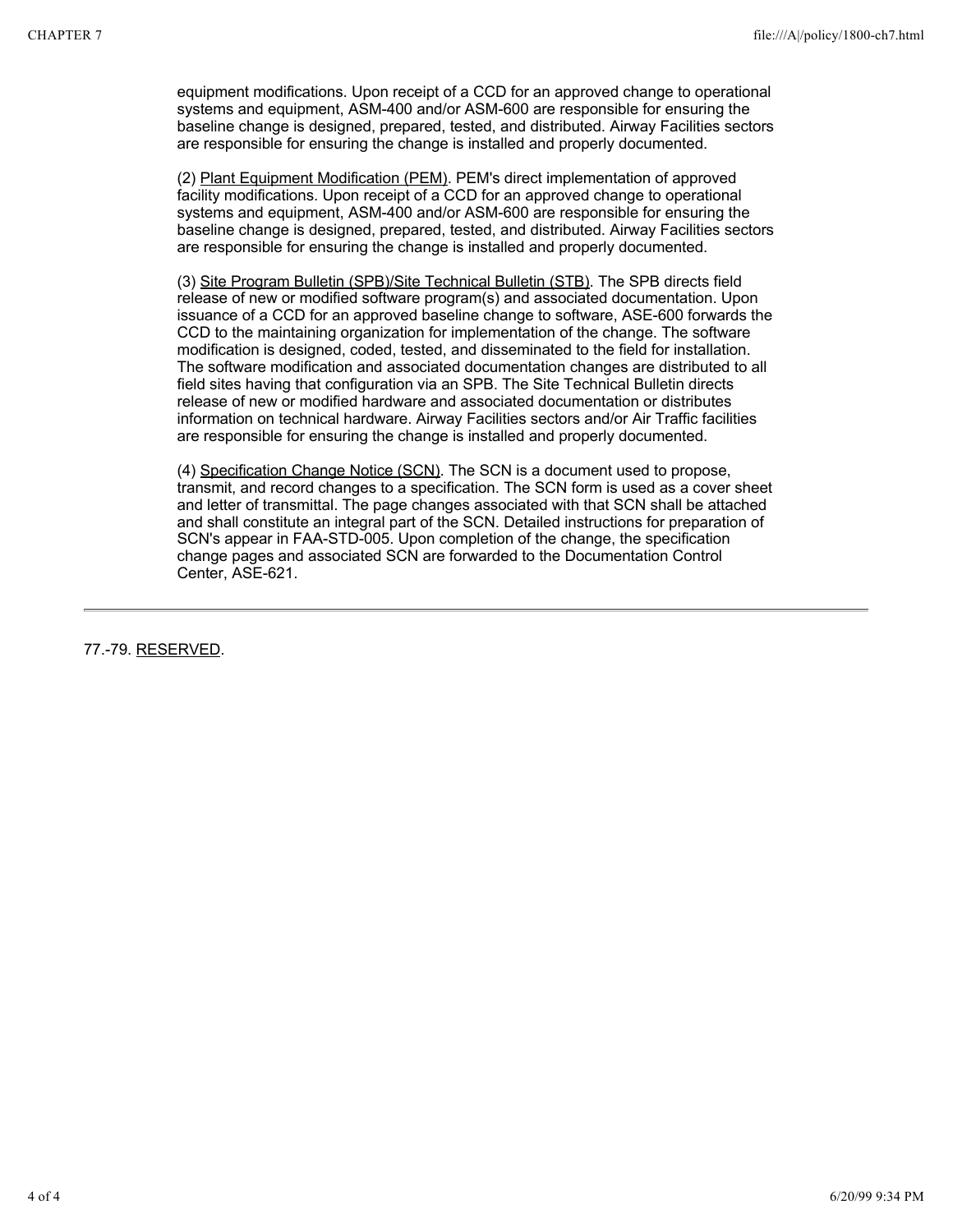## **APPENDIX 1.**

**GLOSSARY**

1. BASELINE. A configuration identification document or a set of such documents formally designated and fixed at a specific time during a CI's life cycle. Baselines, plus approved changes to those baselines, constitute the current configuration identification.

#### a. NAS Requirements. The approved NAS System Requirements Specification (NASSRS).

b. The NAS design level baselines are:

(1) NAS Functional (Level I) Design. Provides a description of the overall NAS architecture of facilities, equipment, and interrelationships that are expected to exist when the NAS Plan is satisfied. It specifies functions (functional requirements) based on operational requirements and identifies functional interfaces, including flow and connectivity.

(2) NAS Allocated Design. Allocates system-level performance requirements and functional requirements to the various subsystems based on operational requirements and determines quantities, locations, and interface definitions for each subsystem.

(3) NAS Transition Design. Provides the overall strategy of transition from planning the implementation of all NAS Plan projects to required changes to the existing hardware, software, and facilities.

#### c. The acquisition baselines are:

(1) Functional Baseline. The approved technical documentation of a configuration item which prescribes: all necessary functional characteristics; the tests required to demonstrate achievement of specified functional characteristics; the necessary interface characteristics and its key lower level CI's, if any; and design constraints, such as, envelope dimensions, component standardization, user of inventory items, and integrated logistics support policies.

(2) Allocated Baseline. The approved performance-oriented specifications governing the development of configuration items that are part of a higher level CI, in which each specification defines the functional characteristics that are allocated from those of the higher level CI; establishes the tests required to demonstrate achievement of its allocated functional characteristics; delineates necessary interface requirements with other associated configuration items; and establishes design constraints, if any, such as component standardization, use of inventory items, and integrated logistic support requirements.

(3) Design Baseline. This baseline is usually applied to software development programs although hardware can be included. It consists principally of the Software Requirement Specification and Interface Requirements Specification which are retained under configuration control throughout the life cycle of the product, thus permitting controlled development of test plan and procedures, training, and manuals.

(4) Product Baseline. The approved technical documentation which defines the configuration of a CI from the top level system to the lowest level line replaceable unit (LRU) during the production, operation, maintenance, and logistics support phases of its life cycle and which prescribes all necessary physical and functional characteristics of the parts making up reparable LRU's; the selected characteristics designated for production acceptance testing; and the production acceptance tests.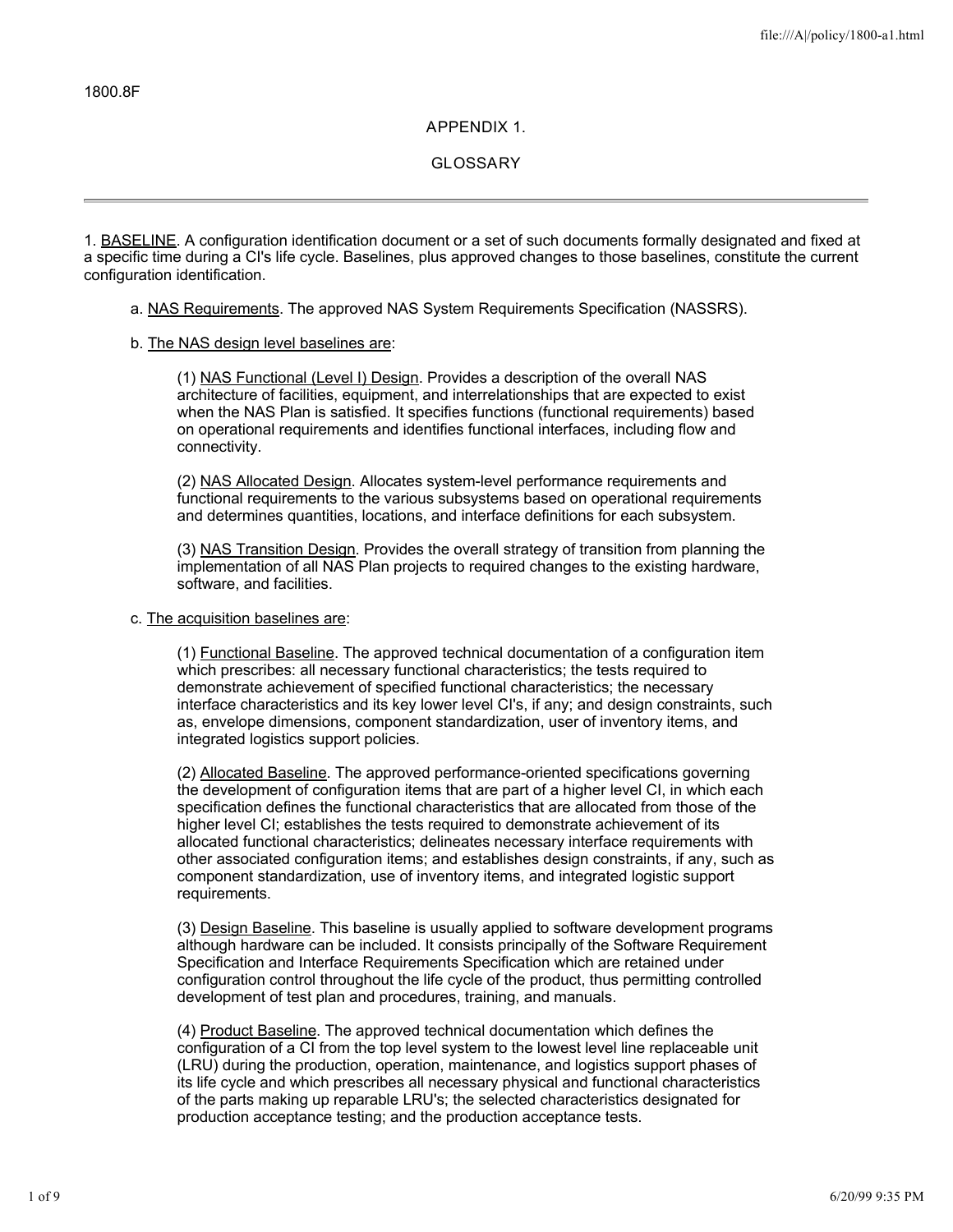d. NAS Operational Baseline. The approved technical documentation representing installed operational hardware and software. The operational baseline is established at the end of the acquisition phase and consists of the product baseline and approved changes.

2. CASE FILE. The document prepared by the originating organization which proposes a change to an end item. Case files are prepared on FAA Form 1800-2, NAS Change Proposal.

3. CASE FILE NUMBER. A number assigned by the originating office to FAA Form l800-2 for status accounting purposes. This number is the only number that identifies the change proposal until it has been forwarded to the Configuration Management and Engineering Support Division, ASE-600, for NCP number assignment and NCP processing. The case file number identifies the originating organization, the project/subsystem, and sequence number.

4. COMPUTER PROGRAM. A series of instructions or statements in a form acceptable to an electronic computer designed to cause the computer to execute an operation or operations.

5. CONCEPT DEFINITION. The initial period of a program when the technical, functional, and economic basis for an acquisition is established through comprehensive studies and experimental development and evaluation.

6. CONFIGURATION. The functional and/or physical characteristics of hardware/software as set forth in technical documentation and achieved in a product. The term configuration denotes the orderly agreement of subordinate parts and functional characteristics to give unity to the whole.

7. CONFIGURATION AUDITS. The checking of an item for compliance with the configuration identification and verification that configuration management processes are being applied as required.

8. CONFIGURATION CONTROL. The systematic evaluation, coordination, approval or disapproval, and implementation of all approved changes in the configuration of a CI after formal establishment of its configuration identification.

9. CONFIGURATION CONTROL BOARD. The CCB is the official agency-authorized vehicle to approve baselines and changes to baselines.

10. CONFIGURATION CONTROL DECISION. A record of decision reached on a proposal to baseline a CI or to change a baselined CI. If the proposal is approved, the CCD directs the action required to implement the change.

11. CONFIGURATION IDENTIFICATION. The current approved or conditionally approved technical documentation for a configuration item as set forth in specifications, drawings, associated lists, and documents referenced therein.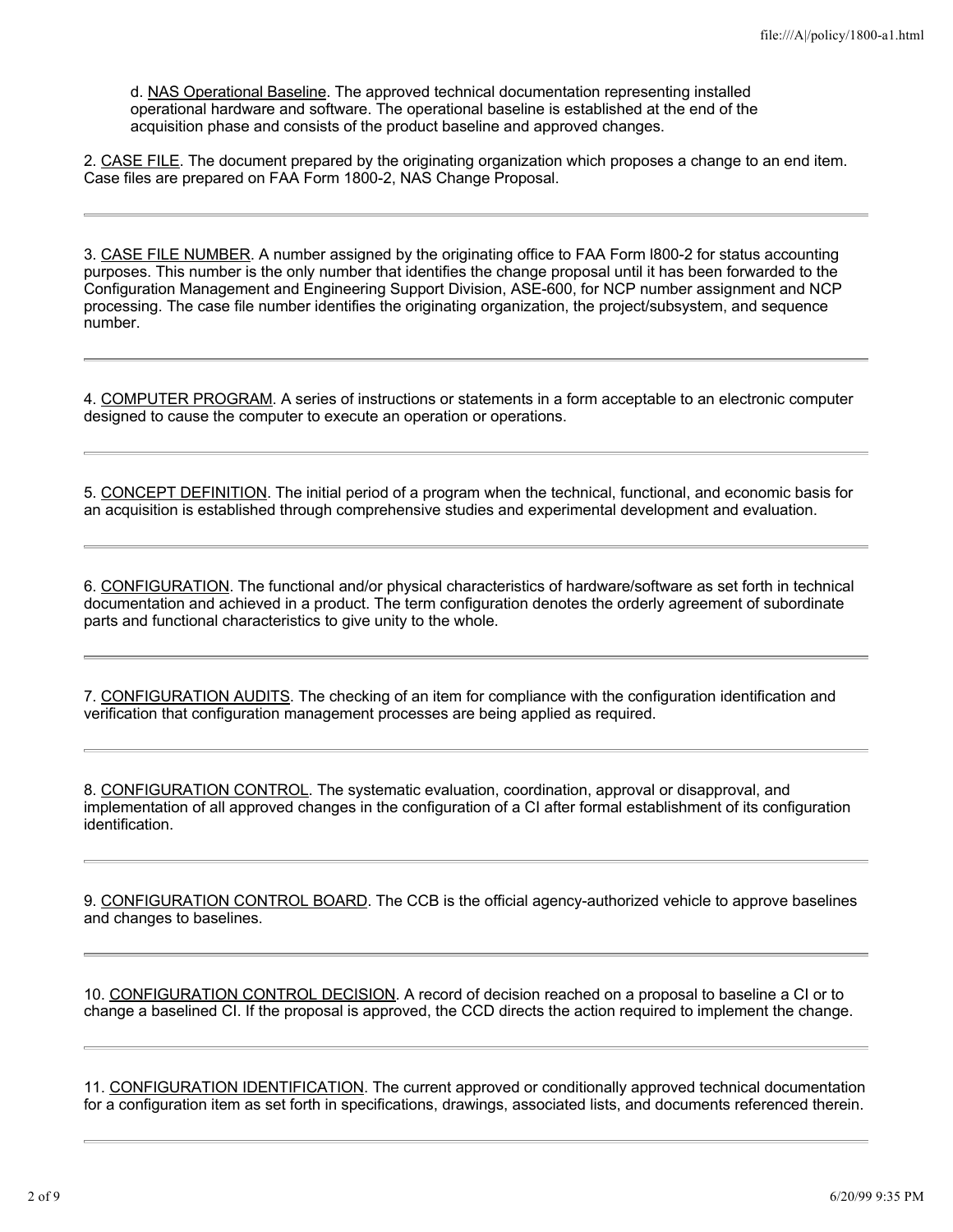12. CONFIGURATION ITEM. An aggregation of hardware/software/firmware, or any of its discrete portions, which satisfies an end-use function and is designated by the Government for configuration management.

13. CONFIGURATION ITEM IDENTIFIER. The designator used in DOCCON to identify NAS configuration items, i.e., element, subelement, subsystem, hardware, software, firmware.

14. CONFIGURATION MANAGEMENT. A discipline applying technical and administrative direction and surveillance to (a) identify and document the functional and physical characteristics of a configuration item, (b) control changes to those characteristics, (c) record and report change processing and implementation status, and (d) audit documentation and configuration items to ensure adequacy of the baseline that is being established.

15. CONFIGURATION MANAGEMENT PLAN. The configuration management plan defines the methods and implementation of configuration management on a particular program/project. It may or may not impose contractor requirements depending on whether it is incorporated in the contract.

16. CONFIGURATION STATUS ACCOUNTING. The recording and reporting of the information that is needed to manage the configuration effectively, including a listing of the approved configuration identification, the status of proposed changes to the configuration, and the implementation status of approved changes.

17. DATA (TECHNICAL DATA AND INFORMATION). The means for communication of concepts, plans, descriptions, requirements, and instructions relating to technical projects, material, systems, and services. These may include specifications, standards, engineering drawings, associated lists, manuals, and reports, including scientific and technical reports. They may be in the form of documents, displays, sound records, punched cards, or any representation such as characters or analog quantities to which meaning might be assigned.

18. DEFICIENCIES. Deficiencies consist of two types: conditions or characteristics in any hardware/software which are not in compliance with specified configuration; or inadequate (or erroneous) configuration identifi- cation which has resulted, or may result, in configuration items that do not fulfill approved operational requirements.

19. DEVELOPMENT SPECIFICATION. A specification that states the requirements for the design or engineering development of a product during the development period.

20. DEVIATION. A specific written authorization, granted prior to the manufacture of an item, to depart from a particular performance or design requirement of a specification, drawing, or other document for a specific number of units or a specific period of time. A deviation differs from an engineering change in that an approved engineering change requires corresponding revision of the documentation defining the affected item, whereas, a deviation does not contemplate revision of the applicable specification or drawing.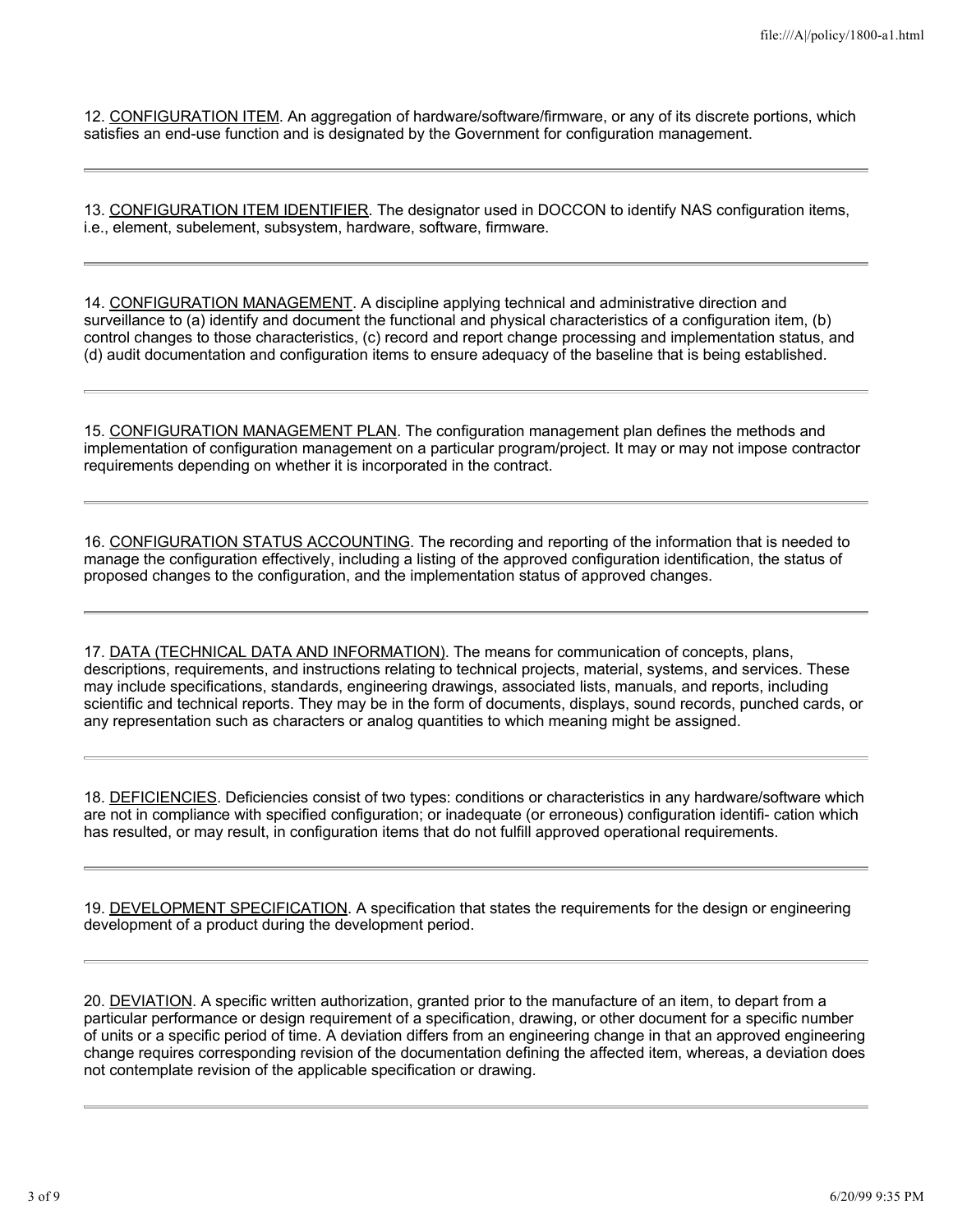21. ELECTRONIC EQUIPMENT MODIFICATION. EEM's authorize implementation of approved equipment modifications authorized for ground facilities, systems, and equipment (including associated monitor and test equipment, structures, buildings, etc.).

22. END ITEM. A descriptive designation for a system, subsystem, hardware, software, or combination of end items which satisfies a baseline requirement and is designated for configuration management. End items subject to configuration management are listed in the NAS master configuration index, NAS-MD-001.

23. ENGINEERING CHANGE. An alteration in the configuration of a CI or end items, delivered, to be delivered, or under development, after formal establishment of its configuration identification.

24. ENGINEERING CHANGE PRIORITIES. The rank assigned to a Class I engineering change that determines the methods and resources to be used in review, approval, and implementation.

25. ENGINEERING CHANGE PROPOSAL. A term which includes both a proposed engineering change to an established baseline and the documentation by which the change is described and suggested.

26. ENGINEERING CHANGE REQUEST. A term which includes both the request for engineering change to an established baseline and the documentation by which the change is described and requested.

27. ENGINEERING FIELD SUPPORT SECTOR. National Airway/Engineering Field Support Sector (ASM-600) or National Automation Engineering Field Support Sector (ASM-400).

28. ENGINEERING RELEASE RECORD. The engineering release record comprises the official data file which records and interrelates engineering data, and changes thereto, which technically describe and are to be or have been used to build/operate/maintain CI's.

29. EXTERNAL INTERFACES. External technical, functional, or physical interfaces between subsystems of the NAS and cooperating systems under cognizance of other agencies will be identified, defined, and controlled in the same manner as intersubsystems interfaces.

30. **FACILITY**. The term denotes the total electronic, electric power generating or distribution system, and the structures used to house, support, and/or protect these systems. A facility may include a number of systems, subsystems, or equipment, e.g., a long-range radar facility, or it may in its entirety consist of only a single system, subsystem, or equipment such as an isolated RML repeater facility.

31. FACILITY INTERFACES. Facility interfaces are interfaces resulting from subsystem designs requiring floor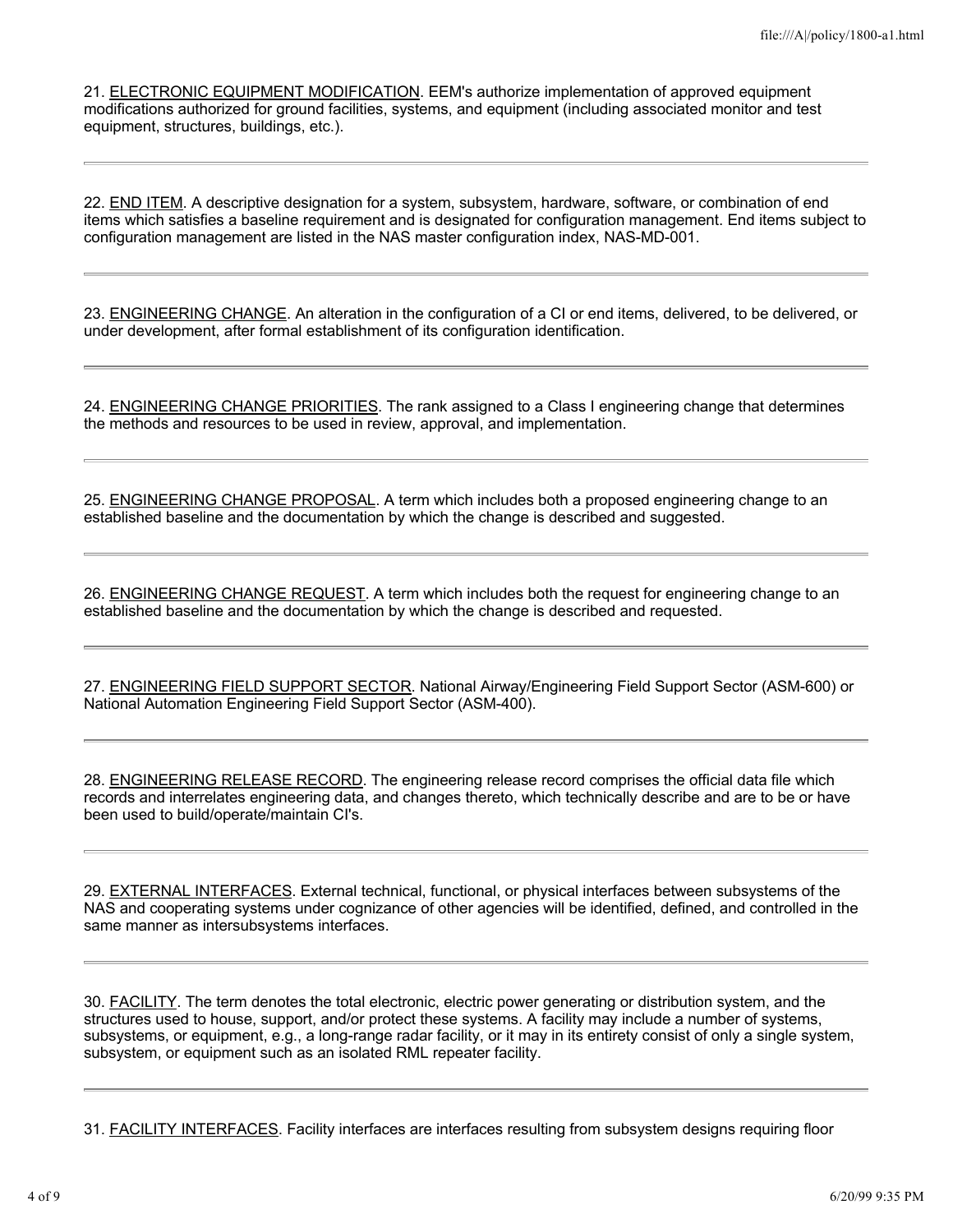space, specific environmental control, power schedules, and other support as may be required by a host facility and defined in the Level I Design Document, NAS Transition Plan, and in the NAS System Specification. They will be further defined in NAS standard facility designs, and in installation drawings for the subsystems to be maintained at a designated facility. The requirements for interfaces will be defined in Interface Requirements Documents for the appropriate facility type, considering all subsystems planned for installation at each facility. The specific interface designs will be specified in Interface Control Documents between the site specific facility and the individual subsystem.

32. FIELD SUPPORT ORGANIZATION. Organization established and maintained by the responsible service for the centralized support of one of the various NAS systems.

33. FIRMWARE. Firmware is computer software resident in hardware read-only-memory devices that cannot be readily modified under program control. Firmware changes should be treated as a functional change based on the fact that all software changes require some retest.

34. FORM, FIT, AND FUNCTION. That configuration comprising the physical and functional characteristics of the item as an entity, but not including any characteristics of the elements making up the item.

35. FULL-SCALE DEVELOPMENT. The phase of a program when the system/equipment/computer program special support and training equipment are designed, fabricated, tested, and evaluated.

36. FUNCTIONAL AREA. A distinct group of system performance requirements which, together with all other such groupings, forms the next lower-level breakdown of the system on the basis of function.

37. FUNCTIONAL CHARACTERISTICS. Quantitative performance, operating, and logistic parameters and their respective tolerances. Functional characteristics include all performance parameters, such as range, speed, reliability, maintainability, and safety.

38. FUNCTIONAL CONFIGURATION AUDIT. The formal examination of functional characteristics for a configuration item, prior to acceptance, to verify that the item has achieved the performance and functional characteristics specified in its functional or allocated configuration identification.

39. GENERAL SPECIFICATION. A general specification document covers requirements common to two or more types, classes, grades, or styles of equipment, services, or materials, including training services and materials.

40. INTERFACE CONTROL. Interface control comprises the delineation of the procedures and documentation, both administrative and technical, necessary for identification of functional and physical characteristics between and within configuration items.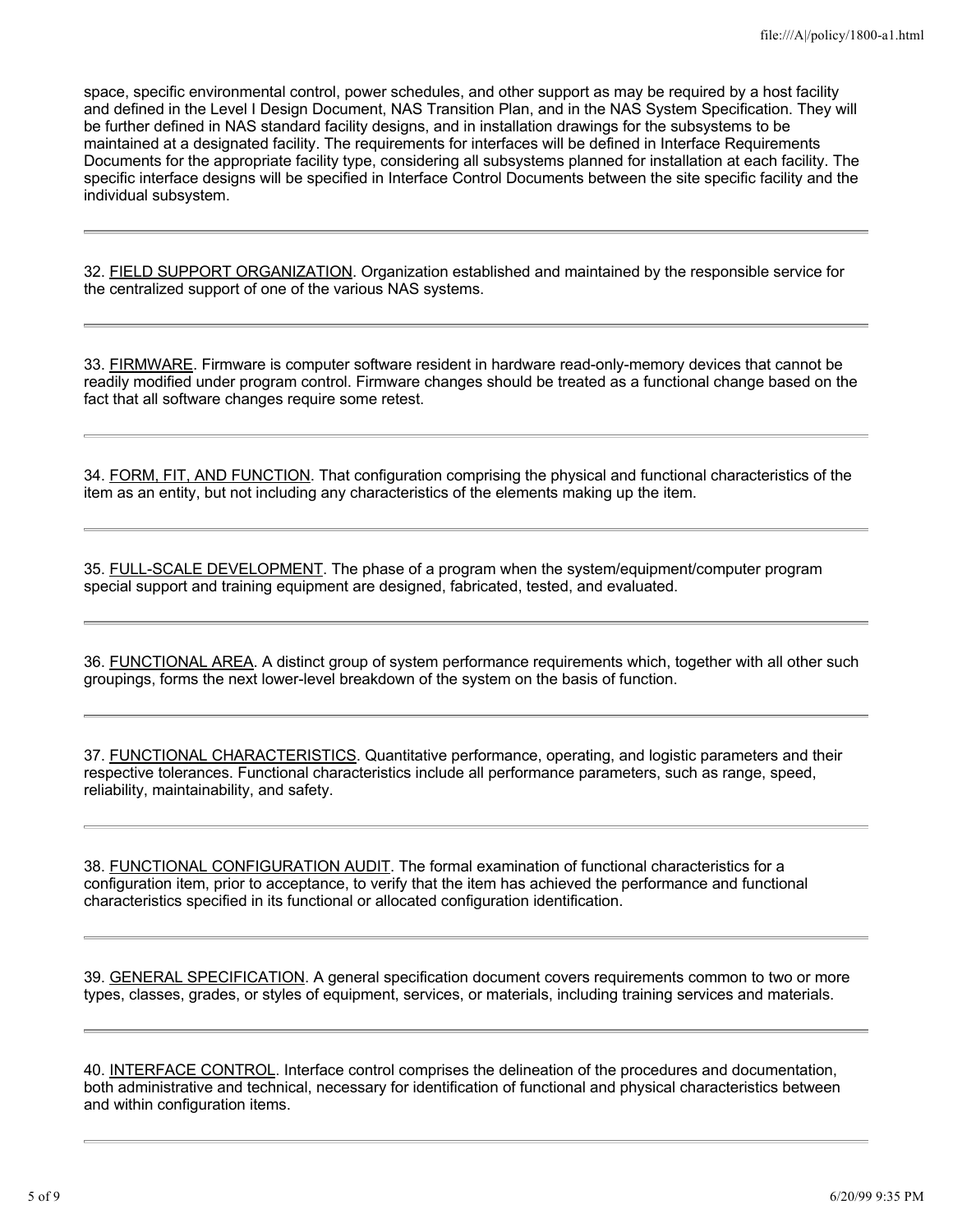41. INTERSUBSYSTEM INTERFACE. Intersubsystem interfaces are technical interfaces among subsystems of the NAS, systems external to the NAS and NAS subsystems. Included are those interfaces between components of the same subsystem when a connection is via another subsystem. Whenever communication paths exist between two or more subsystems, both interface requirements documents and interface control documents are required. The intersubsystem interfaces are further defined in the NAS System Specification, NAS Transition Plan, and the appropriate subsystem procurement specification.

42. INTRASUBSYSTEM INTERFACE. Intrasubsystem interfaces are technical interfaces, other than intersubsystem interfaces, within a single NAS subsystem. They are identified and defined in the appropriate subsystem procurement specification. These interfaces are under the cognizance of single NAS Project Manager and may be further defined in internal interface documentation at his/her discretion.

43. LINE REPLACEABLE UNIT (LRU). An item which may consist of a unit, an assembly (circuit card assembly, electronic component assembly, etc.), a subassembly, or a part, that is removed and replaced at the site maintenance level in order to restore the system/equipment to its operational status.

44. NAS CHANGE PROPOSAL. The means for baselining and proposing changes to baselined NAS CI's.

45. NAS CHANGE PROPOSAL NUMBER. Number assigned by the Configuration Management and Engineering Support Division, ASE-600, to one or more case files (FAA Form 1800-2) which have been approved for processing as an NCP.

46. NATIONAL AIRSPACE SYSTEM. The facilities, equipment, regulations, procedures, and personnel which support the safe and efficient movement of all aircraft in U.S. airspace.

47. NATIONAL AIRSPACE SYSTEM PLAN. FAA's multiyear plan for the upgrading and modernization of the equipment and facilities comprising the National Airspace System.

48. OPERATIONAL COMPUTER PROGRAMS. Computer programs for the control of air traffic that have reached initial operating capability at the first facility and have been transitioned to the operating services.

49. PERSONNEL INTERFACES. Personnel interfaces encompass man-machine interaction involved in command-control operations, as well as maintenance of hardware subsystems, software subsystems, and equipment items. NAS personnel interfaces have been identified in the Level I Design Document and in the NAS System Specification, and are further defined in the appropriate subsystem procurement specification governing acquisition of operator input/output devices.

50. PHYSICAL CHARACTERISTICS. Quantitative and qualitative expressions of material features, such as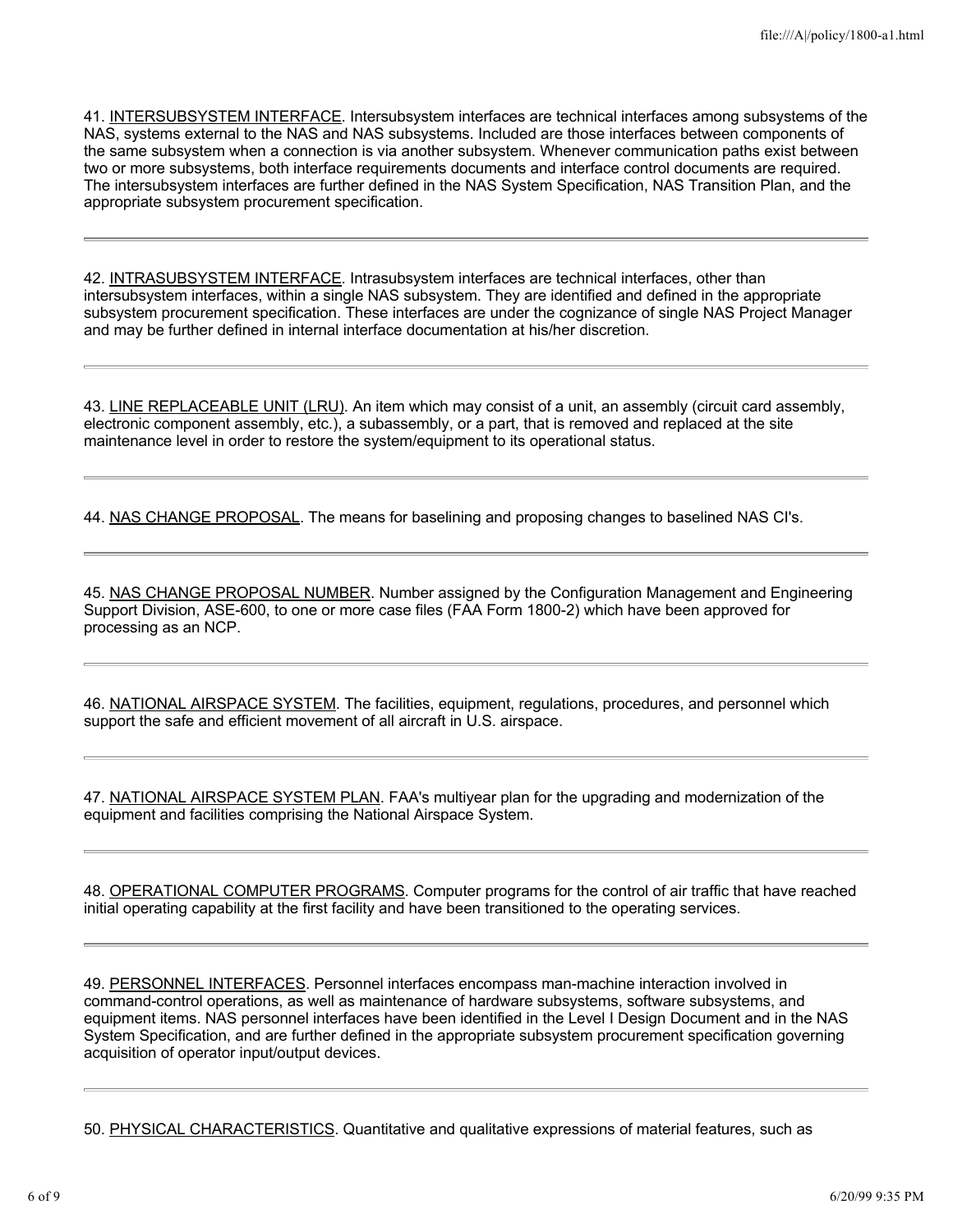composition, dimensions, finishes, form, fit, and their respective tolerances.

51. PHYSICAL CONFIGURATION AUDIT. The formal examination of the "as-built" configuration of a unit of a CI against its technical documentation in order to establish the CI's initial product configuration identification.

52. PLANT EQUIPMENT MODIFICATION. PEM's authorize implementation of approved facility modifications. This may include an alteration in electrical, mechanical, or physical characteristics, arrangement, configuration, or use.

53. PRODUCT SPECIFICATION. A document which states the complete performance requirements of a product or the detailed fabrication requirements for a product.

54. PROGRAM IMPROVEMENT. A proposed change that would improve the design or code of a program but would not result in a change to any baseline document. These changes should be suggested on FAA Form 6l00-l, Program Technical Report.

55. PROGRAM MANAGER. The individual responsible for the design, development, testing, evaluation, production, and introduction into the NAS of the end product of an acquisition.

56. PROGRAM SPONSOR. The office or service which has a requirement to be met by an acquisition. The sponsor normally develops the systems requirement statement with input from other affected offices and services. The sponsor monitors progress of the acquisition to ensure that the requirement is being met.

57. QUALITY RELIABILITY OFFICER. The individual responsible for monitoring contractor performance and assuring that the contractor complies with all requirements of the contract.

58. RETROFIT. Incorporation of an engineering change (at any level) in accepted or in-service items.

59. SITE PROGRAM BULLETIN. A directive authorizing field release of a new or changed NAS software program and all associated documentation.

60. SITE TECHNICAL BULLETIN. A directive authorizing field release of new or modified hardware and associated documentation or distributing information on technical hardware.

61. SOFTWARE. A collection of associated computer programs and computer data required to enable the computer equipment to perform computational or control functions. It is the abstract of tapes, disks, card decks,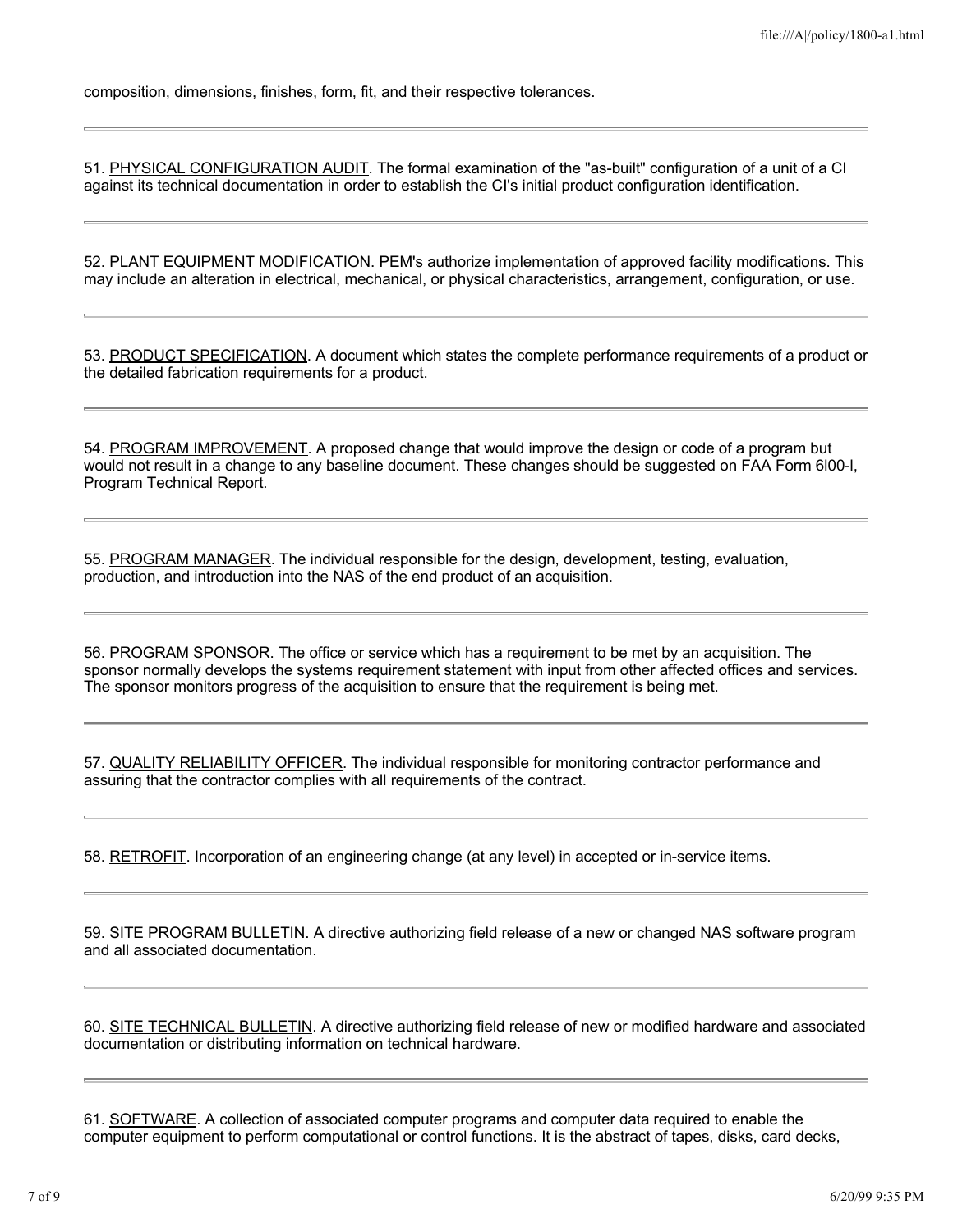62. SPECIFICATION. A document intended primarily for use in procurement, which clearly and accurately describes the essential technical requirements for items, materials, or services, including the procedures by which it will be determined that the requirements have been met. Specifications may be general (addressing requirements common to a group of items) or detailed (addressing all requirements for one or more types of items). The types of specifications (described elsewhere in this Glossary) are:

- a. System requirements specification.
- b. System/segment specification.
- c. Development specification.
- d. Product specification.
- e. General specification.

63. SPECIFICATION CHANGE NOTICE. A document used to propose, transmit, and record changes to a specification.

64. SUBSYSTEM. A segment of a system that performs a particular function that is a portion of, or contributes to, the overall system product.

65. SUPPORT PROGRAMS. Includes nonoperational support system, the data reduction and analysis program, and other programs used for system support of a subsystem in each life-cycle phase.

66. SYSTEM. An integrated combination of equipment or subsystems according to an engineering design and interface requirement in which their independent technical functions are combined to produce a particular operating entity in the overall National Airspace System.

67. SYSTEM ENGINEERING. System engineering as it relates to configuration management is the application of scientific and engineering efforts to transform an operational need into a description of system performance parameters. A system configuration must be ultimately called out in the configuration identification specifications.

68. SYSTEM REQUIREMENTS SPECIFICATION. A document which describes the general requirements for an item of equipment in terms of user needs. This document is generally the initial documentation defining the user's need and will be used to identify engineering concepts which may be used to solve the problem.

69. SYSTEM REQUIREMENTS STATEMENT. This document, prepared by the program sponsor and approved by the Aviation System Acquisition Review Committee (ASARC), defines the requirement and the framework within which FAA intends to satisfy it.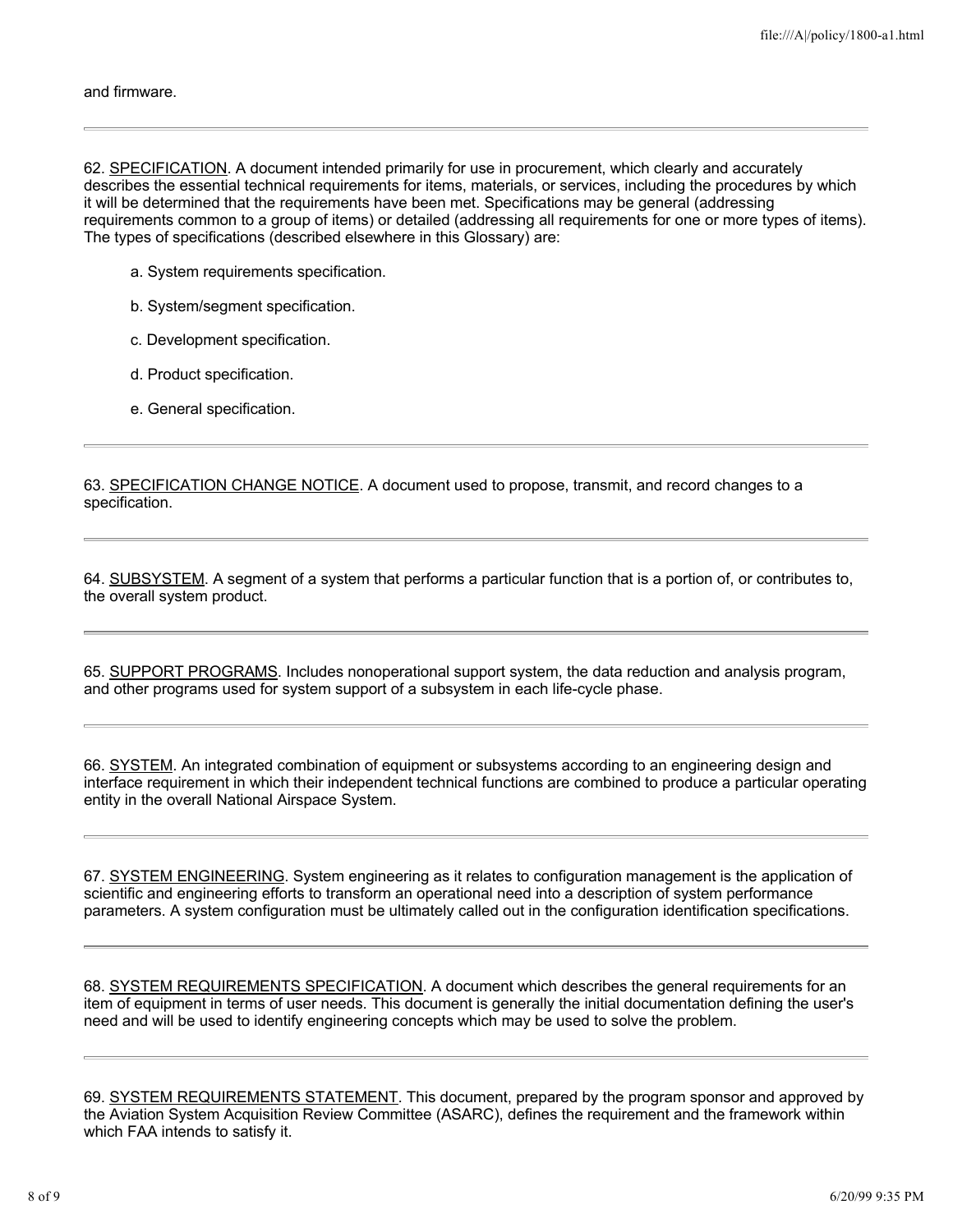70. SYSTEM SPECIFICATION. A specification that states the technical and mission requirements for a system as an entity, allocates requirements to functional areas, and defines the interfaces between and among functional areas.

71. TECHNICAL INTERFACE. A technical interface is a common functional and/or physical boundary where hardware, software, and/or personnel interact. Physical interfaces are interfaces associated with material contact, and are described in terms of mechanical, electrical/electronic, envelope, and environmental characteristics. Functional interfaces are interfaces which interact across non-material boundaries and are described in terms of information transfer characteristics.

72. WAIVER (MINOR). A written authorization to accept a configuration item or other designated item, which during production or after having been submitted for inspection, is found to depart from specified requirements, but nevertheless, is considered suitable for use "as is" or after rework by an approved method. Also, a written authorization to allow one or more prototypes or early production items to differ from the prescribed configuration, pending installation of a preferred but not yet available part or module.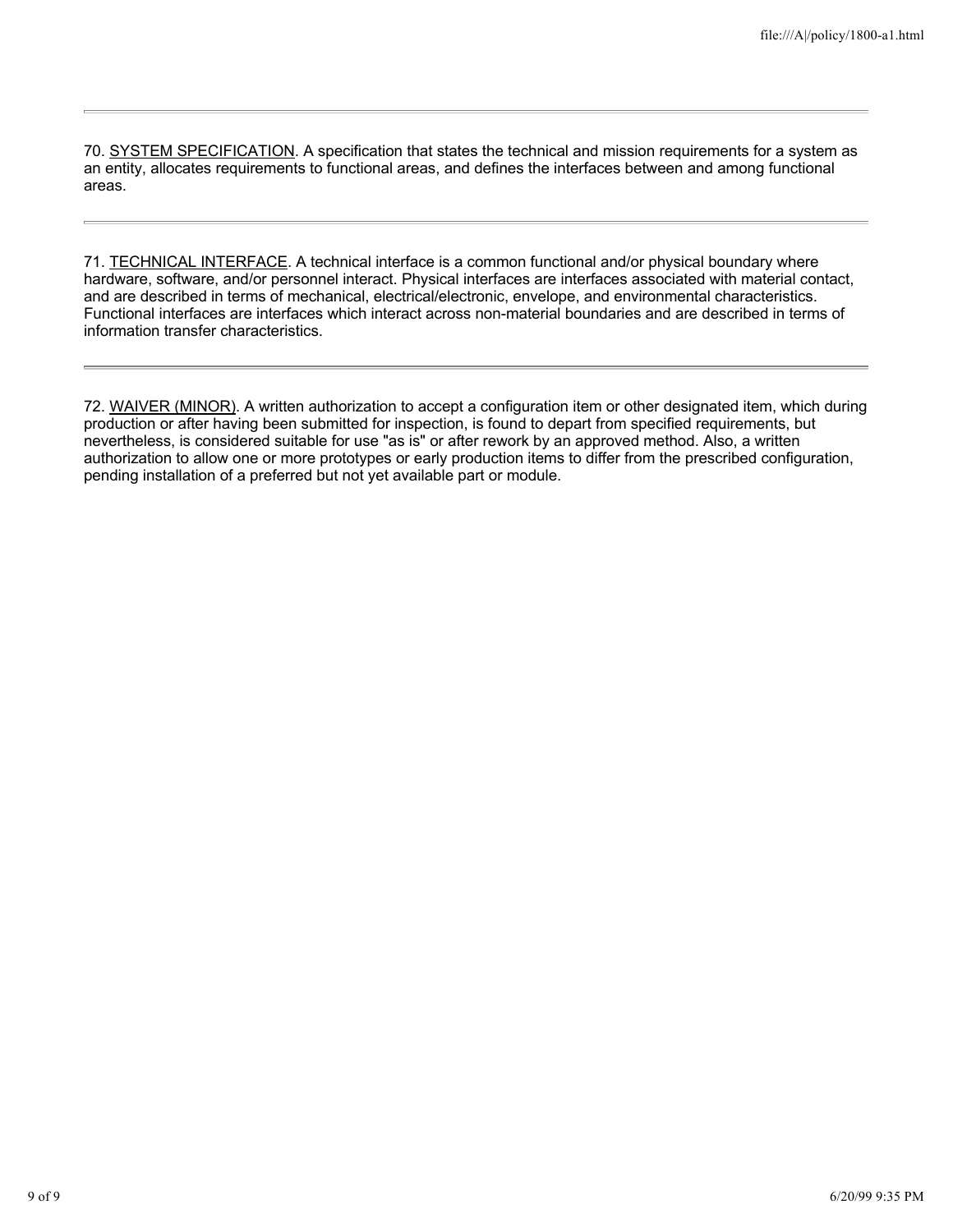# **APPENDIX 2.**

# **ACRONYMS**

| <b>ACT</b>    | <b>FAA Technical Center</b>                              |  |
|---------------|----------------------------------------------------------|--|
| CCB           | <b>Configuration Control Board</b>                       |  |
| <b>CCD</b>    | <b>Configuration Control Decision</b>                    |  |
| CDR           | <b>Critical Design Review</b>                            |  |
| <b>CDRL</b>   | <b>Contract Data Requirements List</b>                   |  |
| СĪ            | Configuration Item                                       |  |
| <b>CM</b>     | <b>Configuration Management</b>                          |  |
| <b>CMO</b>    | <b>Configuration Management Officer</b>                  |  |
| <b>COTS</b>   | <b>Commercial Off The Shelf</b>                          |  |
| <b>CPFS</b>   | <b>Computer Program Functional Specification</b>         |  |
| csc           | Computer Software Configuration Item                     |  |
| DID           | Data Item Description                                    |  |
| <b>DOCCON</b> | Documentation and Configuration Identification<br>System |  |
| DRR           | <b>Deployment Readiness Review</b>                       |  |
| ECP           | <b>Engineering Change Proposal</b>                       |  |
| ECR           | <b>Engineering Change Request</b>                        |  |
| EEM           | <b>Electronic Equipment Modification</b>                 |  |
| <b>EFSS</b>   | <b>Engineering Field Support Sector</b>                  |  |
| FAA           | <b>Federal Aviation Administration</b>                   |  |
| FCA           | <b>Functional Configuration Audit</b>                    |  |
| FPMR          | <b>Federal Property Management Regulation</b>            |  |
| FQR           | <b>Formal Qualification Review</b>                       |  |
| <b>GFP</b>    | <b>Government Furnished Property</b>                     |  |
| <b>HDR</b>    | Hardware Discrepancy Report                              |  |
| <b>HWCI</b>   | Hardware Configuration Item                              |  |
| ICD           | <b>Interface Control Document</b>                        |  |
| <b>ICWG</b>   | Interface Control Working Group                          |  |
| ∣IMG          | Interface Management Group                               |  |
| <b>IRD</b>    | Interface Requirements Document                          |  |
| IV&V          | Independent Verification and Validation                  |  |
| ∣LRU          | Line Replaceable Unit                                    |  |
| ME            | Maintenance Engineering, Must Evaluator                  |  |
| MOU           | Memorandum of Understanding                              |  |
| <b>NAILS</b>  | National Airspace Integrated Logistics Support           |  |
| NAS           | National Airspace System                                 |  |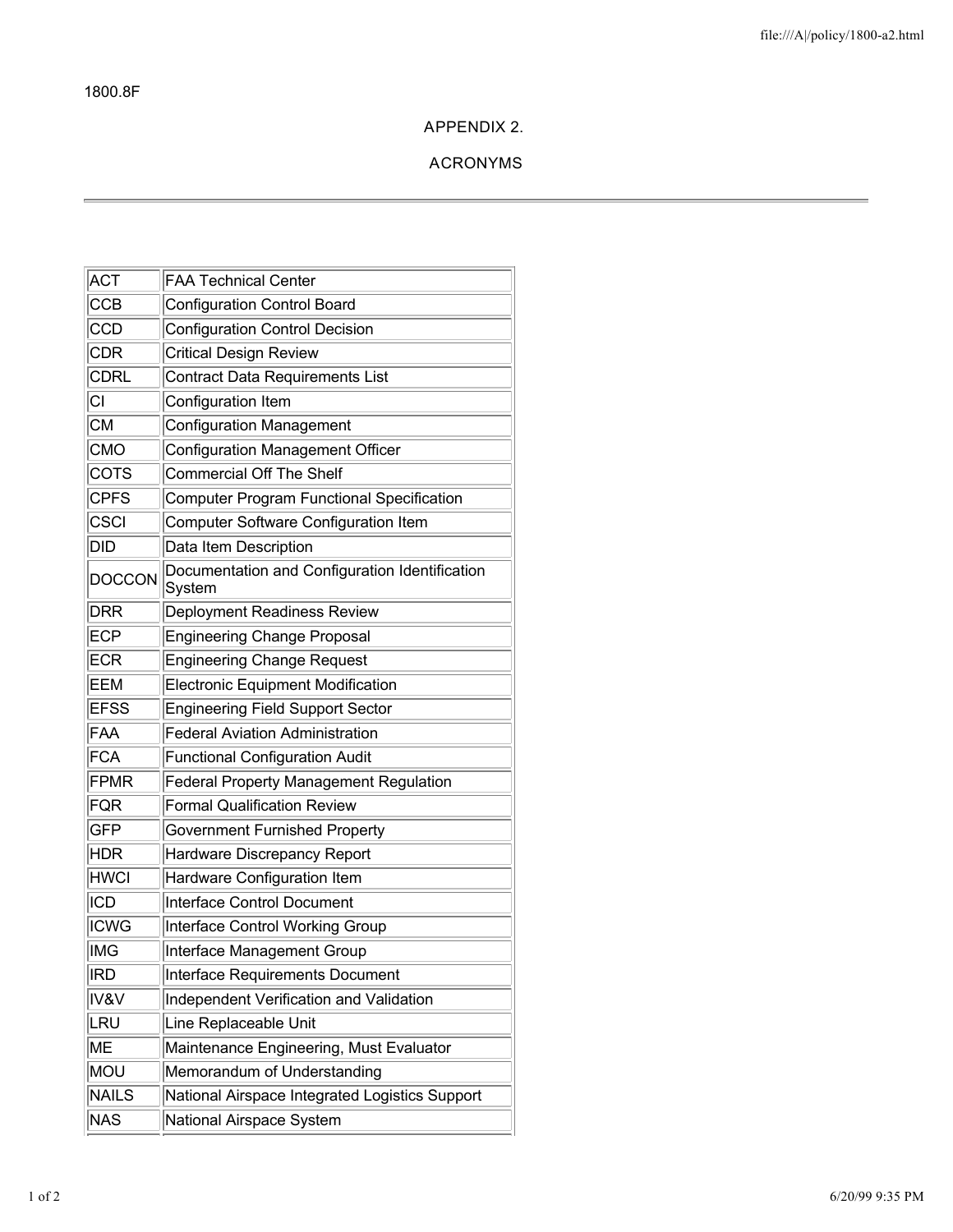| <b>NASSRS</b> | <b>NAS System Requirements Specification</b> |  |
|---------------|----------------------------------------------|--|
| <b>NCP</b>    | <b>NAS Change Proposal</b>                   |  |
| OPI           | Office of Primary Interest                   |  |
| <b>ORD</b>    | <b>Operational Readiness Demonstration</b>   |  |
| <b>PCA</b>    | <b>Physical Configuration Audit</b>          |  |
| <b>PDR</b>    | <b>Preliminary Design Review</b>             |  |
| <b>PEM</b>    | <b>Plant Equipment Modification</b>          |  |
| PR            | <b>Procurement Request</b>                   |  |
| PTR           | <b>Program Technical Report</b>              |  |
| QA            | <b>Quality Assurance</b>                     |  |
| QRO           | <b>Quality Reliability Officer</b>           |  |
| <b>SCN</b>    | <b>Specification Change Notice</b>           |  |
| <b>SDR</b>    | <b>System Design Review</b>                  |  |
| <b>SE</b>     | <b>Systems Engineering</b>                   |  |
| <b>SEI</b>    | System Engineering and Integration           |  |
| <b>SPB</b>    | Site Program Bulletin                        |  |
| <b>SRB</b>    | <b>Specification Review Board</b>            |  |
| <b>SRR</b>    | <b>System Requirements Review</b>            |  |
| <b>SSR</b>    | <b>Software Specification Review</b>         |  |
| <b>STB</b>    | <b>Site Technical Bulletin</b>               |  |
| <b>STD</b>    | Standard                                     |  |
| T&E           | <b>Test and Evaluation</b>                   |  |
| TO            | <b>Technical Officer</b>                     |  |
| <b>TOR</b>    | <b>Technical Officer Representative</b>      |  |
| <b>TRR</b>    | <b>Test Readiness Review</b>                 |  |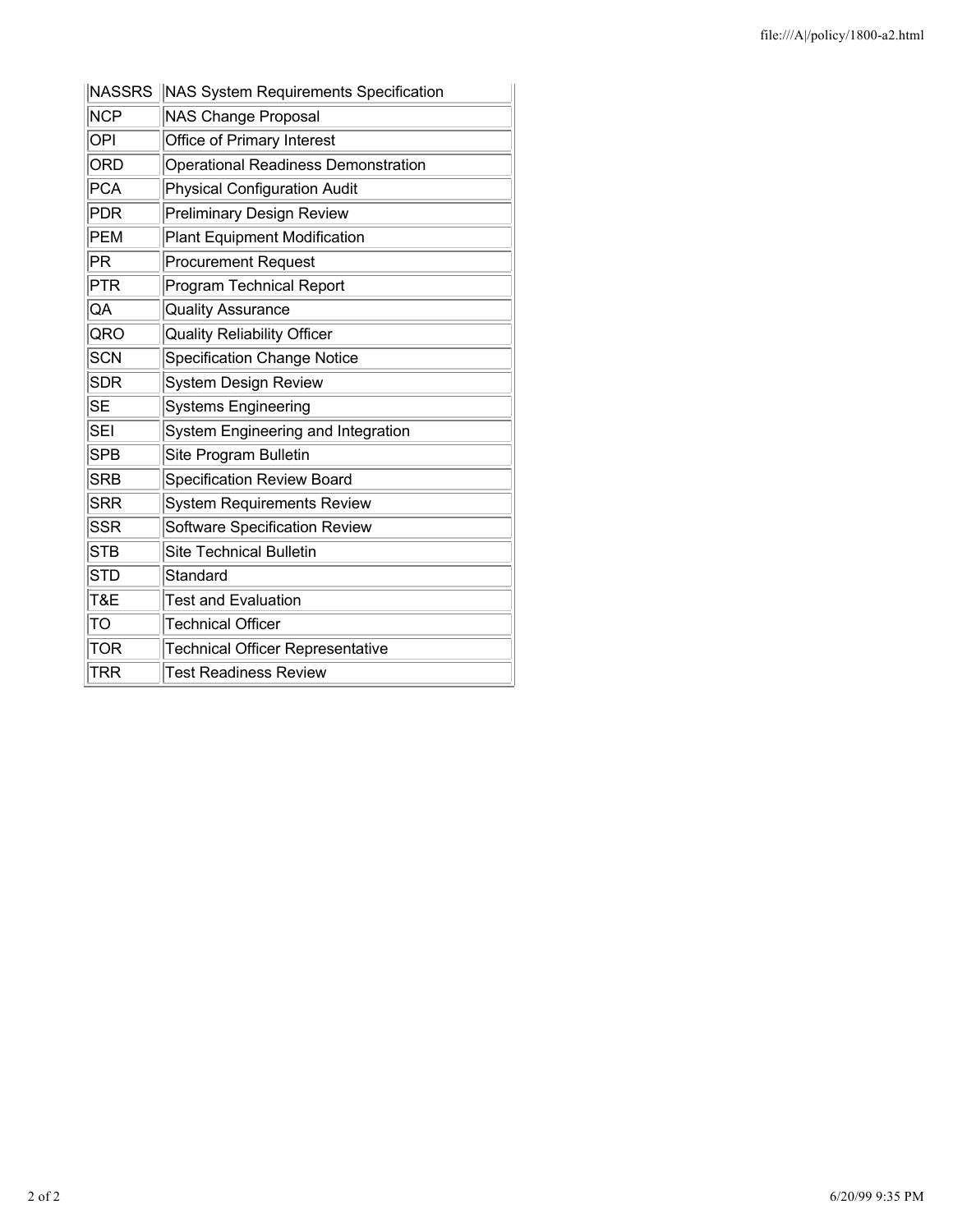## **APPENDIX 3.**

# **APPLICABLE DOCUMENTS**

1. APPLICABLE DOCUMENTS. The issue in effect of the documents listed below is applicable to the extent specified herein.

| FAA Orders           |                                                                                                                                                                                                    |  |  |
|----------------------|----------------------------------------------------------------------------------------------------------------------------------------------------------------------------------------------------|--|--|
| Order 1100.134       | Maintenance of National Airspace System Automation Subsystems                                                                                                                                      |  |  |
| Order 1100.144       | <b>ATC Field Originated Operational Case Files</b>                                                                                                                                                 |  |  |
| Order 1230.10        | <b>Interagency Agreements</b>                                                                                                                                                                      |  |  |
| Order 1320.48        | Engineering Field Support Sector Maintenance Program Procedures-National Airway<br>Engineering Field Support Sector, ASM-600, and National Automation Engineering Field<br>Support Sector, ASM-400 |  |  |
| Order 1800.57        | National Airspace (NAS) Configuration Control Board                                                                                                                                                |  |  |
| Order 1800.58        | National Airspace Integrated Logistics Support Policy                                                                                                                                              |  |  |
| Order 1810.1         | Major System Acquisition                                                                                                                                                                           |  |  |
| Order 3450.7         | Incentive Award Program                                                                                                                                                                            |  |  |
| Order WA 4400.1      | Guide for Preparing Procurement Requests                                                                                                                                                           |  |  |
| Order 4405.5         | Specification Currency List for Procurement in the Air Traffic Control and Navigation<br>System                                                                                                    |  |  |
| Order 4405.15        | Reprocurement Data Acquisition Policy                                                                                                                                                              |  |  |
| Order 4420.4         | Space Acquisition and FPMR Temporary Regulation D-73                                                                                                                                               |  |  |
| Order 6030.29        | Assignment & Dissemination of FAA Equipment Type Designation Number for Air Traffic<br><b>Control and Navigation Systems</b>                                                                       |  |  |
| Order 6032.1         | Modifications to Ground Facilities, Systems, and Equipment in the National Airspace<br>System                                                                                                      |  |  |
| FAA Specifications   |                                                                                                                                                                                                    |  |  |
| FAA-D-2494           | Technical Instruction Book Manuscript: Electrical and Mechanical Equipment,<br>Requirements for Preparation of Manuscript and Production of Books                                                  |  |  |
| <b>FAA Standards</b> |                                                                                                                                                                                                    |  |  |
| FAA-STD-002          | <b>Facilities Engineering Drawing Preparation</b>                                                                                                                                                  |  |  |
| FAA-STD-005          | Preparation of Specification Documents                                                                                                                                                             |  |  |
| FAA-STD-021          | Configuration Management (Contractor Requirements)                                                                                                                                                 |  |  |
| FAA-STD-025          | Preparation of Interface Documentation                                                                                                                                                             |  |  |
| FAA-STD-026          | National Airspace System Software Development                                                                                                                                                      |  |  |
| Military Standards   |                                                                                                                                                                                                    |  |  |
| MIL-STD-1521         | Technical Reviews and Audits for Systems, Equipments and Computer Software                                                                                                                         |  |  |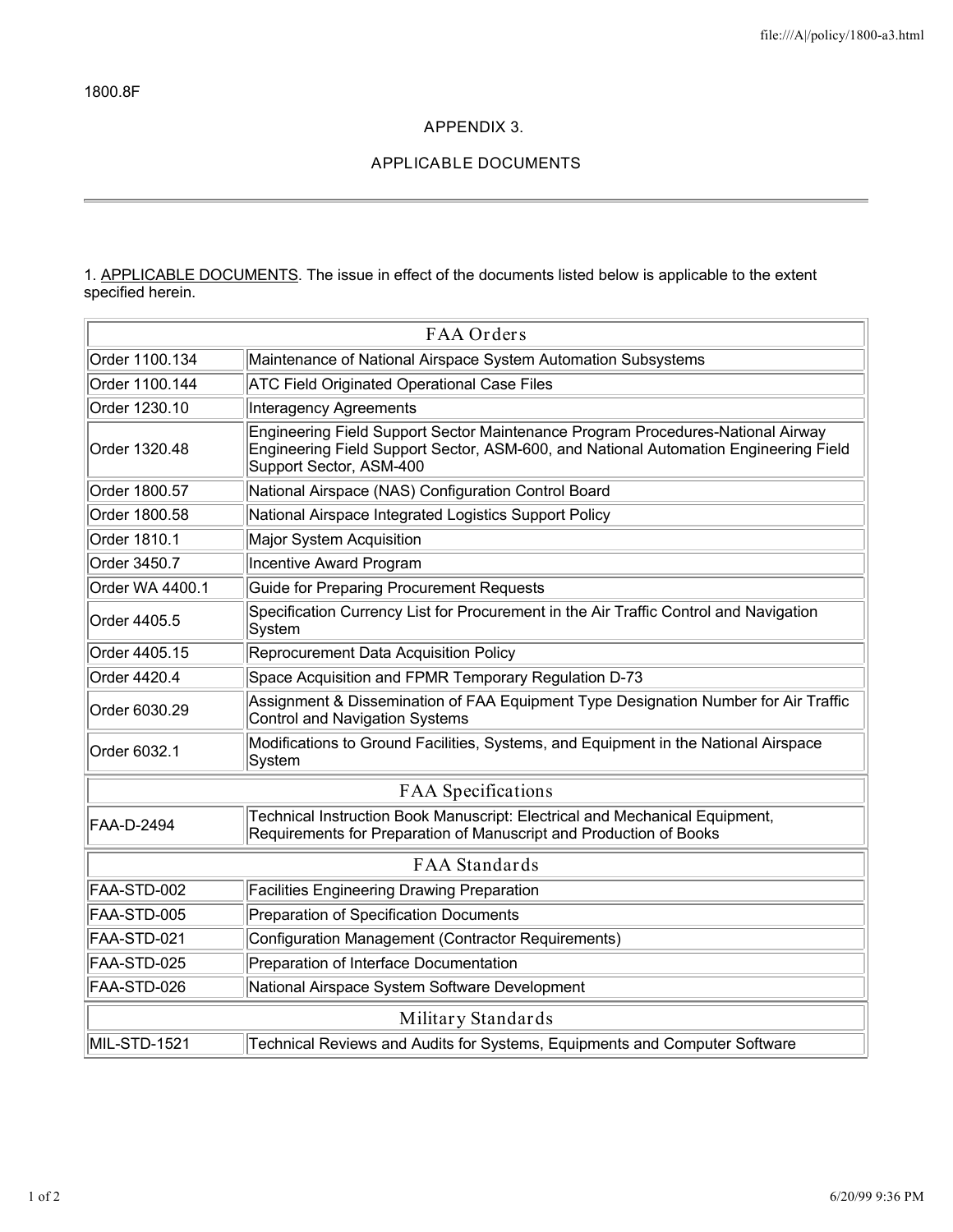| Other                                                  |                                                                |  |
|--------------------------------------------------------|----------------------------------------------------------------|--|
| INAS-MD-001                                            | NAS Subsystem Baseline Configuration and Documentation Listing |  |
| <b>NAS Transition Plan</b>                             | <b>INAS Transition Plan</b>                                    |  |
| $\vert$ NAS-DD-1000                                    | NAS Functional (Level 1) Design Document                       |  |
| <b>NAS-SS-1000</b>                                     | NAS System Specification                                       |  |
| $NAS-SR-1000$<br>NAS System Requirements Specification |                                                                |  |

2. CONFIGURATION DOCUMENTATION PREPARATION. Configuration documentation preparation responsibilities include:

a. During the requirements determination life-cycle phase, the preparation of configuration baseline documentation is an FAA responsibility.

b. During the acquisition phase, the contractor normally produces the majority of configuration documentation and prepares most of the engineering changes. The FAA contracting officer produces contractural modifications that result from approved engineering changes. Configuration status accounting shall be done by the FAA and the contractor. While the contractor prepares most of the audit data for the audit process, configuration audits are conducted jointly.

c. During the operational support phase, the maintenance and control of changes to baseline documentation are FAA responsibilities.

3. DOCUMENT HIERARCHY. Figure 1, NAS CM Document Tree, portrays the hierarchy for NAS documentation. It depicts the relationship of the top-level NAS requirements and design documents to each other and their relationship to hardware and software acquisition documentation.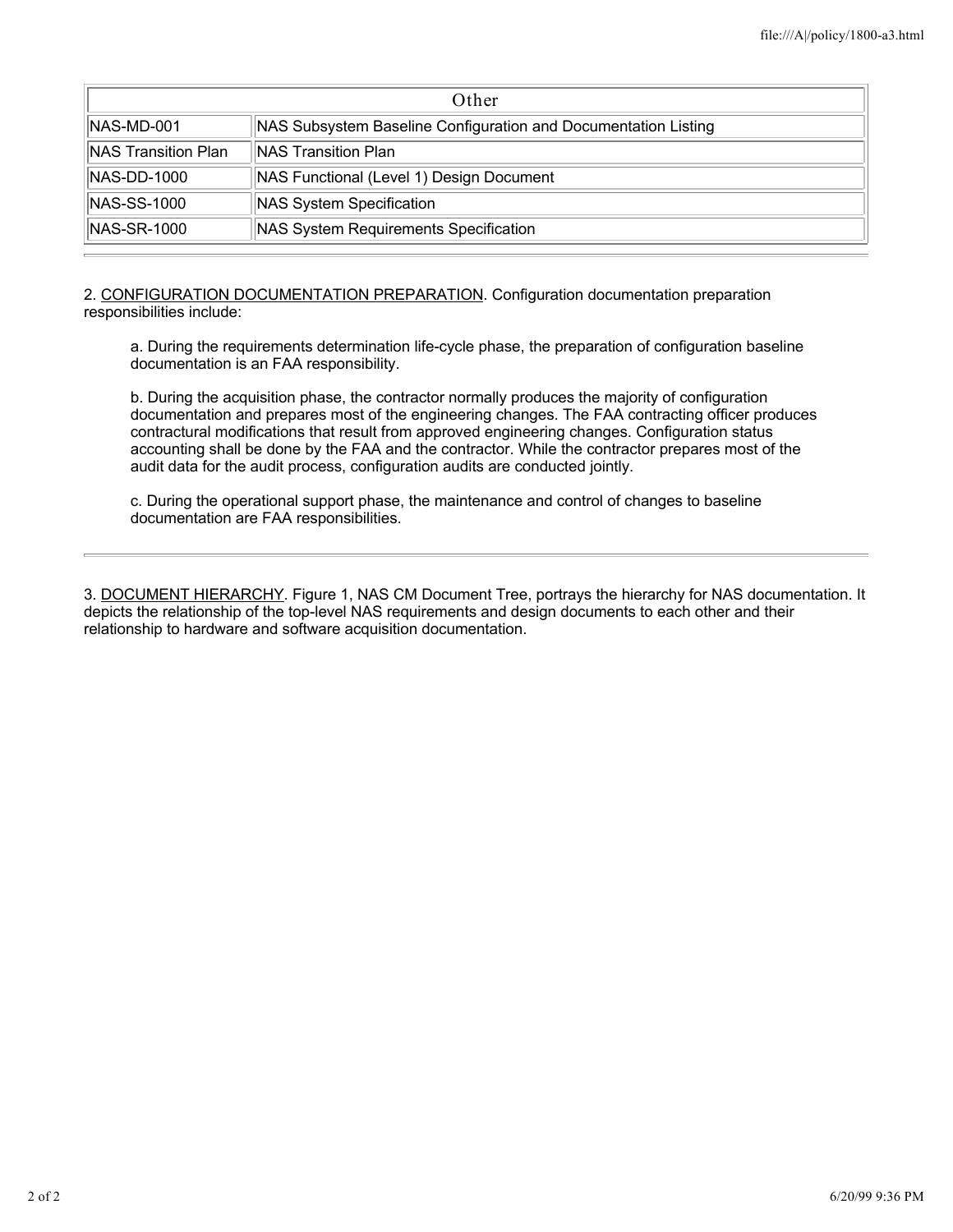## **APPENDIX 4.**

## **SPECIFICATION REVIEW BOARD (SRB)**

1. PURPOSE. This appendix describes the membership, responsibilities, and procedures of the SRB.

2. SCOPE. All proposed specifications and new FAA Standards developed for the NAS must be processed through the SRB. After initial baselining by the appropriate CCB of these documents, normal NCP processing will be used to control changes to specifications and standards. This appendix provides guidance for SRB activities.

3. SPECIFICATION REVIEW BOARD. An SRB will review and endorse all proposed specifications prior to their use.

a. Responsibilities. The SRB shall:

(1) For specifications, review document prospectus and provide recommended changes.

(2) For specifications, endorse document prospectus in its final form.

(3) Review and endorse all proposed specifications and new standards that are being developed for NAS use and provide recommended changes.

(4) For specifications, determine that each document meets administrative and format requirements of FAA-STD-002, Facilities Engineering Drawing Preparation, and FAA-STD-005, Preparation of Specification Documents.

(5) Review and endorse the document after final coordination.

NOTE: All items of disagreement shall be resolved prior to SRB endorsement. Areas of conflict that cannot be resolved will be referred to the appropriate CCB for a decision.

b. Membership. The SRB shall contain the following members:

- (1) Chairperson, ASE-600.
- (2) Secretary and alternate Chairperson, ASE-600.
- (3) ASM representative.
- (4) ATR representative.
- (5) Initiator.
- (6) Initiator's division manager or branch manager.

(7) Additional members as determined by SRB Chairperson.

4. SRB PROCEDURES. All specifications proposed for NAS subsystems shall be prepared in accordance with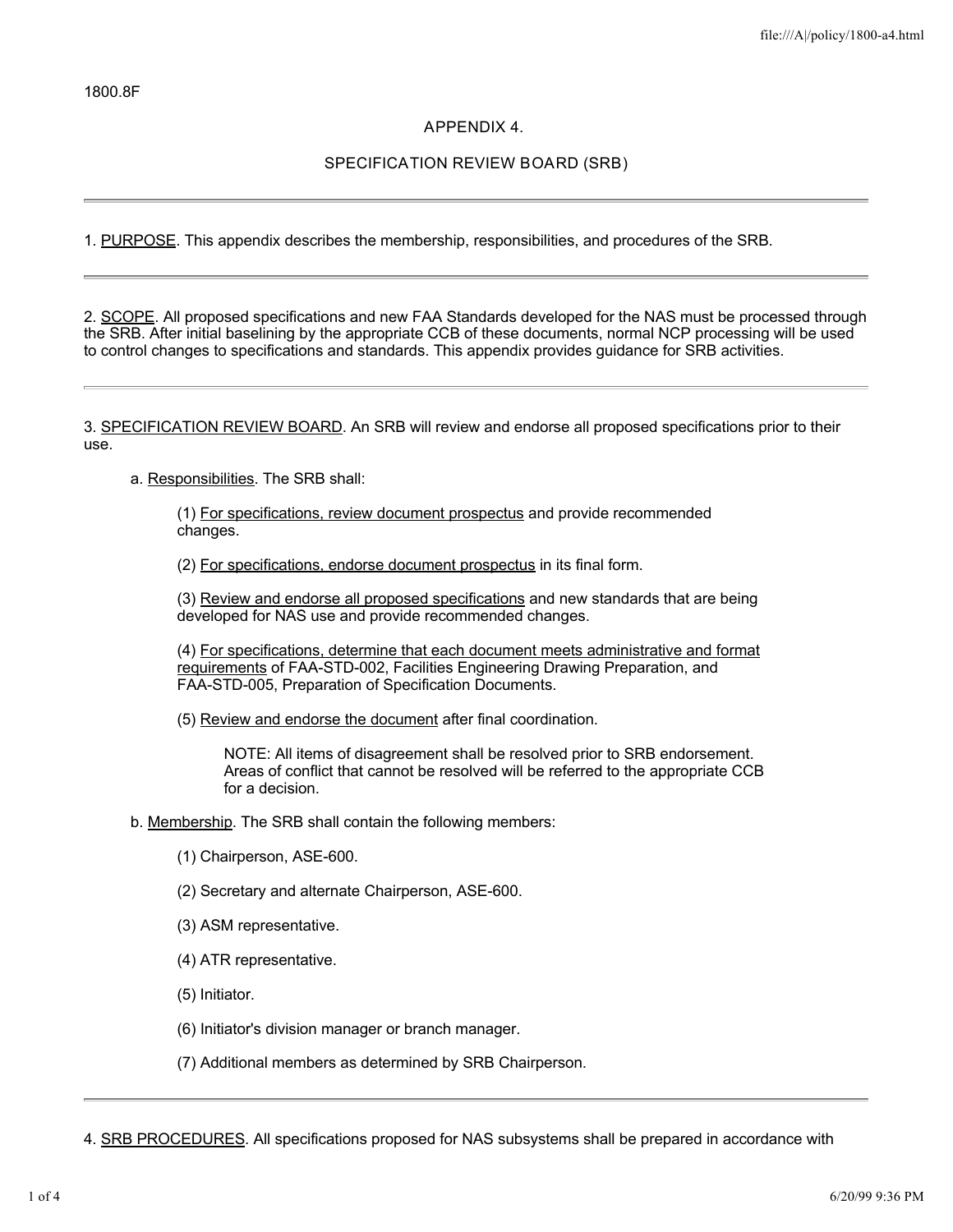FAA-STD-005 and processed as indicated.

a. ASE-600 provides initiator with a specification number after the SRB endorses the prospectus and assigns/reserves a configuration item identifier(s) in NAS-MD-001.

b. Initiator prepares prospectus, completes clearance record coordination, resolves coordination comments, and submits prospectus and resolution of comments documentation to ASE-600 via an NCP. The prospectus shall discuss the following:

(1) All requirements the proposed document is to meet or have an impact on. These include air traffic and other operational requirements the specification is to address such as certification, repair philosophy, levels of maintenance, supply support, training, off-the-shelf equipment, backup power, use of computers, spares, method of remote control, etc. See FAA-STD-005.

(2) Quality control considerations.

(3) Specific constraints imposed by funding, physical, mechanical, and environmental limitations, estimated maximum size, and estimated maximum power consumption.

(4) The proposed approach to satisfy requirements addressed in paragraph 4b(1).

(5) Proposed review--limited or normal. Limited review may be accomplished, when in the judgment of the initiating division and ASE-600, limited handling is warranted. Examples are specifications having no significant impact on items listed in paragraphs 4b(1) through (3). A positive statement justifying use of a limited review shall accompany the initiating NCP if other than normal processing is desired.

(6) The specification schedule. As a minimum time period for NCP/review board processing, the following submission schedule is suggested:

Prospectus - 120 days before document due date.

Draft - 90 days before document due date.

Final SRB - 60 days before document due date.

NOTE: Due dates are established by branch and division or region and service.

(7) When information is available in other documents, such as acquisition papers, program plans, implementation plans, procurement plans, etc., the prospectus need not repeat the information, but should refer to the other document citing specific paragraphs. Copies of all referenced documents or applicable portions shall be attached to the NCP.

(8) The suggested review/clearance offices for both the prospectus and the specification are: Logistics Service (ALG), Office of Chief Counsel (AGC), Air Traffic (AT), Aviation Standards (AVS), Flight Standards Service (AFS), Mike Monroney Aeronautical Center (AAC), FAA Technical Center (ACT), Airway Facilities (AF), NAS Transition and Implementation Service (ANS), Advanced Automation (AAP), Office of Acquisition Policy and Oversight (ACQ), Office of Management Systems (AMS), Weather/FSS (ANW), Automation (ANA), Communication (ANC), Surveillance (ANR), Navigation and Landing Aids (ANN), Office of Aviation Safety Oversight (AOV); minimum of two regional Airway Facilities divisions and two regional Air Traffic divisions; NAS System Engineering (ASE), Systems Maintenance Service (ASM), and any other offices affected by the specification. Contractors are excluded unless sponsored by an SRB member.

c. ASE-600 will designate a Chairperson and Secretary for each SRB (each specification and new standard will have a separate SRB). The Chairperson/Secretary shall: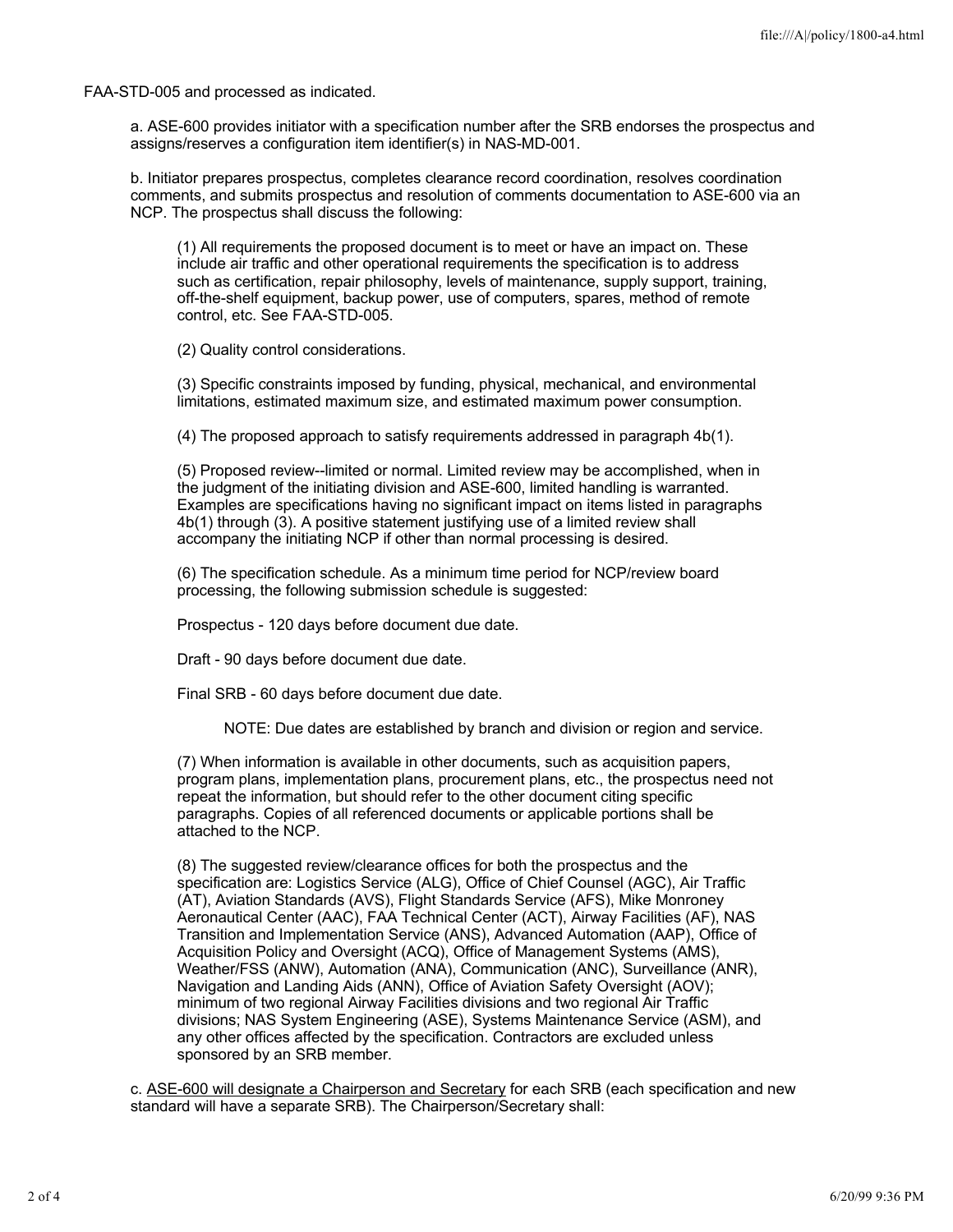- (1) Designate SRB members and provide each member with a copy of the prospectus.
- (2) Schedule initial SRB meeting which will review the prospectus.

d. The SRB shall meet and comment on the prospectus. Minor changes (administrative) will be documented in SRB minutes, serving as an addendum to the prospectus. Major changes (technical, financial, schedule) may require rewriting of the prospectus. After resolution of all comments, the SRB shall endorse the prospectus, and it will be retained in ASE-600 files.

e. After the prospectus is approved, the initiator shall:

(1) Prepare the draft specification in accordance with the prospectus and the latest edition of FAA-STD-005, FAA-STD-002, or other applicable documents. For format for standards, contact ASE-600.

(2) Prepare FAA Form 1300-1, Specification Clearance Record, or FAA Form 1300-2, Clearance Record, and distribute the draft for review/clearance to interested parties and to SRB members.

(3) Consolidate reviewer's comments and resolve comments and nonconcurrences.

(4) Summarize the resolutions noting any unresolved conflicts.

(5) Revise the draft as necessary.

(6) Prepare a package containing the final draft, a summary of all review comments and their resolution sorted by specification paragraph number, and a statement indicating any elements or changes that do not agree with the endorsed prospectus. Determine the number of packages required and supply sufficient copies to the SRB secretary for distribution to SRB members. Only corrected pages and summarized comments may be submitted.

f. The SRB members shall review these documents and provide written comments to ASE-600. The SRB will be scheduled by ASE-600. After determining that the document meets the stated requirements and that review comments have been resolved or their nonacceptance explained, the SRB shall endorse the specification. If, in the judgment of the initiating division and ASE-600, a limited review is sufficient, limited NCP processing shall be initiated which shall serve in lieu of full SRB review and endorsement.

g. After the document is endorsed by the SRB, ASE-600 will accomplish the following:

(1) Prepare a package containing the NCP, prospectus, document, and SRB endorsement.

(2) Present package to the appropriate CCB level for formal FAA approval. The CCB will formally approve/baseline the document via issuance of a CCD.

(3) Prepare draft update of NAS-MD-001 by including the approved document.

## h. The initiator will accomplish the following:

(1) Insert "date of issuance" under the document number on the cover page of the camera-ready copy. The date of issuance is the date the CCB approves the document.

(2) Forward camera-ready copy of document along with form DOT F 1700.3, Printing, Binding, Distribution, and Editorial Services Request, to coordinate printing and initial distribution.

5. CURRENT SPECIFICATIONS. Refer to Order 4405.5, Specification Currency List for Procurement in the Air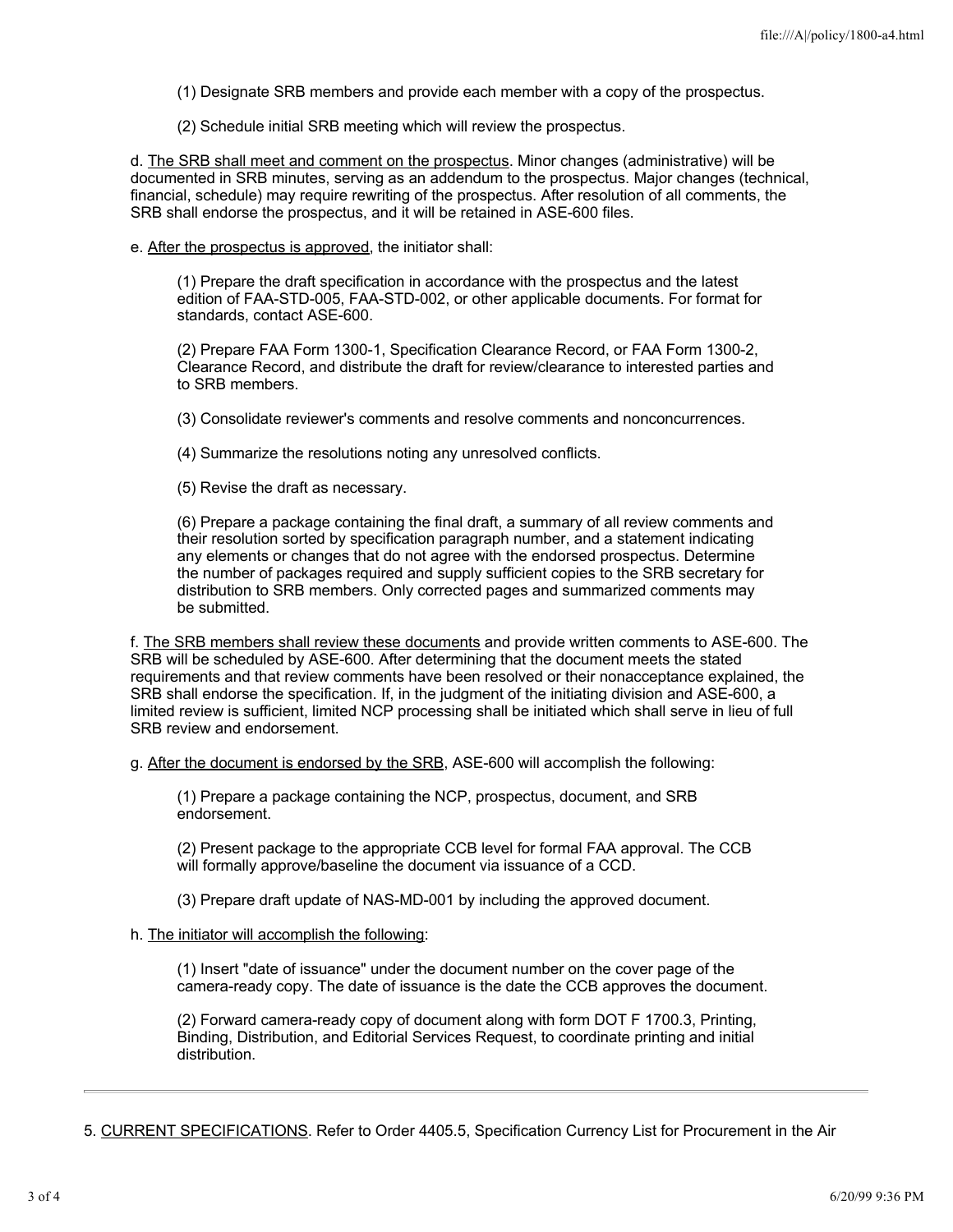Traffic Control and Navigation System, for specifications, standards, and drawings approved for procurement. An existing (current) specification shall be treated as a new specification and subject to the procedures of paragraph 4 of this appendix each time it is used in a new procurement. An add-on (option, multiyear, etc.) to an existing contract for procurement need not be subject to SRB review.

#### 6. DOCUMENT MODIFICATIONS.

a. Any modification after baselining shall be accomplished through NCP procedures including modification by PR, provision of the contract, or contract modifications before and after award. The SRB Chairperson and appropriate members shall be "must evaluators."

b. Urgent documents will be processed expeditiously to meet schedule requirements; however, the number of urgent documents must be held to a minimum. Urgency must be mutually agreed upon between the originating division and ASE-600.

7. CONSTRUCTION SPECIFICATIONS AND DRAWINGS. FAA-STD-005 is the FAA standard for construction specifications. FAA-STD-002 is the FAA standard for construction drawings. Because of soil and climatic conditions, information copies of the construction prospectus and specification drawings involving buildings and foundations in Alaska shall be sent to the Alaskan Region for review and comment. ANS will accomplish the following for storing and issuing numbers for construction specifications and drawings.

a. Maintain a master file for each current camera copy and its associated prospectus, modifications, and other pertinent data.

b. Store the signed reproducible original of each current national standard construction drawing.

c. Maintain a microfilm master file of all national standard construction drawings, including separate prints of all revisions.

d. Assign numbers to national standard construction drawings.

8. ISSUANCE. Specification documents and engineering drawings shall not be released out of agency prior to formal solicitation of a planned procurement.

a. Exceptions are:

(1) When the availability of this data has been advertised to all prospective parties.

(2) When the opinion of industry is being solicited.

b. The division responsible for the specification or drawing shall notify ASE-600 and ASM-100 of any restrictions on document-drawing release.

c. When prior review by others outside the agency is desired, the views of interested parties shall be solicited in the Commerce Business Daily.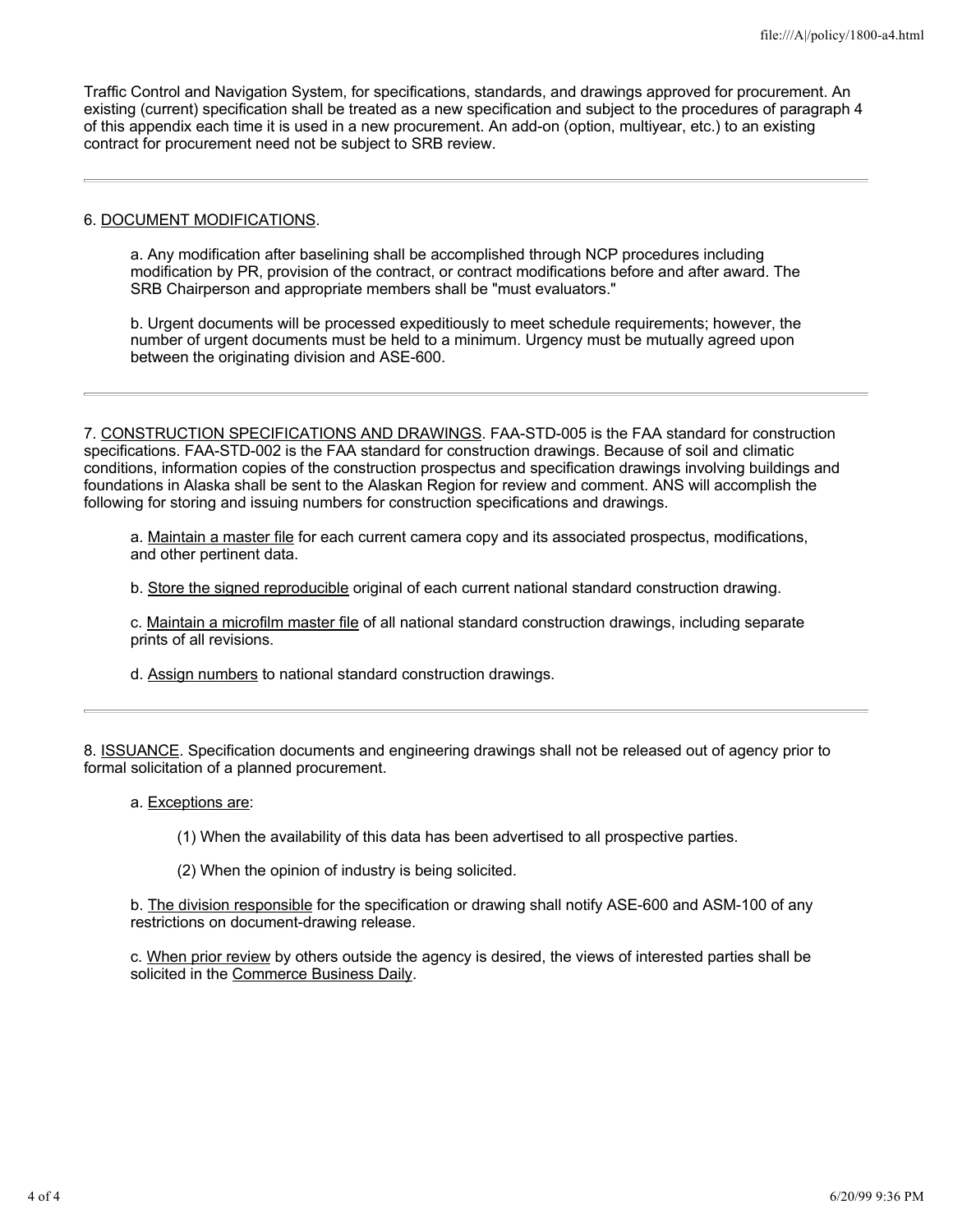# **APPENDIX 5.**

## **CONFIGURATION CONTROL AND STATUS ACCOUNTING PROCEDURES**

1. PURPOSE. This appendix describes the procedures and process for proposing, reviewing, approving, and implementing changes to the NAS configuration.

2. SCOPE. The procedures described in this appendix support the entire NAS life cycle and begin with the initiation of a proposed change and end with the implementation of an approved change.

3. APPLICABILITY. Each person proposing, reviewing, approving, implementing, or coordinating a change to the NAS configuration shall comply with the procedures described in this appendix.

4. CONFIGURATION CONTROL. Configuration control is the process for coordinating, reviewing, establishing, and approving changes to NAS baselined subsystems contained in NAS-MD-001. Configuration control is provided throughout the NAS life cycle. Each phase has unique forms, CCB's, and processing procedures for proposed and implemented changes. Figure 1, Scope of NAS Change Processing, depicts the baselines and change documents by life-cycle phase which are tracked and reported.

a. Baseline Change Process. Changes to NAS baselines are proposed via change documents identifying the CI to be modified and describing the recommended change. FAA Form 1800-2 is completed to establish a baseline or when a change to a NAS baseline is proposed. The proposed change is a case file until it has been approved by a prescreening organization, if prescreening is required, forwarded to ASE-600 and assigned an NCP number through the automated tool. Instructions for completing the form are on the form and in NAS-MD-001. The proposed changes are reviewed by pertinent personnel and approved/disapproved at a CCB. Decisions are documented in a CCD and implementation of approved changes are transmitted using SCN's, SPB's, EEM's, or PEM's. See Chapter 4, paragraph 45a(2) for other implementation documents. Changes to baselined documents in the Requirements Determination life-cycle phase are processed in accordance with procedures detailed in subparagraph 4b(6). Changes to baselined documents in the acquisition life-cycle phase are processed in accordance with procedures detailed in subparagraph 4c. Changes to fielded equipments/software and associated operational support phase baselined documentation are processed in accordance with procedures detailed in subparagraph 4d.

b. Change Processing in the Requirements Determination Phase. During the requirements determination phase, changes are processed against the baselines identified in figure 1. The NAS CCB and the SE CCB are the decision bodies for reviewing and approving NCP's during this phase. Figure 2, NCP Flow for NAS and SE CCB, illustrates the flow for processing changes to baselined documents under NAS CCB or SE CCB control. The paragraph numbers correspond to box numbers on the diagram. The following paragraphs provide a brief description of each function depicted on the diagram:

(1) A NAS user originates a request for a change (new requirement, modification, or deletion) to the baselined NAS requirements or design documents (NAS CCB) or the baselined NAS specification, interface, standard, or transition document (SE CCB). A change to baselined NAS documents shall be classified as administrative if it has no effect on the technical content, schedule, cost, or architecture described in the documentation and the change does not require changes to other baselined documentation (e.g., correction of administrative errors or addition of clarifying notes). Administrative changes will also be recorded on FAA Form 1800-2. The Office of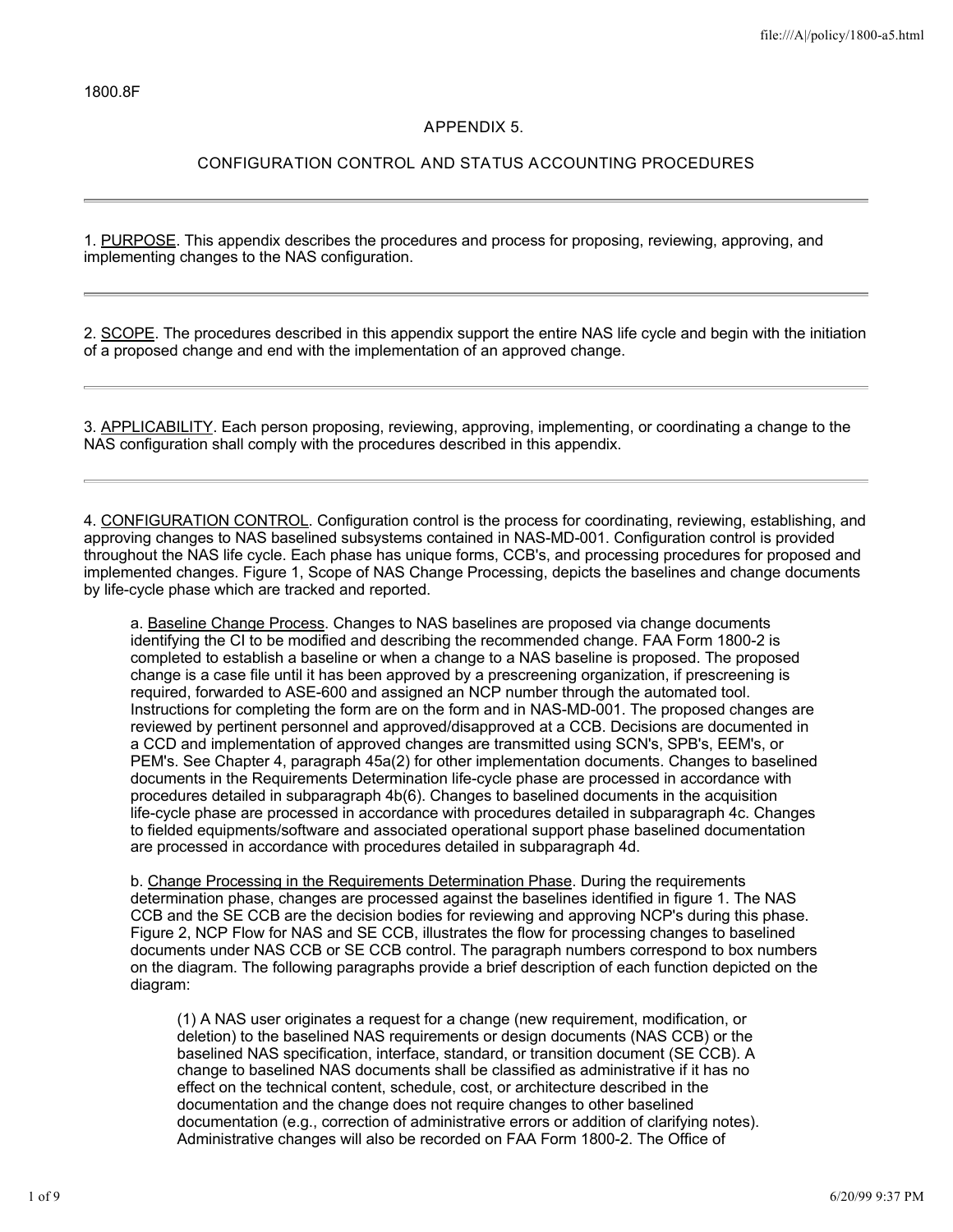Primary Interest (OPI) prepares the request in the proper format and forwards the request, along with any supportive data, to ASE-600. A case file and FAA Form 1800-2 are used to initiate a change to the NASSRS.

(2) The request is forwarded to the appropriate NAS System Engineering Service for preliminary review.

(3) System Engineering performs a preliminary review of the change request. If clarification is required, System Engineering coordinates the action with the OPI and/or the originator. Accepted case files are evaluated for technical, cost, benefits, performance, and schedule impact. The case file and evaluation package are forwarded to ASE-600 with recommendation for approval/disapproval for further processing.

(4) Upon return from the preliminary review, the case file is either disapproved and returned to the OPI or prepared for further review. ASE-600 assesses priorities and assigns a CM Lead who will be responsible for processing the change proposal through the formal change control process. The CM Lead prepares evaluation instructions which are based upon information received from the prescreening office, develops an evaluation schedule, and disseminates the NCP package to must evaluator organizations for review. The purpose of the must evaluator review is to ensure that the proposed change has been thoroughly evaluated, to ensure that its impact is completely understood, and to provide a recommendation for the CCB. Normally, fifteen (15) working days is allowed for a must evaluation review. If sufficient justification exists, a must evaluator may request an extension. Administrative NCP's do not require must evaluator review or CCB action, only the signature of the CCB Chairperson or Executive Secretary.

(5) The CM Lead provides the must evaluator comments to the OPI and NAS System Engineering Service as they are received. The OPI schedules coordination meetings with the must evaluators to resolve issues. The resolution of comments is coordinated with and approved by System Engineering. The results of the meetings are documented by the CM Lead. Each comment must be accepted/rejected and nonconcurrences must be coordinated with the originator of the comment.

(6) The NAS or SE CCB Executive Secretary prepares the NCP package for CCB action. The details of the CCB activities are discussed in the pertinent operating procedures for each CCB. An approved NCP results in a CCD being sent to NAS System Engineering Service for action. A CCD affecting subordinate documentation may require notification of impact on subsystem specifications being sent to AAP, APM, etc. Disapproval of the NCP results in a CCD being sent to the originator.

(7) If the CCB Chairperson defers the decision on an NCP because the requirements are unclear or more technical data are required to issue a CCD, the package is forwarded to the OPI where a specific individual will be assigned to coordinate with the ASE-100/ASE-210 and support contractors to provide the information required.

(8) Approved changes to baselined NAS requirements and design documents are implemented by ASE-100/ASE-210, as appropriate. New requirement specifications and design activities are initiated, or revisions to existing documentation are performed. Administrative changes do not require immediate updating of documentation, but are incorporated when a NAS CCB or SE CCB approved change necessitates a documentation update (approved administrative changes are identified in the change notice as appropriate). ASE-100 or ASE-210, as appropriate, is responsible for the printing and distribution of the revised documentation and for notifying ASE-600 and the originator when these implementation activities are completed. Additionally, ASE-100 or ASE-210 is responsible for sending two copies of the revised documentation and a NAS Documentation Data Sheet to the NAS Documentation Control Center.

(9) Upon receipt of implementation data from ASE-100/ASE-210, AAP, APM, etc., ASE-600 closes the NCP/CCD and archives the records.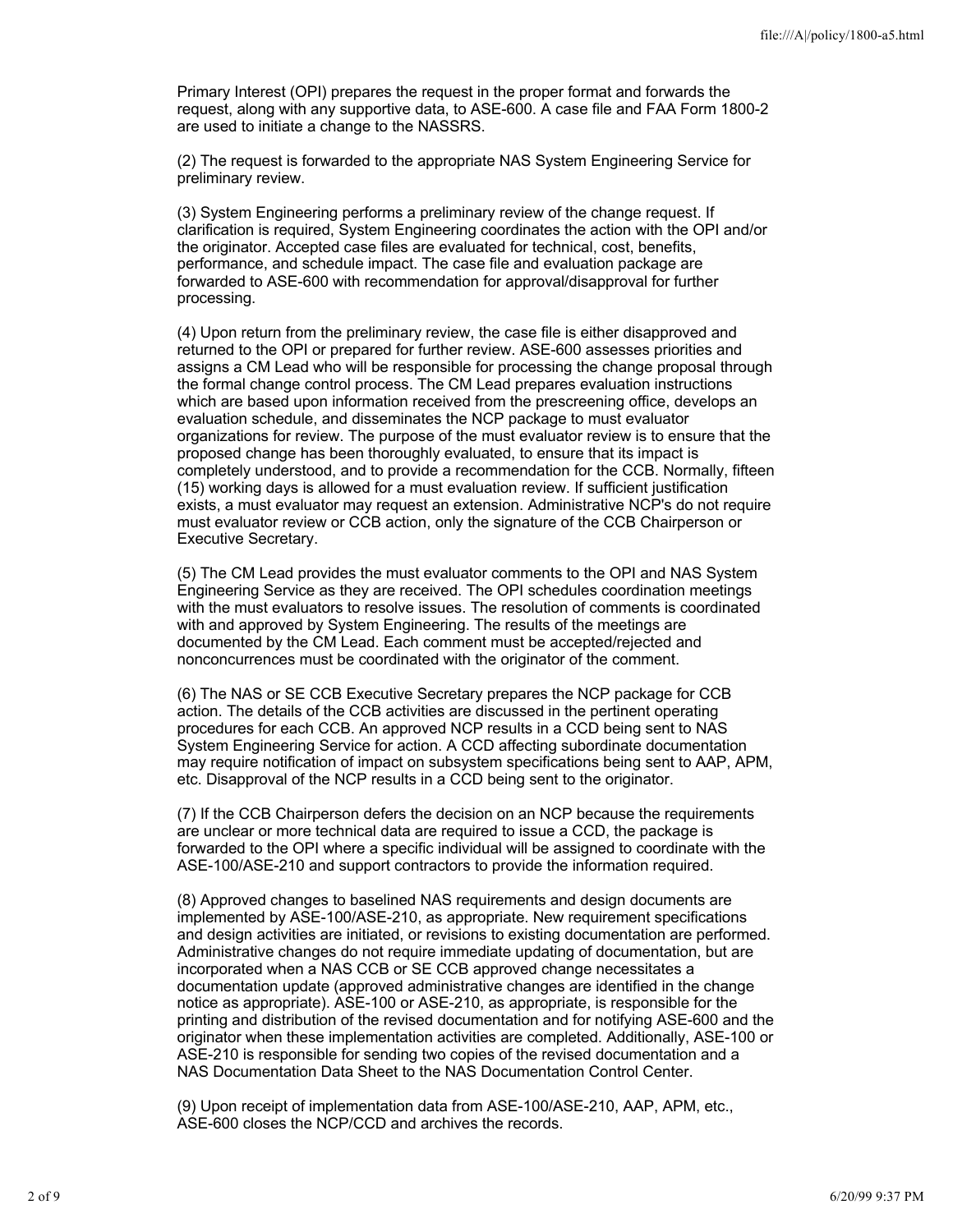c. Change Processing in the Acquisition Phase. During the acquisition phase, changes are processed against the baselines previously identified in figure 1. The Program CCB's are the decision bodies for reviewing and approving NCP's during this phase. Figure 3, Program CCB Change Process, illustrates the flow for processing changes to baselines under Program CCB control. The paragraph numbers correspond to box numbers on the diagram. The following paragraphs provide a brief description of each function depicted on the diagram:

(1) The contractor originates an ECR or an ECP, submits it to the Project Technical Officer, and provides a copy to the QRO. The Project Technical Officer, supported by the QRO, reviews the ECR/ECP for completeness in technical clarity and definition. The Project Technical Officer may return the ECR/ECP to the contractor for further definition and clarification. If the Project Technical Officer determines that the ECR/ECP is technically acceptable, it is prepared in the proper case file format (FAA Form 1800-2) and forwarded to the Contracting Officer (ALG-300). The Contracting Officer reviews the case file for cost and legal impact. Endorsed case files are forwarded to ASE-600 for processing.

(2) In those instances where the contractor originates a Field Service Bulletin or an ECR/ECP when equipment has been fielded, the Project Technical Officer initiates a case file and transmits the case file and supporting documentation to the QRO and the EFSS. The EFSS evaluates the change and submits its comments and recommendations to the Contracting Officer. The Contracting Officer reviews the case file for cost and legal impact. Endorsed case files are forwarded to ASE-600 for NCP processing.

(3) Proposed changes to NAS subsystems originated by field organizations are submitted as case files through the region and EFSS to the Project Technical Officer for review and forwarding to ASE-600 for NCP processing. Note that all case files are logged into the status accounting system.

(4) ASE-600, in coordination with the program office, assesses priorities, assigns must evaluators, prepares evaluation instructions, assigns NCP numbers, develops evaluation schedules, and disseminates the NCP's to must evaluator organizations for review.

(5) The must evaluator review is to ensure that the proposed change is evaluated by impacted organizations, to ensure that the impact is understood, and to provide a recommendation to the Program CCB. Substantive rationale must be provided with each recommendation for disapproval. All notes and background information accumulated during the processing of the case file will accompany the case file/NCP when it is forwarded from office to office. The must evaluators return the NCP and their recommendations to the Executive Secretary for processing. Thirty (30) days are normally allowed for must evaluator review; however, if sufficient justification exists and the schedule permits, an extension may be granted.

(6) The Executive Secretary provides the NCP and must evaluator comments and recommendations to the CCB Chairperson for review. The CCB Chairperson may approve or disapprove the NCP (based on evaluation comments) or direct the Executive Secretary to prepare it for the Program CCB. In the event that a change to a Program CCB baseline impacts an area outside the CCB's jurisdiction, that change shall be transferred to the appropriate CCB for action. The details of the Program CCB activities are discussed and illustrated in the operating procedures for each CCB. An approved NCP results in a CCD being signed by the Chairperson and distributed for implementation. Disapproval of an NCP results in a CCD being sent to the originator. Prior to issuing a CCD for any NCP affecting a Designated Major System Acquisition (DMSA) program that falls within the criteria set forth in Order 1810.1, Major Systems Acquisition, the program manager obtains concurrences as required. If an organization impacted by the CCD does not concur with the decision, the CCD may be appealed by that office through normal management channels.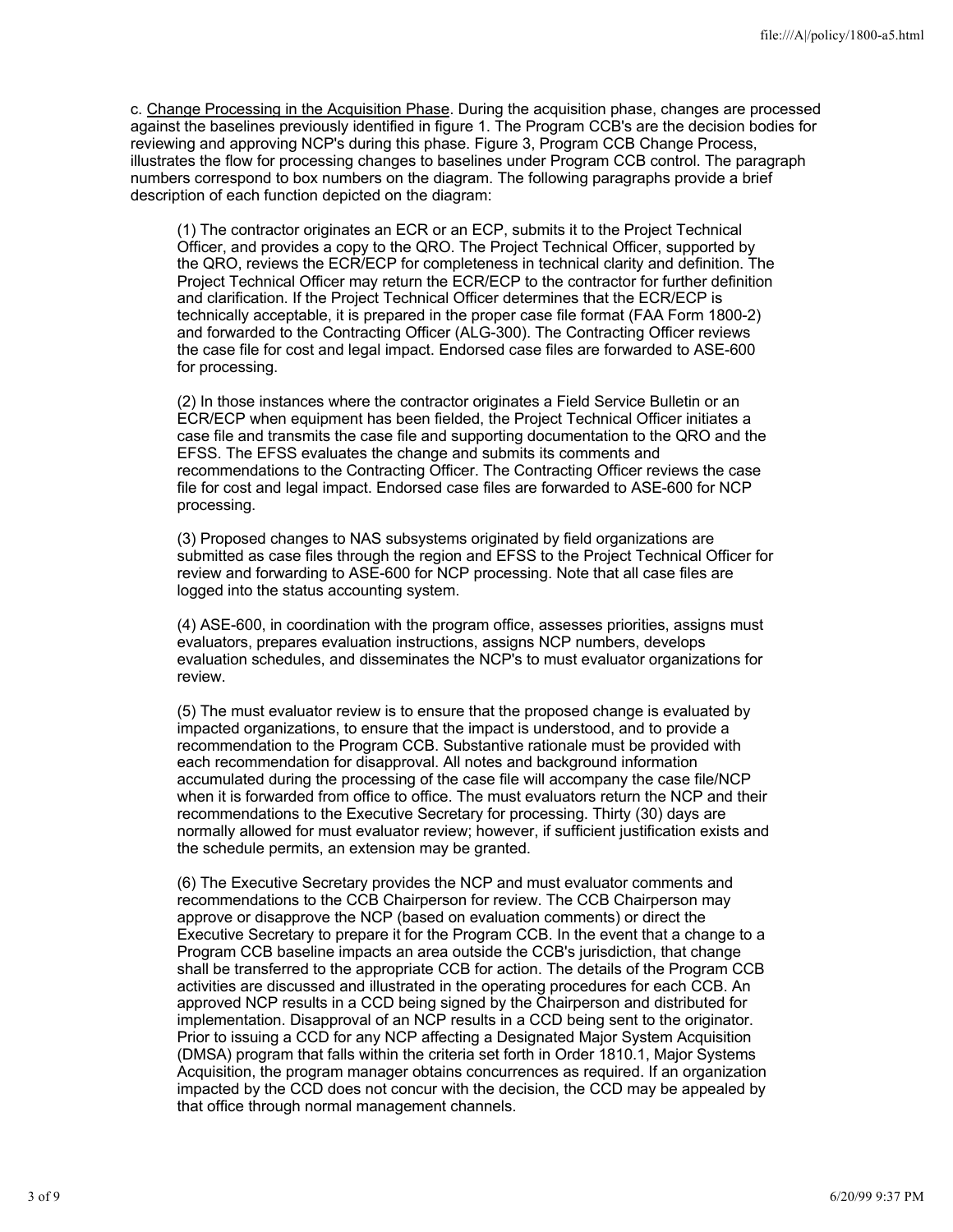(7) If the Program CCB Chairperson defers the decision on an NCP because the requirements are unclear or more technical data are required to issue a CCD, an action item and schedule are normally assigned to a specific individual to coordinate with the originator/OPI and contractors to provide the information required.

(8) Approved changes to baselined subsystems are implemented and the documentation is distributed. Two copies of the revised documentation and a completed NAS Documentation Data Sheet are sent to the NAS Documentation Control Center.

(9) Upon notice of completion of implementation, ASE-600 closes the NCP/CCD and archives the record.

d. Change Processing in the Operational Support Phase. During the operational support phase, changes are processed against the baselines identified in figure 1. The ME CCB, AT CCB, and Regional CCB's are the decision bodies for reviewing and approving NCP's in this phase. Because of the unique nature of the CCB procedures and CI's under control each CCB will be discussed separately. Change processing for the Regional CCB's is addressed in their CCB operating procedures.

(1) NCP Process for the ME CCB. This section addresses the specific configuration control procedures for ensuring the integrity of the operational subsystem baseline for all NAS existing facilities and equipment and all new projects which complete the acquisition life cycle. Figure 4, ME Change Process, illustrates the flow for processing changes to the CI's under ME CCB control. The following paragraphs provide a brief description of each function depicted on the diagram:

(a) FAA personnel originate a request for a change to the baselined operational NAS subsystem. The request is prepared in the proper case file format using FAA Form 1800-2.

(b) Field-originated case files are forwarded, along with supportive data, to the appropriate region for preliminary review and evaluation of the operational impact of the change.

(c) The region coordinates the case files and supportive data with divisions in the region and with other regions, as the originating region

deems appropriate. After preliminary review, the case files which are recommended for approval are forwarded to the appropriate EFSS. The EFSS shall coordinate with the Logistics Support Center on the provisioning, supply support, and repair impact of a change. Disapproved case files are returned to the regional office.

(d) Case files requiring more supportive data are returned to the originator with a request for more information. If the case file is disapproved by the EFSS, it is returned to the appropriate region with the reason for disapproval. ASE-600 is notified of all EFSS case file dispositions. If the EFSS believes the case file is valid, it is forwarded, along with all supportive data, to ASE-600 for processing. Headquarters offices, EFSS, AAC, and ACT generated case files and regional case files which request to waive installation or siting criteria are submitted directly to ASE-600 for processing.

(e) ASE-600 assesses priorities and assigns a CM Lead who is responsible for processing the change proposal through the formal change control process. The CM Lead prepares evaluation instructions which are based on information received from the EFSS, obtains an NCP number, develops an evaluation schedule, and disseminates the NCP package to the must evaluator organizations for review.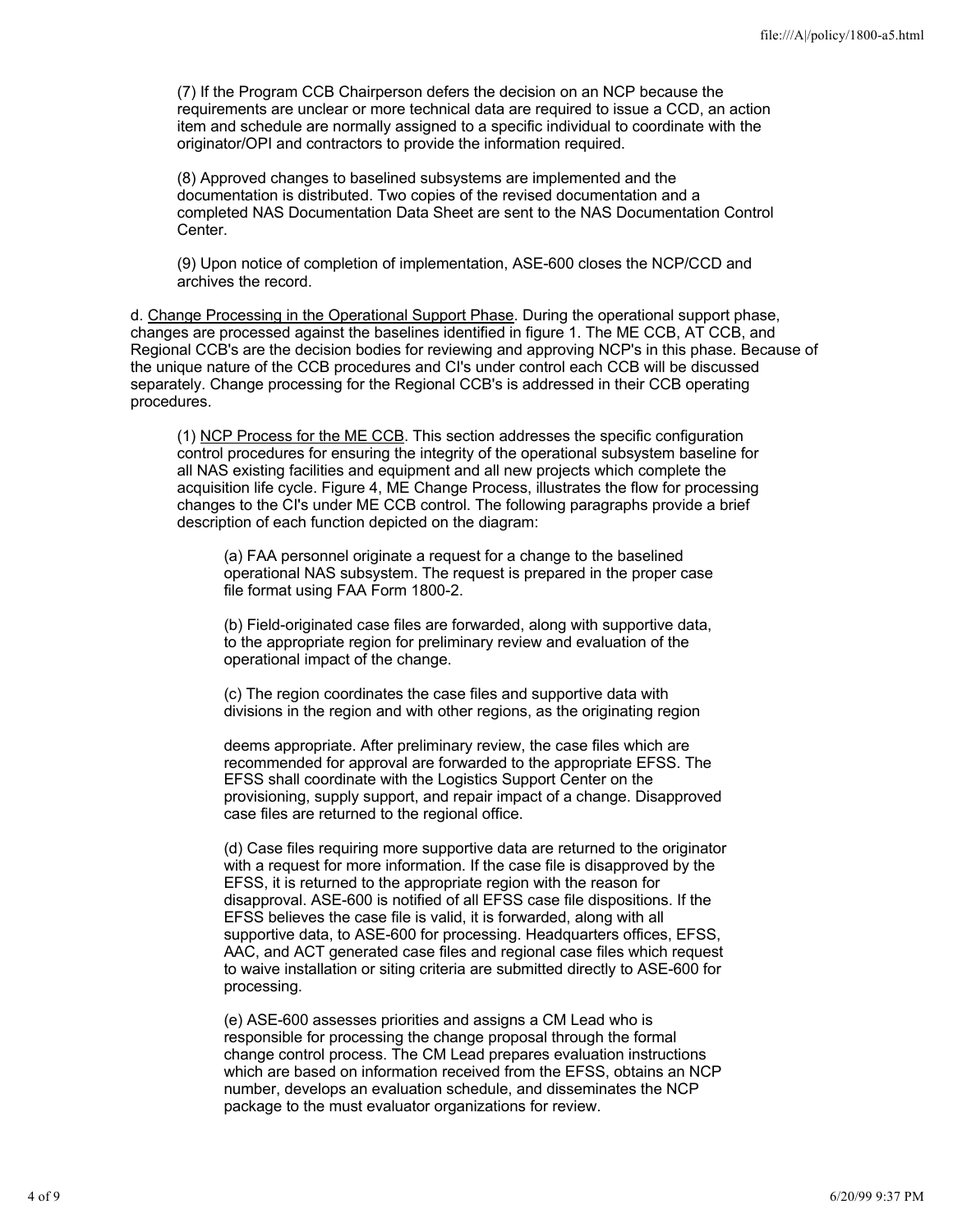(f) The purpose of the must evaluator review is to ensure that the proposed change has been thoroughly evaluated, to ensure that its impact is completely understood, and to provide a recommendation for the ME CCB. The must evaluators may recommend that the change be approved, disapproved, or deferred in order to conduct a study to evaluate the impacts of the proposed change. Substantive rationale must be provided with each recommendation for disapproval. The must evaluators return the NCP package and their recommendation for disapproval to ASE-600. Normally, thirty (30) days are allowed for the must evaluator review. If sufficient justification exists, a must evaluator may request an extension.

(g) The Executive Secretary provides the NCP and the must evaluator's comments and recommendations to the ME CCB Chairperson for review. The ME CCB Chairperson may approve or disapprove the NCP, approve the NCP with specified changes (as stated in the CCD), or forward the NCP for ME CCB action. The ME Chairperson is ASM-1. If the Chairperson determines that the NCP package be forwarded for ME CCB action, the CM Lead forwards the required material to the ME CCB Executive Secretary for CCB processing. All notes and background information accumulated during the processing of the case file accompany the case file/NCP when it is forwarded from office to office.

(h) If the ME CCB Chairperson requires further study of the NCP, the action is assigned to a particular organization which will return the NCP and study information to the Executive Secretary for processing at the next ME CCB.

(i) In the event that a change to the operational baseline impacts an area outside ME CCB jurisdiction, that change is transferred to the appropriate CCB for action. The details of the ME CCB activities are discussed and illustrated in the ME CCB Operating Procedures. An approved national NCP results in a CCD being signed by the Chairperson and sent to the EFSS for implementation. Local CCD's are sent to the regional Airway Facilities divisions. Disapproval of an NCP also results in a CCD which states the reasons for disapproval. The CM Lead distributes copies of the signed CCD's according to ME CCB Executive Secretary instructions. If an organization impacted by an ME CCD does not concur with the decision, the CCD may be appealed by that office through normal management channels as specified in the ME CCB operating procedures.

(j) If the ME CCB Chairperson defers the decision on an NCP because the requirements are unclear or more technical data are required to issue a CCD, the Chairperson assigns an action item to a specific organizational member of the CCB with a date specified for completion.

(k) Approved changes to baselined operational subsystems are implemented by the EFSS. Local modifications are implemented by the regional Airway Facilities divisions. The EFSS is responsible for the printing and distribution of the revised documentation and for notifying ASE-600 and the originator when these implementation activities are completed. Two copies of the revised documentation and a completed NAS Documentation Data Sheet are sent to the NAS Documentation Control Center.

(1)Upon receipt of implementation data from ASE-100/ASE-210, AAP, APM, etc., ASE-600 closes the NCP/CCD and archives the records.

(2) NCP Process for the AT CCB. This section addresses the specific configuration control procedures for ensuring the integrity of the operational software baselines under Air Traffic management. Figure 5, AT Change Process, illustrates the flow for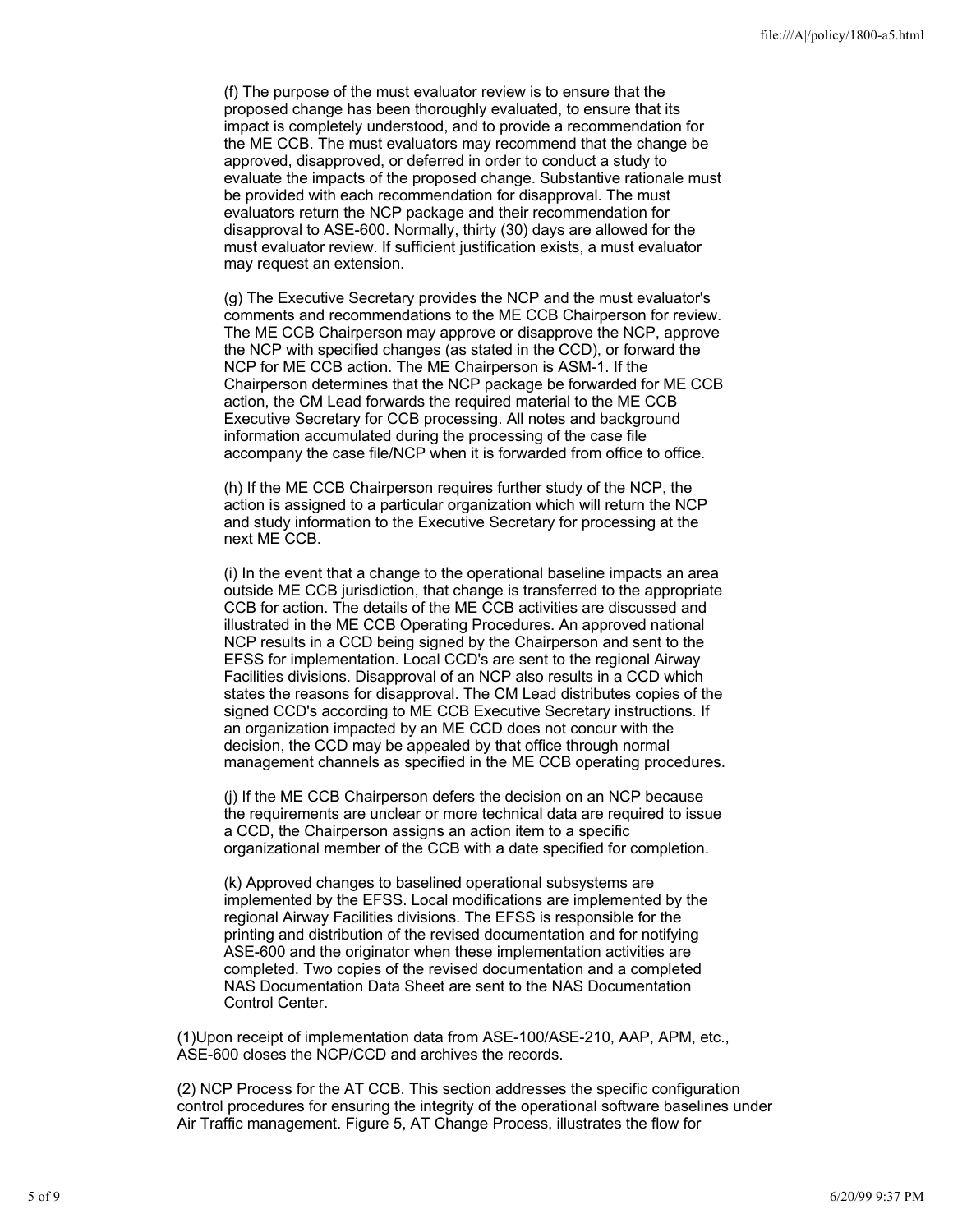processing changes to the CI's under AT CCB control. The following paragraphs provide a brief description of each function depicted on the diagram:

(a) Case files written against the operational software baselines may be originated by FAA headquarters, regional offices, FAA Technical Center, or field sites using FAA Form 1800-2. Field-generated case files are forwarded, along with supportive data, to the appropriate region for review.

(b) The region conducts a preliminary review of field-generated case files to evaluate the operational impact of the change and provide a preliminary estimate of the resources needed to implement the proposal. Disapproved case files are returned to the originator. Approved urgent and time critical case files, and case files designated for the "local patch library" under appropriate orders, are forwarded to ATR-200 for further processing. All other regionally approved case files, with "normal" priority, are prioritized and held by the region pending a "call for case files" from ATM-100 for packaging in the next subject system/version.

(c) The procedures for the handling and packaging of operational case files are contained in Order 1100.144. Normal case files for proposed changes to operational software are held by the region until ATM-100 issues a "call for case files" which are candidates for the next major upgrade to the system. The candidate case files are collected from all regional offices, and other concerned offices, by ATM-100. They are evaluated and prioritized according to their operational benefits. Those case files not selected are returned to the respective regions. The prioritized candidate case files, with all supporting data and evaluations, are then submitted to ATR-200 for Air Traffic prescreening and further handling. ATM-100 and ATR-400 will conduct a formal packaging meeting and identify which case files will be in the subsequent system. Priority shall be given to those case files in the order of their assigned priority. Some manipulation of the priority list may be required, depending on the available resources and other national requirements. ATR-400 and ATM-100 shall publish lists of the packaged case files for each operational system. Regional Air Traffic divisions shall, upon receipt of the lists of packaged case files, decide what action, if any, they will take on those case files not packaged, e.g., cancel, rewrite, consolidate, resubmit next cycle, etc.

(d) Case files received by ATR-100/200 from ATR-400 and headquarters originators are forwarded to any concerned Air Traffic divisions for a prescreening evaluation. ATR-100/200 resolves all necessary comments and nonconcurrences. Case files passing this review are forwarded to ASE-600. These case files contain recommended must evaluators and identify the targeted system/version.

(e) ATM-100 evaluates Traffic Management System (TMS) case files, to include previously approved changes to baseline documentation to support operational implementation of established requirements. Field-originated TMS case files, which have been approved by the facility manager, and regional office-originated TMS case files, are forwarded with supporting documentation to the regional Air Traffic automation office for preliminary processing. The forwarding cover letter shall contain a statement that the case files are not to be held in the region for prioritizing or packaging, but should be forwarded to ATM-100 for evaluation. After evaluation, ATM-100 forwards valid TMS case files to ATR-200 for prescreening.

(f) ASE-600 is responsible for processing the change proposal through formal change control. ASE-600 prepares evaluation instructions using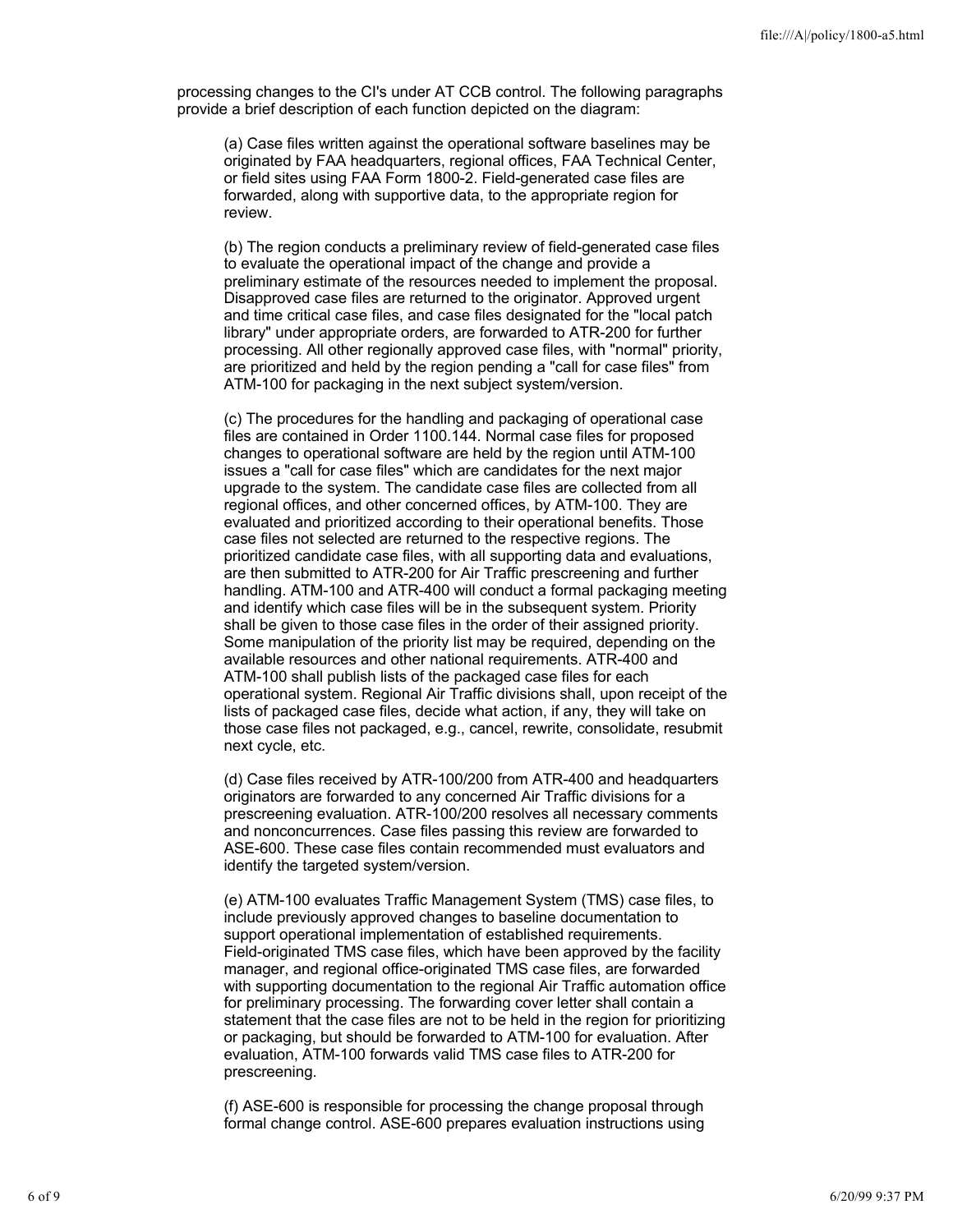information received from the prescreening offices, assigns an NCP number, develops an evaluation schedule, and disseminates the NCP package to must evaluator organizations for review.

(g) The purpose of the must evaluator review is to ensure that the proposed change has been thoroughly evaluated, to ensure that its impact is completely understood, and to provide a recommendation for the AT CCB. The recommendation may be: concur without comment, concur with comment, nonconcur with comment, or review not required. Substantive rationale must be provided with each recommendation for disapproval. The must evaluators return the NCP package and their recommendation to ASE-600. Normally, thirty (30) days are allowed for the must evaluator review. If sufficient justification exists, a must evaluator may request an extension. When appropriate, the must evaluator organizations review and discuss technical, schedule, and cost impact of the proposed change, even if all organizations concur with the change.

(h) The results of the must evaluator review are documented by ASE-600. In coordination with ATR-200, ASE-600 attempts to resolve nonconcurrences and critical comments. Disapproved case files are returned to the originator.

(i) The AT CCB Executive Secretary prepares the NCP package for AT CCB action. The AT CCB reviews all submitted NCP's and determines which are to be included in the final subject system/version. The details of the AT CCB activities are discussed and illustrated in the AT CCB Operating Procedures.

(j) If the AT CCB Chairperson defers the decision on an NCP because the requirements are unclear or more technical information is required to issue a CCD, the package is assigned to a specific office which will coordinate with the originator/OPI and support contractors to provide the additional information. The new information is forwarded to ASE-600 for inclusion in the next AT CCB meeting. The AT CCB Executive Secretary prepares a CCD documenting all changes and necessary actions, and it is signed by the AT CCB Chairperson.

(k) Approved CCD's are distributed by ASE-600 to ATR-200 and any affected organizations for implementation.

(l) The software change is designed, coded, tested, and disseminated to the field for installation by ATR-400. Two copies of the revised documentation and a completed NAS Documentation Data Sheet are submitted to the NAS Documentation Control Center.

(m) Upon installation ASE-600 is notified that the implementation is complete. Upon receipt of the implementation data, ASE-600 closes the NCP/CCD and archives the records.

5. CONFIGURATION CONTROL DECISION. A decision (approval/disapproval) is documented in the form of a CCD. It is signed by the Chairperson of the responsible organization and identifies the action(s) required and the organization(s) responsible to complete the approved modification(s). ASE-600 tracks the CCD and does not close the record until all modifications specified in the CCD have been completed. Copies of CCD's which baseline or direct a change to baselined documentation are forwarded to the Documentation Control Center to maintain information about documentation under configuration control.

6. STATUS ACCOUNTING. Status accounting tracks and reports the progress of a change (proposed, approved,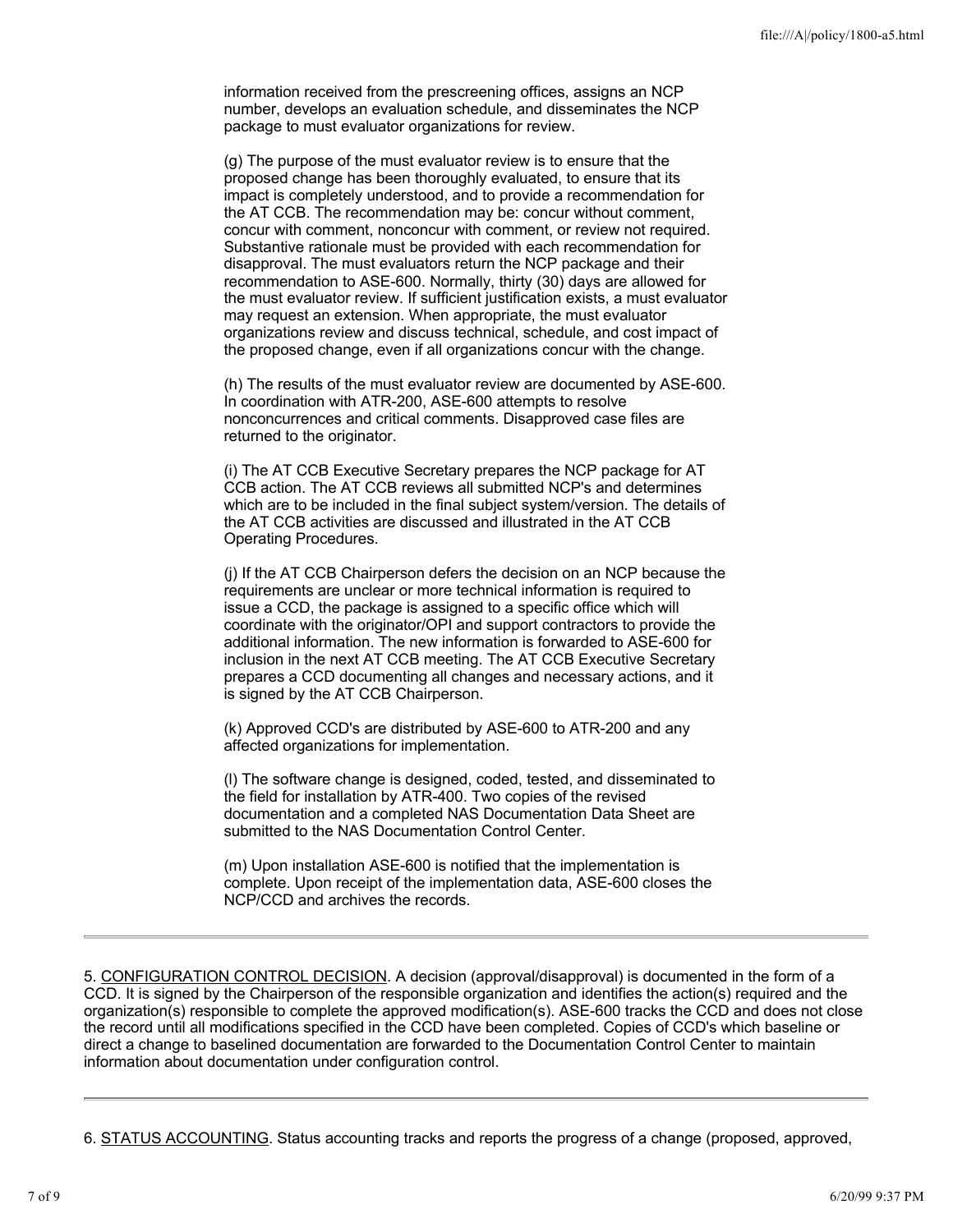or implemented) to a CI within the NAS. Status accounting generates various reports providing information on change proposals in the review process, approved changes in the implementation process, and the current configuration of the NAS.

a. Status Accounting Data Contents. The status accounting data content includes recording the establishment of each baseline and continuously tracking all proposed and approved or disapproved changes to the baselines by:

(1) Recording with controlled access the various documents comprising the baselines and changes to the baselines.

(2) Recording significant data elements, employee suggestions (of a technical nature), ECR's/ECP's, case files, NCP's, CCD's, EEM's, PEM's, SPB's, STB's, and SCN's; identification numbering, serial number; revision numbers; priority; etc., related to the baselines and subsequent changes.

(3) Recording the physical configuration of each serial numbered hardware product through reference to drawing numbers from its top assembly down to its LRU.

b. Records and reports include the following:

(1) Technical documentation comprising the configuration identification. The technical documentation includes specifications, drawings, interface documentation, parts, lists, etc.

(2) Essential CI data, including FA Type Number (see Order 6030.29, Assignment and Dissemination of FAA Equipment Type Designation Number for Air Traffic Control and Navigation Systems), contractor part number, and serial number. A numbering system must be generated for all new systems/components including common operating and common support equipment that interfaces with various CI's.

(3) Contractual information required for each CI and contractor name, contract number, and FAA procuring activity.

(4) Proposed changes to configuration, the status of changes, and responsibility for change decisions.

(5) Approved changes to configuration, including the specific CI's by serial number to which the changes apply, the specific CI's by serial number in which the changes have been incorporated and when, and the organization responsible for their incorporation.

c. Structuring Status Accounting Records. A breakdown of specific requirements to be covered in structuring status accounting records can be formulated to suit each acquisition by selection from the following breakdown.

(1) Configuration Identification for Baseline Application. Identification of each baseline, including:

(a) The complete title, number, and revision symbol of each applicable document for each subsystem, equipment, and other predetermined, designated CI that forms a part of a specific baseline.

(b) The complete title and number of each "top" drawing for each subsystem, equipment, and other predetermined, designated CI that forms a part of a specific baseline.

(2) Configuration Identification Data.

(a) The identifying number of each CI and that of the next higher-level CI (if any) of which it is a part.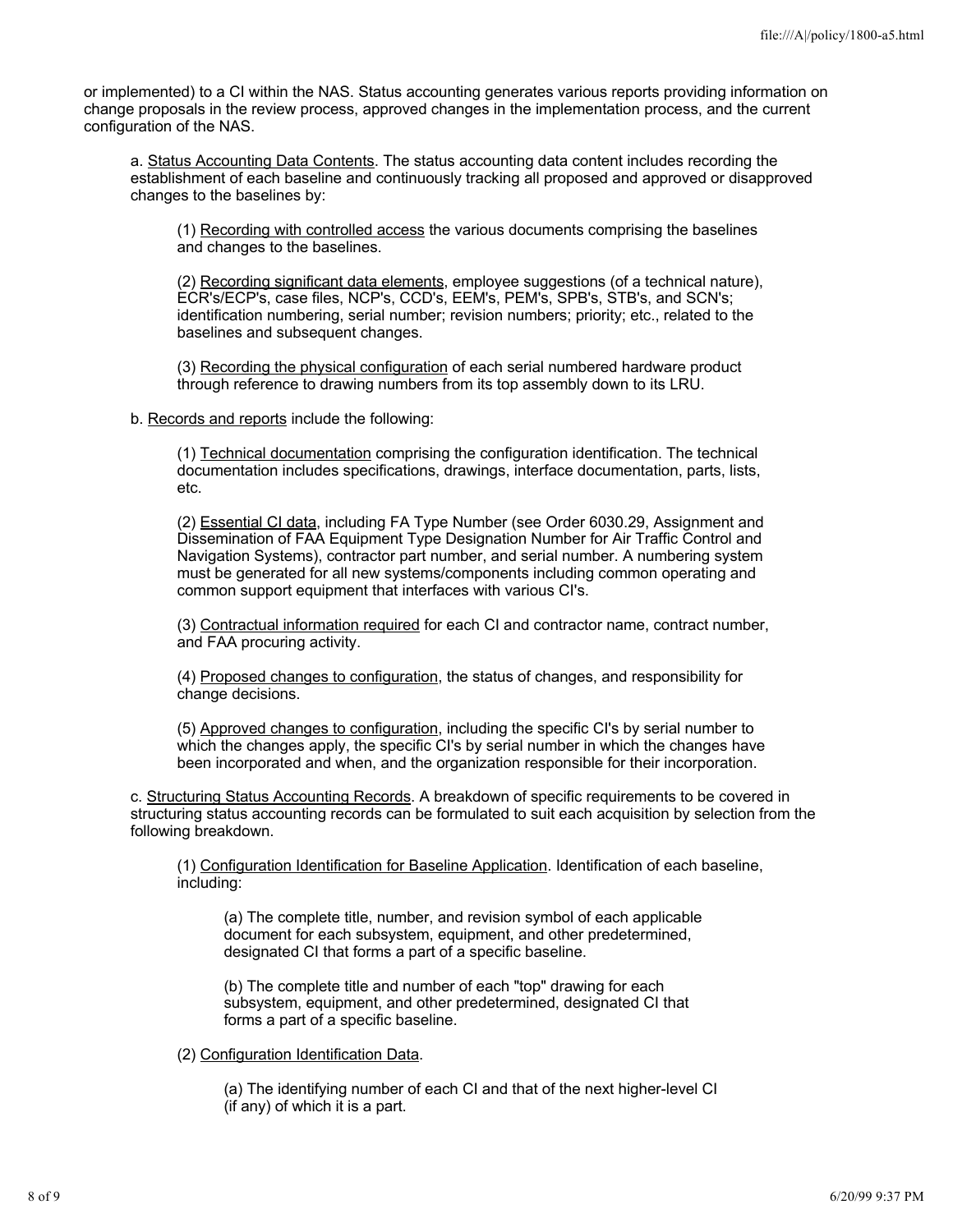(b) The manufacturing code identification number of the design activity of each CI.

- (c) The national stock number assigned to each CI.
- (d) The part number assigned to units of each CI.
- (e) The serial numbers or lot numbers assigned to units of each hardware CI or the version letter for a software CI.
- (f) The quantity of units of each CI deliverable under the contract(s).
- (3) NCP Information.
	- (a) The nomenclature of the change proposal.
	- (b) The number of the change proposal.
- (4) Implementation of Approved Changes Information.
	- (a) Modification implementation directive number.
	- (b) Modification implementation directive date.
	- (c) Type designation of modification.
	- (d) Modification directive nomenclature.
	- (e) Modification accomplishment sequence number.
	- (f) Modification effectivity.

(5) Changes to Information. Date(s) when modification(s) is made to the affected CI's or elements.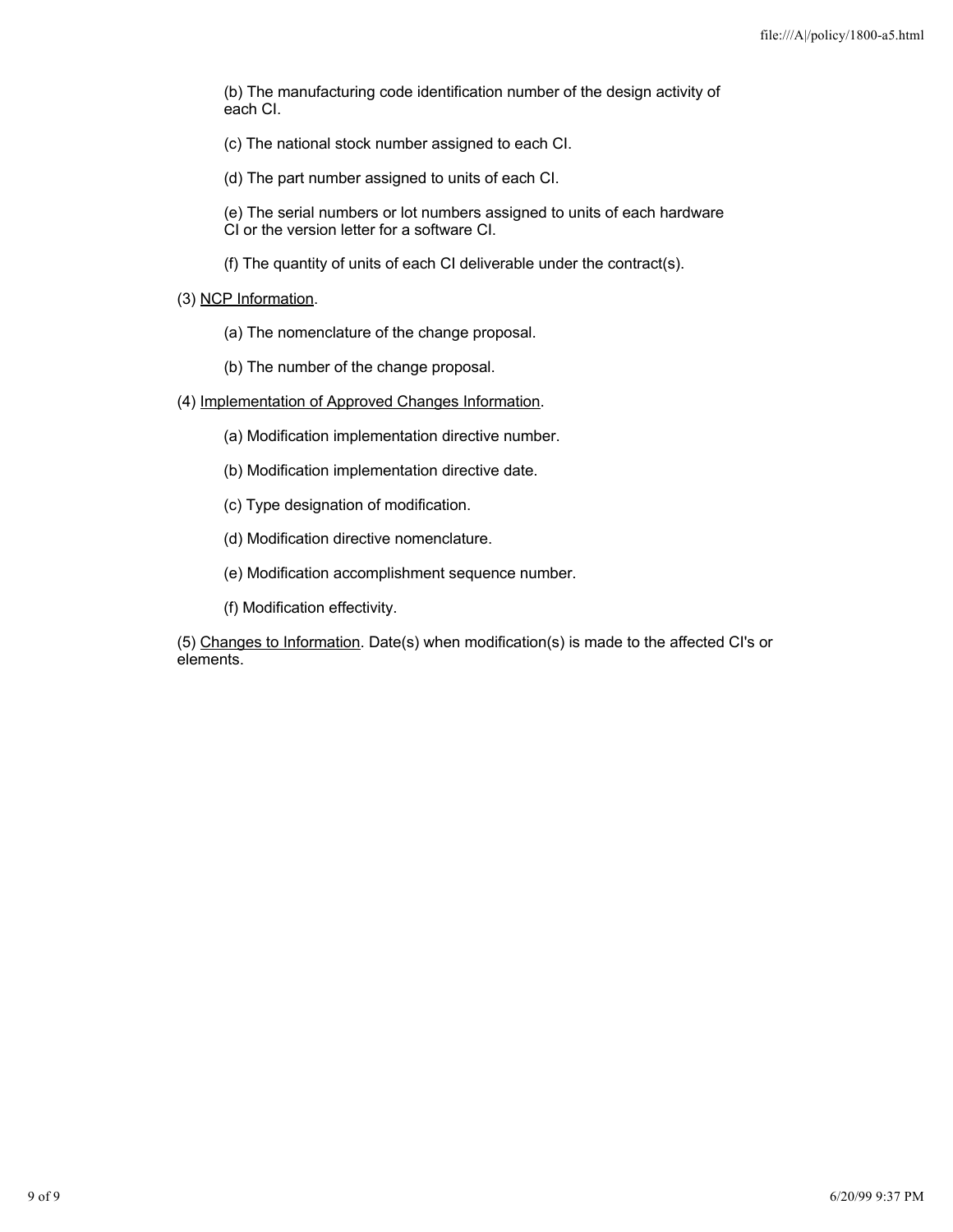## **APPENDIX 6.**

## **NAS CM TRANSITION**

1. PURPOSE. This appendix describes the policy and procedures for transitioning CM responsibilities from one NAS life-cycle phase to another. There are two transition points: transition from requirements determination to acquisition, and transition from acquisition to operational support.

2. TRANSITION OF CM RESPONSIBILITY FROM REQUIREMENTS DETERMINATION TO ACQUISITION. The transition from the requirements determination phase to the acquisition phase for a given requirement or related set of requirements is accomplished by the allocation of those requirements to a specific program or programs and the definition of the interface requirements between this program or programs and other programs. These requirements are transcribed and expanded upon in the specifications and in the IRD's used for procurement. All specifications used for procurement must be endorsed by the SRB and approved by the designated Program CCB. All IRD's must be endorsed by the ICWG and approved by the SE CCB prior to use. Appendixes 4 and 7 provide a more detailed description of the SRB and ICWG.

# 3. TRANSITION OF CM RESPONSIBILITY FROM ACQUISITION TO OPERATIONAL SUPPORT.

a. Program CCB Responsibility. The cognizant Program CCB bears the responsibility for ensuring the transfer of CM responsibilities to the appropriate operations and maintenance organizations through a formal hand-off agreement/procedure documented in the Project Implementation Plan, project directive, or a separate MOU. The mechanism for documenting successful completion of the transition process shall be specified in the Hand-off Agreement/Procedure, subparagraph 3b(6). Note that two copies of every signed agreement to which FAA is a party should be transmitted to the Office of Management Systems, Organizational Analysis Branch, AMS-530, as prescribed in Order 1230.10, Interagency Agreements.

b. Hand-off Agreement/Procedure. The formal hand-off process shall be defined in a hand-off agreement/procedure which shall include:

(1) Designation of hand-off events. Hand-off events during the transition process span project initiation through full operational status. The key events during the transition process are CDR, FCA/PCA, acceptance from contractor (first system at the FAA Technical Center or key site), product baseline acceptance; for software, national release to key site, key site Initial Operating Capability (IOC), key site ORD, National release to other sites, and last ORD. The hand-off event selected will depend on the type of project, terms of the contracts, and user organization readiness/ability to assume responsibility for the subsystem. An agreement as to when hand-off is to occur is useful before contract award so that budgeting, scheduling, training, etc., can proceed. Additionally, it is important so there is minimum impact on user organizations and that they are ready to take control of the system at the designated hand-off time.

(2) Designation of an agreed hand-off date(s).

(3) Designation of any division of configuration control responsibility within the operation and maintenance organization; e.g., ATR-100, ASM-400, ASM-600, ACT-600.

(4) Identification of the configuration that will be handed-off, including all baselines controlled by the Program CCB and their composition at time of hand-off.

(5) Specification of the contents of the hand-off packages during transition. These will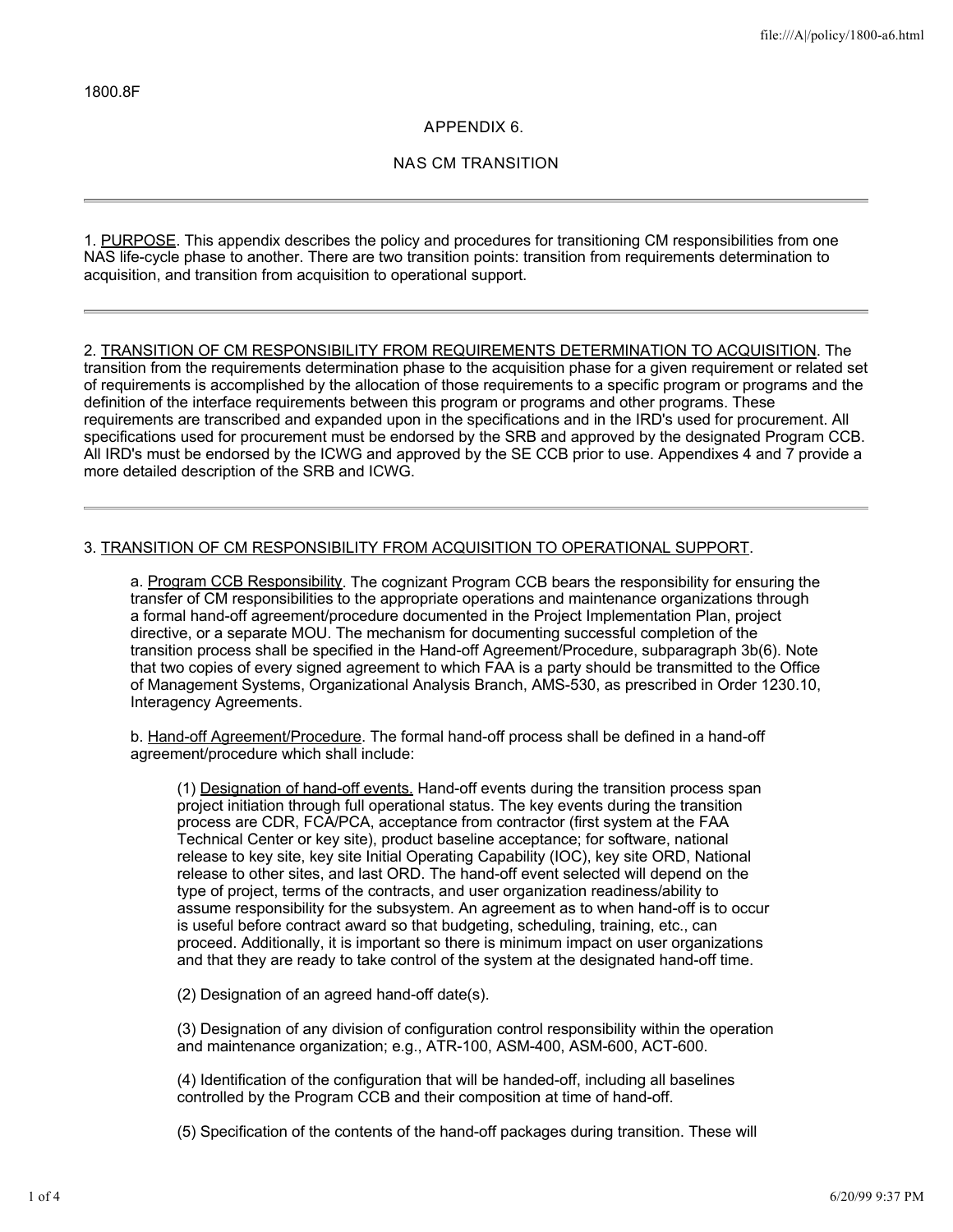vary according to the subsystem and the organizational roles and responsibilities. Hand-off package contents may include: baselined documents (see figure 1), review minutes (SDR, PDR, DRR, etc.), design discrepancies, findings, and recommendations; ECP's/ECR's, case files, NCPs and CCDs; impact estimates; test plans, procedures and reports, minutes and action item dispositions; operational concept documentation; training plans; engineering files; audit reports; site-dependent materials; source code listings; Technical Instruction Books; local patches required to meet IOC; and FAA Form 256, Inspection Report of Material and/or Services. Please note that use of the term hand-off package refers to the physical system and its documentation, material and support items that are physically to be transferred to FAA user organizations for management and operational purposes. The FAA CM requirement for hand-off does not encompass the complete hand-off package for life-cycle support, rather that subset necessary to maintain configuration control during the remaining life-cycle of the system.

(6) Identification of the mechanism for specifying that hand-off of CM responsibility from the acquisition Program CCB to the appropriate operations and maintenance CCB(s) has occurred.

(c) Hand-off Package Integrity. The completeness and integrity of the hand-off package will affect the users' ability and effectiveness to assume CM responsibility for the subsystem. The actual integrity of the hand-off package should be assured through configuration audits (FCA, PCA) with joint project office and user organization participation prior to hand-off.

| <b>Functional Baseline</b>                                                                                                    | Purpose                                                                                                                                              |  |
|-------------------------------------------------------------------------------------------------------------------------------|------------------------------------------------------------------------------------------------------------------------------------------------------|--|
| System/Segment Spec (A Spec)                                                                                                  | Statement of procurement requirements; upward<br>traceability to higher level design documents;<br>downward traceability to "B" and "C" level specs. |  |
| $\bullet$ IRD                                                                                                                 | Specific functional interrelationships between two NAS<br>subsystems.                                                                                |  |
| Allocated Baseline                                                                                                            |                                                                                                                                                      |  |
| • Configuration Index                                                                                                         | Relational summary of all Cl's.                                                                                                                      |  |
| <b>Operational Concept Document</b>                                                                                           | Identification/description of mission, system<br>operational and support environment, and users'<br>operational interface with the subsystem.        |  |
| Prime Item Development Spec<br>٠<br>("B1")                                                                                    | Build-to, development requirements allocated to each<br>Hardware Configuration Item (HWCI) link between "A"<br>and "C" specs for each HWCI.          |  |
| Software Development Spec ("B5")<br>٠                                                                                         | Requirement allocation to each CSCI and detailed<br>requirements for CSCI interfaces; link between "A" and<br>"C" specs for each CSCI.               |  |
| -Software Requirements<br>Spec-Interface<br>Requirements Spec                                                                 |                                                                                                                                                      |  |
| Design Baseline                                                                                                               |                                                                                                                                                      |  |
| (Design baseline documentation evolves into product baseline documentation and therefore loses<br>its identity at end state.) |                                                                                                                                                      |  |
| • Preliminary SW Product Spec<br>(Preliminary "C5")                                                                           | Preliminary statement of performance requirements<br>and interface and interchangeability characteristics.                                           |  |
| - SW Top-level Design                                                                                                         |                                                                                                                                                      |  |

# FIGURE 1. BASELINE DOCUMENTATION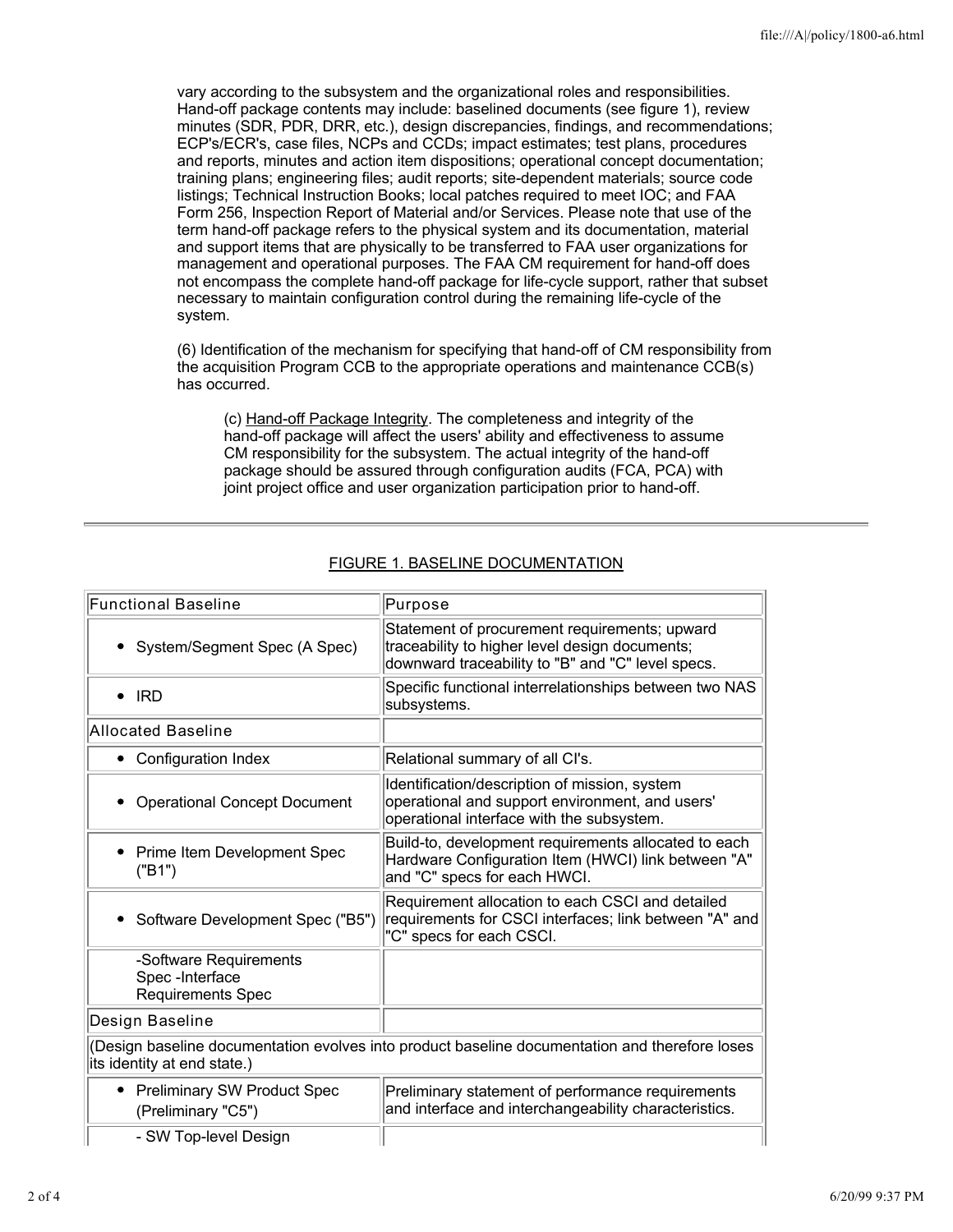| - Interface Design<br>Document<br>- Data Base Design<br>Document<br>- Software Detail Design                                                                       |  |
|--------------------------------------------------------------------------------------------------------------------------------------------------------------------|--|
|                                                                                                                                                                    |  |
|                                                                                                                                                                    |  |
| Document                                                                                                                                                           |  |
| - Source Code Listing for<br><b>GFP</b>                                                                                                                            |  |
| <b>Product Baseline</b>                                                                                                                                            |  |
| "As-built" specification of the design of an interface<br>$\bullet$ ICD's<br>between two NAS subsystems.                                                           |  |
| "As-built" product description of each HWCI;<br>traceability of CI to "B" spec; use in reprocurement,<br>Design "C1b" Spec<br>maintenance, training, etc.          |  |
| Detailed "as-built" configuration of each HWCI; use in<br>• Drawing package<br>reprocurement, maintenance, training, etc.                                          |  |
| - Assembly drawings                                                                                                                                                |  |
| - Parts lists                                                                                                                                                      |  |
| - Fabrication details                                                                                                                                              |  |
| - Procurement drawings                                                                                                                                             |  |
| Representations providing technical detail; as-coded<br>Detailed design "C5" Specs (per<br>requirements; listings for maintenance, audit, and<br>CSCI)<br>control. |  |
| - SW Top-level Design<br>Document                                                                                                                                  |  |
| - Interface Design<br>Document                                                                                                                                     |  |
| - Data Base Design<br>Document                                                                                                                                     |  |
| - Software Detail Design<br>Document                                                                                                                               |  |
| - Source Code Listing                                                                                                                                              |  |
| - Source Code Listing for<br><b>GFP</b>                                                                                                                            |  |
| - Object Code Listing                                                                                                                                              |  |
| Precise description of software; used for traceability.<br><b>Version Description Document</b>                                                                     |  |
| Whatever documentation is available from the<br><b>COTS Documentation</b><br>hardware or software manufacturer; used for training,<br>logistic support, etc.       |  |
| <b>Operational Baseline</b>                                                                                                                                        |  |
| All documentation listed for<br>٠<br><b>Product Baseline</b>                                                                                                       |  |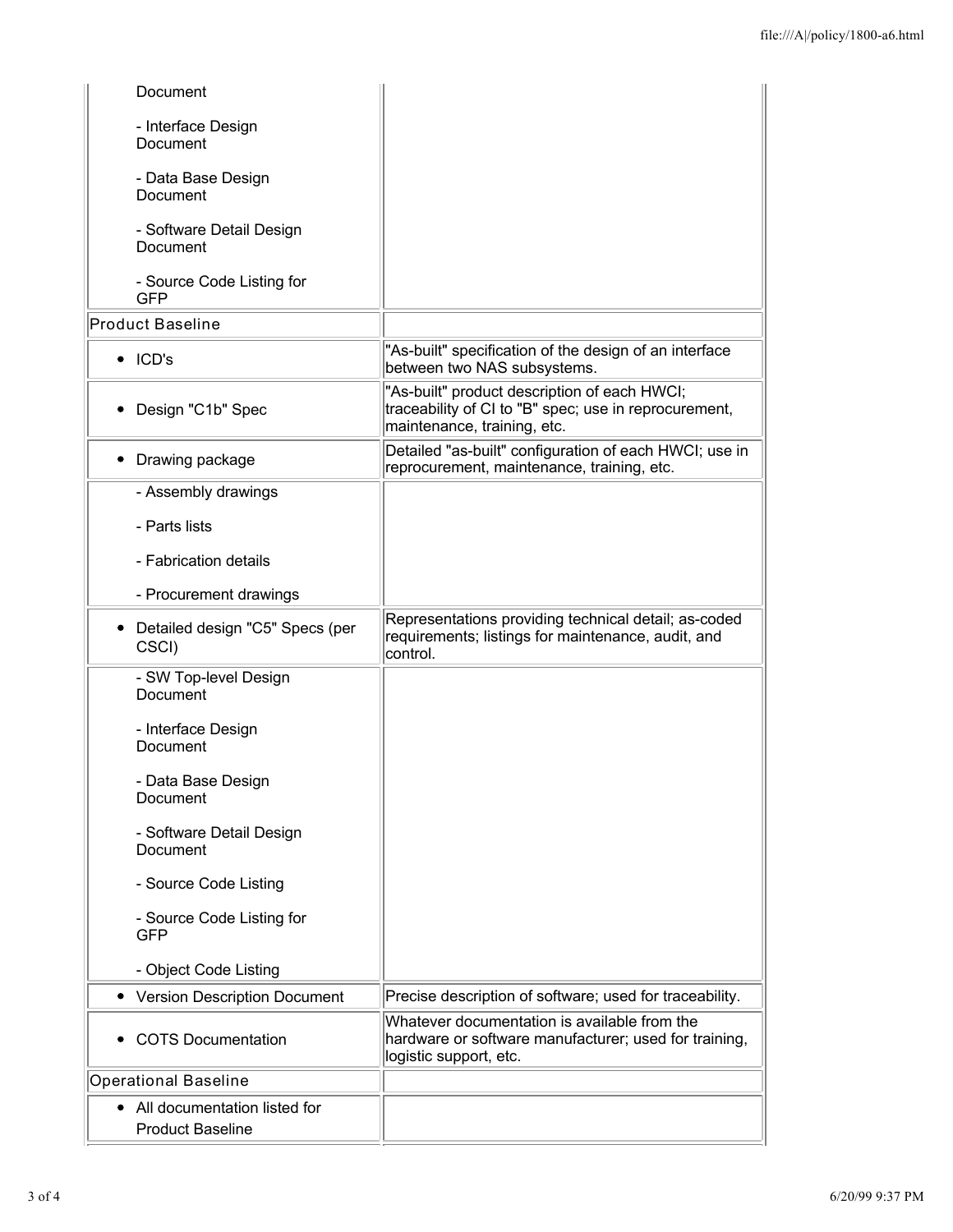| <b>User Documentation/Data</b>                 | May vary from subsystem to subsystem at discretion of<br>user. |
|------------------------------------------------|----------------------------------------------------------------|
| - HW Maintenance Manuals                       |                                                                |
| - HW Operators' Manuals                        |                                                                |
| - Computer System<br>Diagnostic Manuals        |                                                                |
| - Computer System<br><b>Operator's Manuals</b> |                                                                |
| - Software Users' Manuals                      |                                                                |
| - Software Programmers'<br>Manuals             |                                                                |
| - Site-Adaptation Data                         |                                                                |
| - Support Tool<br>Documentation                |                                                                |
| - Technical Instruction<br><b>Books</b>        |                                                                |
| - Provisioning Technical<br>Documentation      |                                                                |
| - Training Documentation                       |                                                                |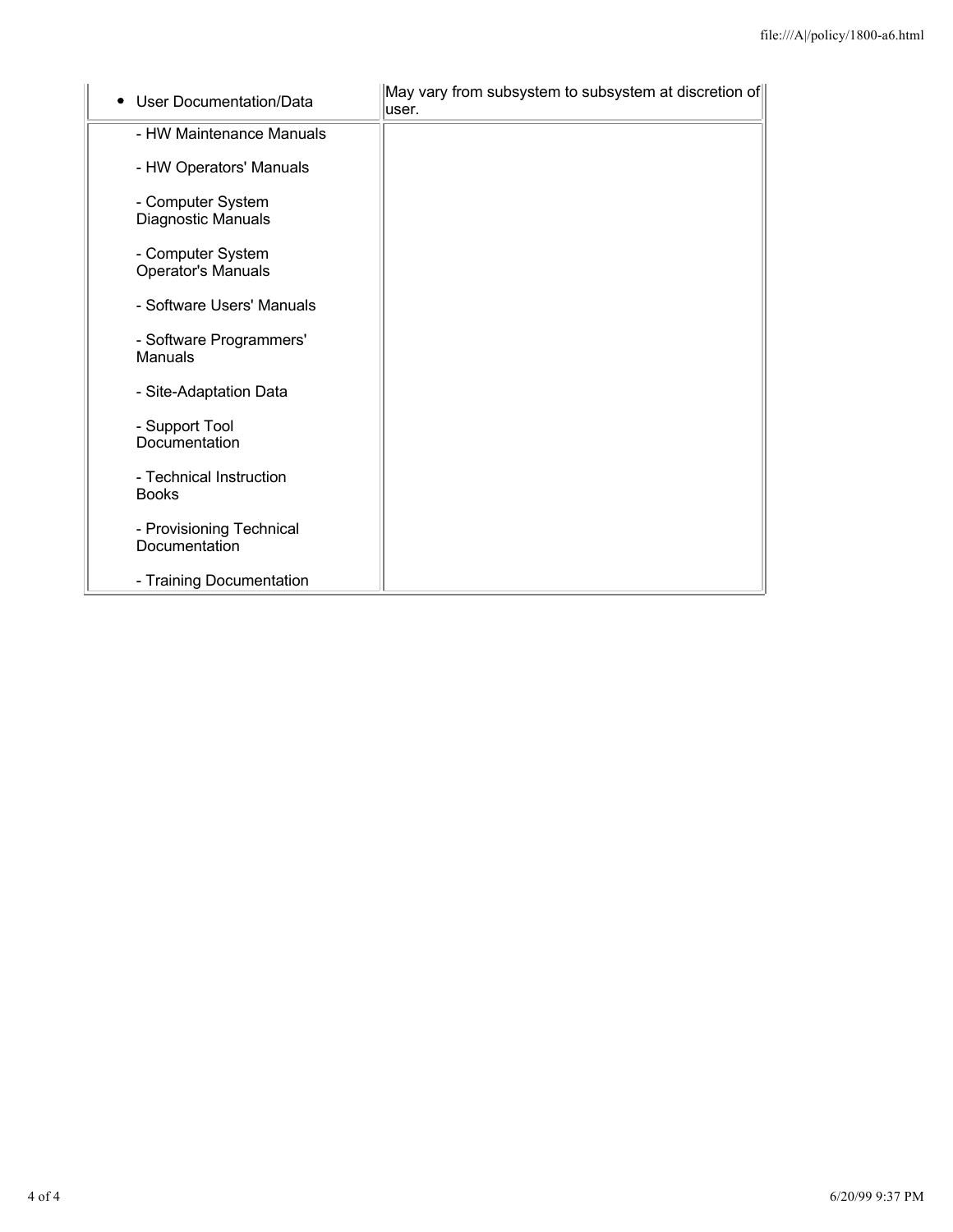## **APPENDIX 7.**

## **INTERFACE CONTROL WORKING GROUP**

1. PURPOSE. This appendix describes the membership and responsibilities of the ICWG's for processing IRD's and ICD's.

2. SCOPE. There are two ICWG forums within the NAS. The IRD forum resides internal to the FAA which facilitates the coordination of interface require- ment activities between FAA project managers and the Systems Engineering Service and Facility System Engineering Service. The ICD forum requires the participation of project managers and NAS subsystem contractors facilitating the coordination of interface design constrained by the associated IRD.

#### 3. INTERFACE CONTROL WORKING GROUP.

a. ICWG Responsibilities. An ICWG provides the forum to facilitate the coordination of interface control activities between project managers for IRD's and project managers and contractors for ICD's. The ICWG serves as the recognized communications link between the NAS projects on interface matters related to a specific NAS element, subelement, subsystem, or end item. The ICWG is responsible for the following interface control activities.

- (1) Endorsing interfacing agreements.
- (2) Resolving interface incompatibilities.
- (3) Determining the required interface controls.
- (4) Resolving disputes.

(5) Determining document compliance with FAA-STD-025 format and content requirements.

b. ICWG Membership for IRD's. The IRD ICWG consists of the following members:

(1) Chairperson:

(a) The NAS Interface Management Group (IMG) shall chair the IRD ICWG's and shall be responsible for resolution of issues raised by the ICWG members.

(b) The project manager of the interfacing system that is more mature in development shall be responsible for implementing the interface requirements activities of a specified subsystem.

(c) The project manager of the interfacing system that is less mature in development shall be responsible for supporting the interface requirements activities of the specified subsystem.

(2) Secretariat. The IMG in Systems Engineering is responsible for administering the interface management activities.

(3) Additional members. Additional members are determined by the Chairperson.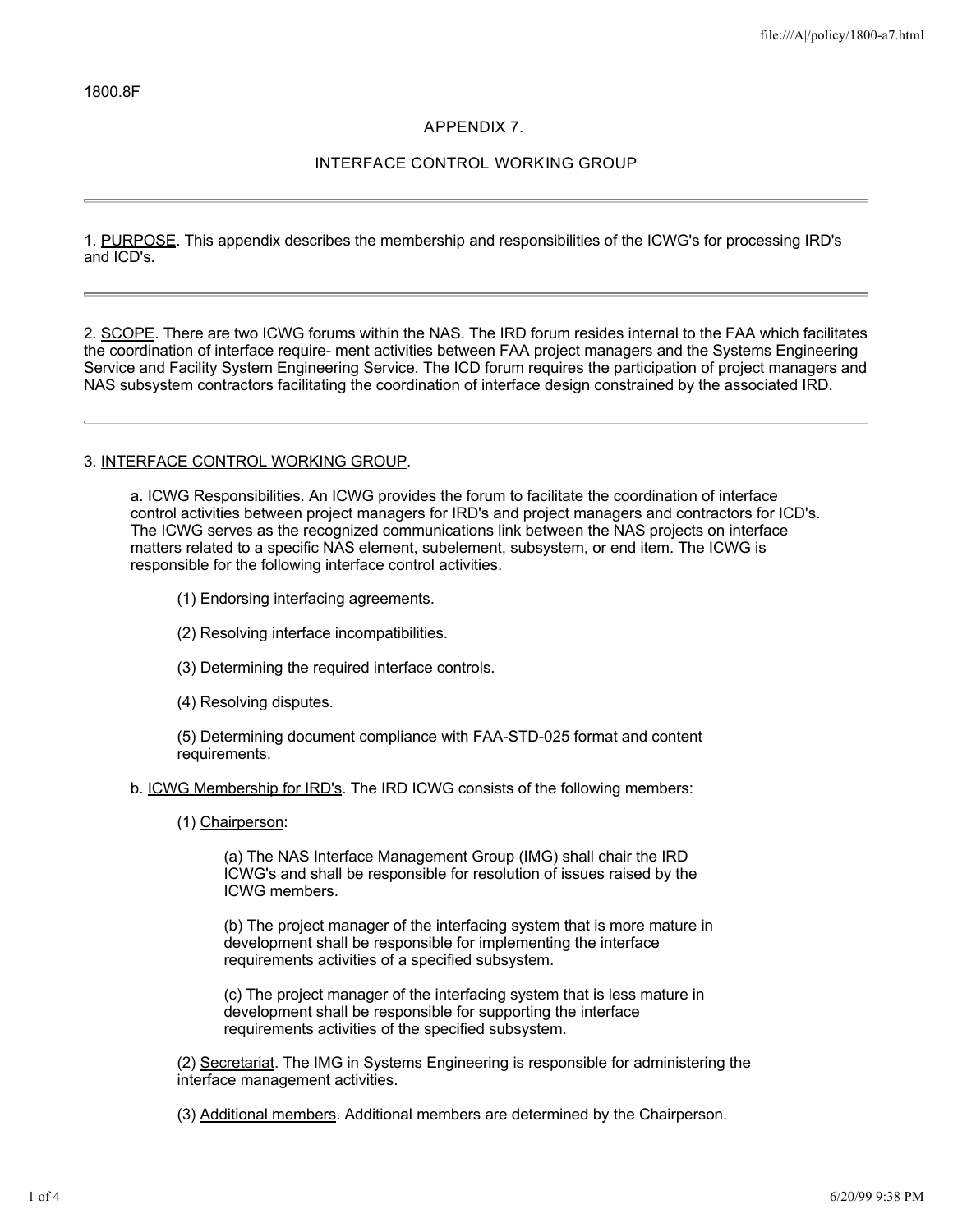c. ICWG Membership for ICD's. The ICD ICWG consists of the following members:

## (1) Co-chairpersons.

(a) The project manager of the interfacing system that is the more mature in development is responsible for supporting the interface control activities in accordance with FAA-STD-021.

(b) The project manager of the interfacing system that is less mature in development is responsible for supporting the interface control activities in accordance with FAA-STD-021.

(2) Secretariat. The secretariat is appointed by the Chairperson and is responsible for administering the interface control activities in accordance with FAA-STD-021.

(3) Originating/Participating Contractors. Contractors' representatives are authorized to participate in interface control activities on their behalf.

(4) Additional members. Additional members are determined by the Chairperson.

d. ICWG Meetings. ICWG members review interface requirements, develop interface control plans, resolve interface problems, obtain approval of interface control documentation, and coordinate other interface control activities as required. The ICWG Secretariat shall provide an agenda to the affected ICWG members at least five (5) working days prior to a meeting. He/she is responsible for the meeting minutes, including the recording of action items, commitment dates, and interface agreements.

#### e. ICWG Activities.

(1) Endorsing Interface Control Agreements. Interface requirements are documented in IRD's, and interface designs are documented in ICD's. The ICWG shall review and endorse all interface documentation between project managers. After the IRD or ICD is baselined, any subsequent interface revision (IR) in accordance with FAA-STD-025 will be reviewed and endorsed by the ICWG members prior to submittal through NCP process to the appropriate CCB for approval.

(a) IRD's. All new or revised IRD's submitted to the SE CCB shall be developed for baselining as follows:

> 1. The Interface Management Group (IMG) in Systems Engineering, comprised of Systems Engineering or Program Management, shall evaluate NAS requirements and designate IRD authors. This group shall identify the need for interface documentation and schedule its development.

2. The author shall obtain an end item number from the IMG.

3. The author shall develop the draft IRD and supporting case file, conduct table-top review meetings and coordinate NAS requirements with participating organizations prior to submitting the proposed IRD to the IMG for ICWG processing.

4. The IMG shall provide an ICWG package, consisting of the draft IRD, schedule of ICWG meetings, and any outstanding issues requiring resolution.

5. The ICWG members shall meet and resolve comments on the proposed draft document. Comments shall be solicited via clearance record procedures from the specified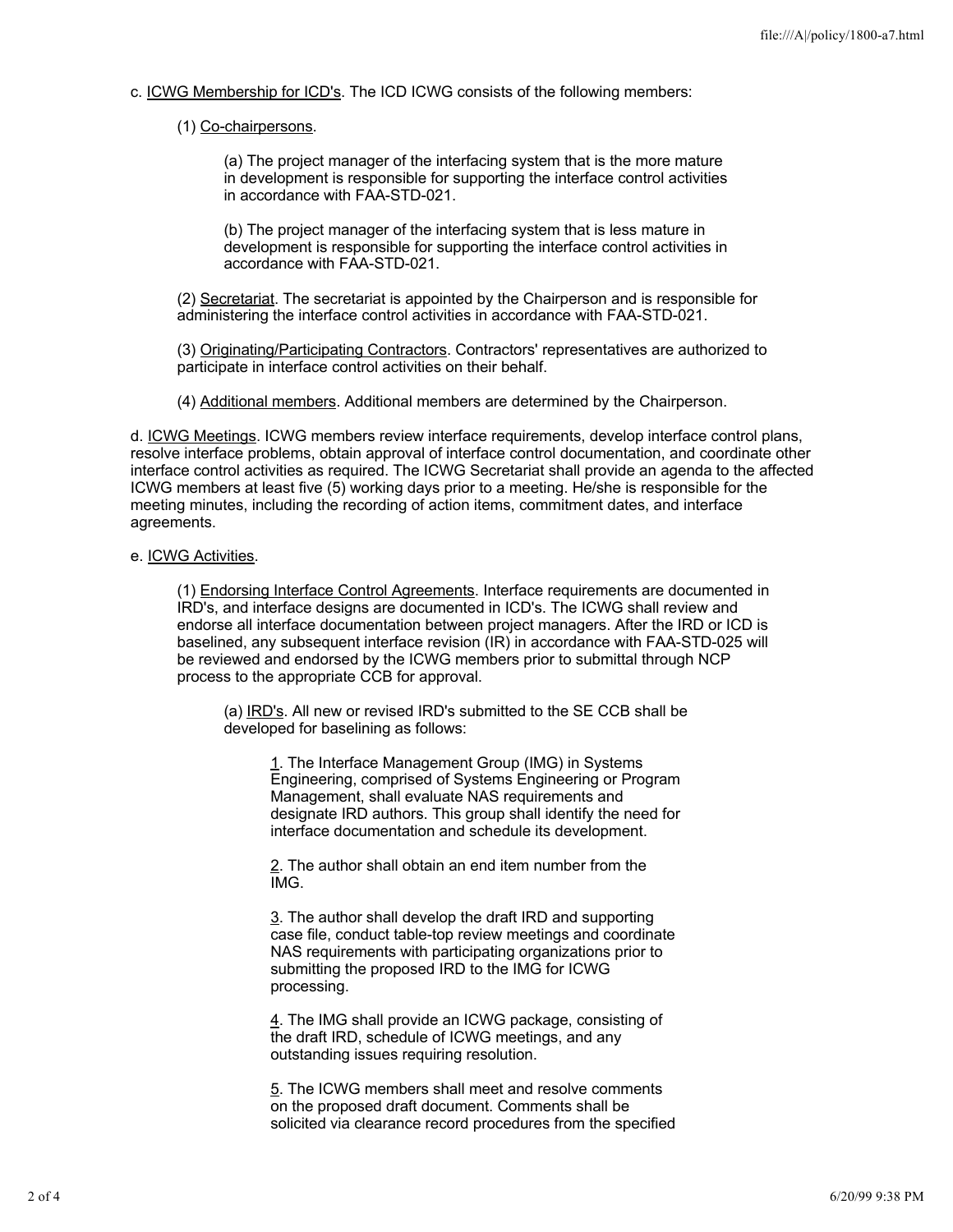"must reviewers."

6. After resolution of all comments, the ICWG shall endorse the document by completing the "approval signature" block on the IRD. This endorsement signifies that the document represents an agreement and that:

> (aa) The interfacing requirements have been reviewed by Systems Engineering and that they will meet the intent as specified in the subsystem functional specification and NAS-SS-1000.

(bb) The interfacing requirements and characteristics are compatible.

(cc) No change which affects interface compatibility will be made to a requirement without coordination and agreement between the participating project managers.

(dd) The IRD meets the format and content requirements of FAA-STD-025.

(b) ICD's. All new or revised ICD's submitted to the project manager shall be developed for baselining as follows:

1. The project manager of the interfacing subsystem that is more mature in development shall be responsible for directing that subsystem contractor in the implementation and operation of the ICD/ICWG in accordance with FAA-STD-021.

2. The project manager of the interfacing system that is less mature in development shall be responsible for directing that subsystem contractor to support the ICD/ICWG activities in accordance with FAA-STD-021.

3. When the interfacing system that is less mature in development, is out of phase contractually, that project manager shall support the activities of the ICD/ICWG himself/herself.

4. When the ICD is submitted by the contractor and approved by the project managers, it is submitted to the Program CCB for baselining.

(2) Resolving Interface Incompatibilities. Interface incompatibilities may result from nonavailability of interface data, inadequate interface data, or discrepancies in interface data. The ICWG shall coordinate the resolution of each interface incompatibility. The required solution may involve hardware/software requirements causing revisions to IRD's.

(a) Interface Data Unavailable or Inadequate. ICWG members shall cooperate in the exchange of interface data needed for IRD preparation and notify the IMG whenever nonavailability of adequate data impacts IRD development schedules. The IMG shall coordinate with the participating project managers to establish an action plan for obtaining the required interface data. When it is necessary to prepare an IRD prior to obtaining adequate data: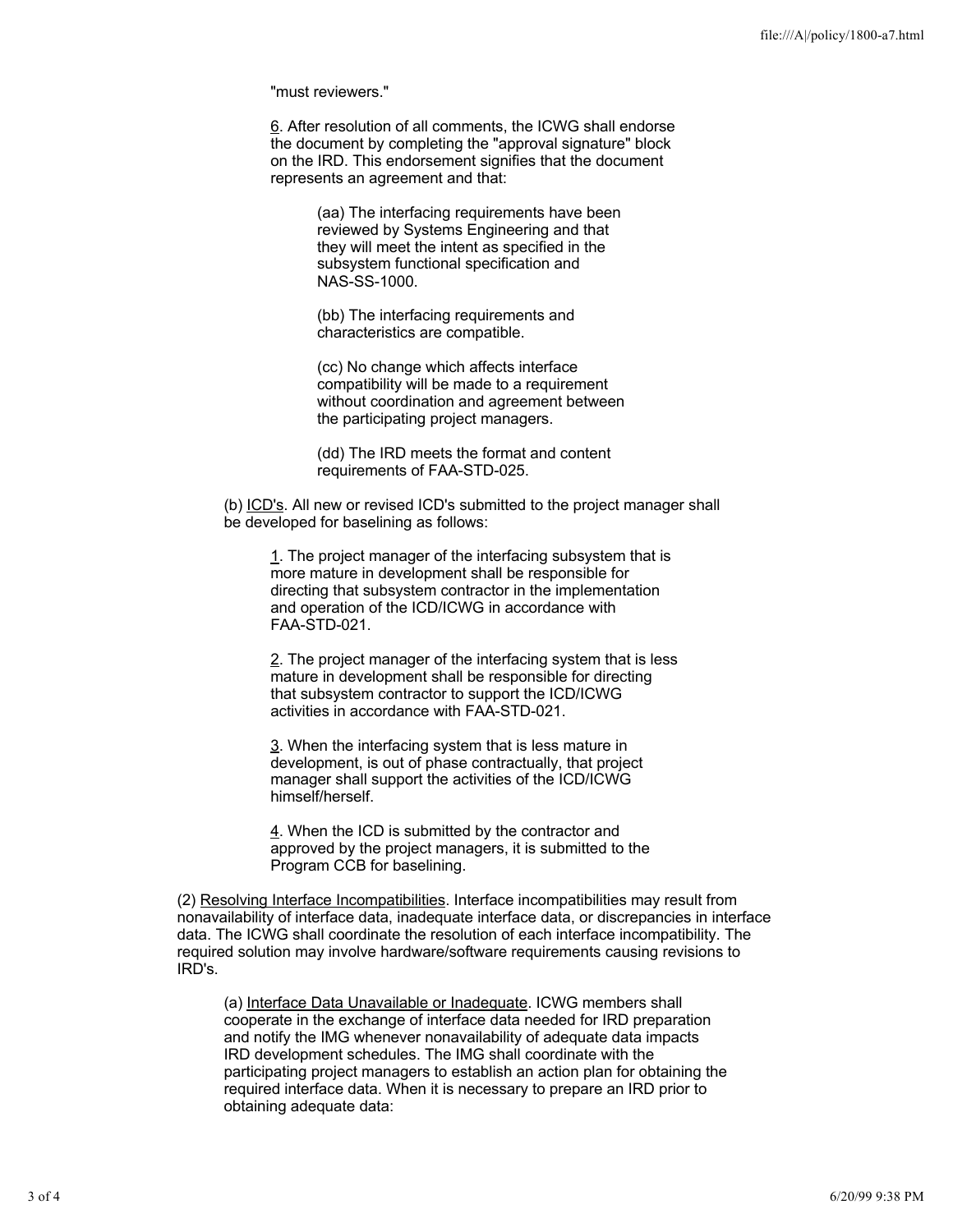1. The document originator shall identify each incomplete requirement and recommended action required for completion.

2. The responsible ICWG member will prepare an IR in accordance with FAA-STD-025 when data is available and the incompatibility is resolved.

(b) Discrepant Interface Data. ICWG members shall notify the IMG when the information contained in the interface control documentation differs from the actual requirement or incorrectly defines the interface (e.g., end item does not comply with the IRD; hardware responsibility has changed). The IMG shall coordinate with the participating project manager to establish an action plan and recommended disposition for correcting the discrepancy.

(3) Determining Required Interfaces. The need for new or revised IRD's may be generated by the introduction of new hardware/software or by engineering change proposals to existing systems. Interfaces which are candidates for interface control will be identified through review of the system documentation and associated NCP's. The IMG shall:

(a) Verify that the total interface impact has been identified on the NCP.

(b) Submit formal request for new IRD's or ICD's as necessary.

(c) Define and coordinate resolution of related problems.

(4) Status of ICWG Activities. The IMG is responsible for the preparation, maintenance, and distribution of ICWG status reports. These reports provide pertinent information to the ICWG members and the FAA on ICWG and related activities. A separate report should be maintained for each of the following:

(a) Current status of all authorized IRD's and ICD's and associated NCP's, revisions, and action items.

(b) Interface problems and associated action plans, disposition, and schedule.

f. Resolution of Disputes. In the event that ICWG members are unable to agree on interpretation of the interface control agreement requirements, or the interface requirements/characteristics, the problem shall be referred to the ICWG Chairperson. If resolution cannot be achieved at the ICWG, the problem shall be referred to the NAS Interface Management Group for disposition, with involvement by representatives from the appropriate organizations.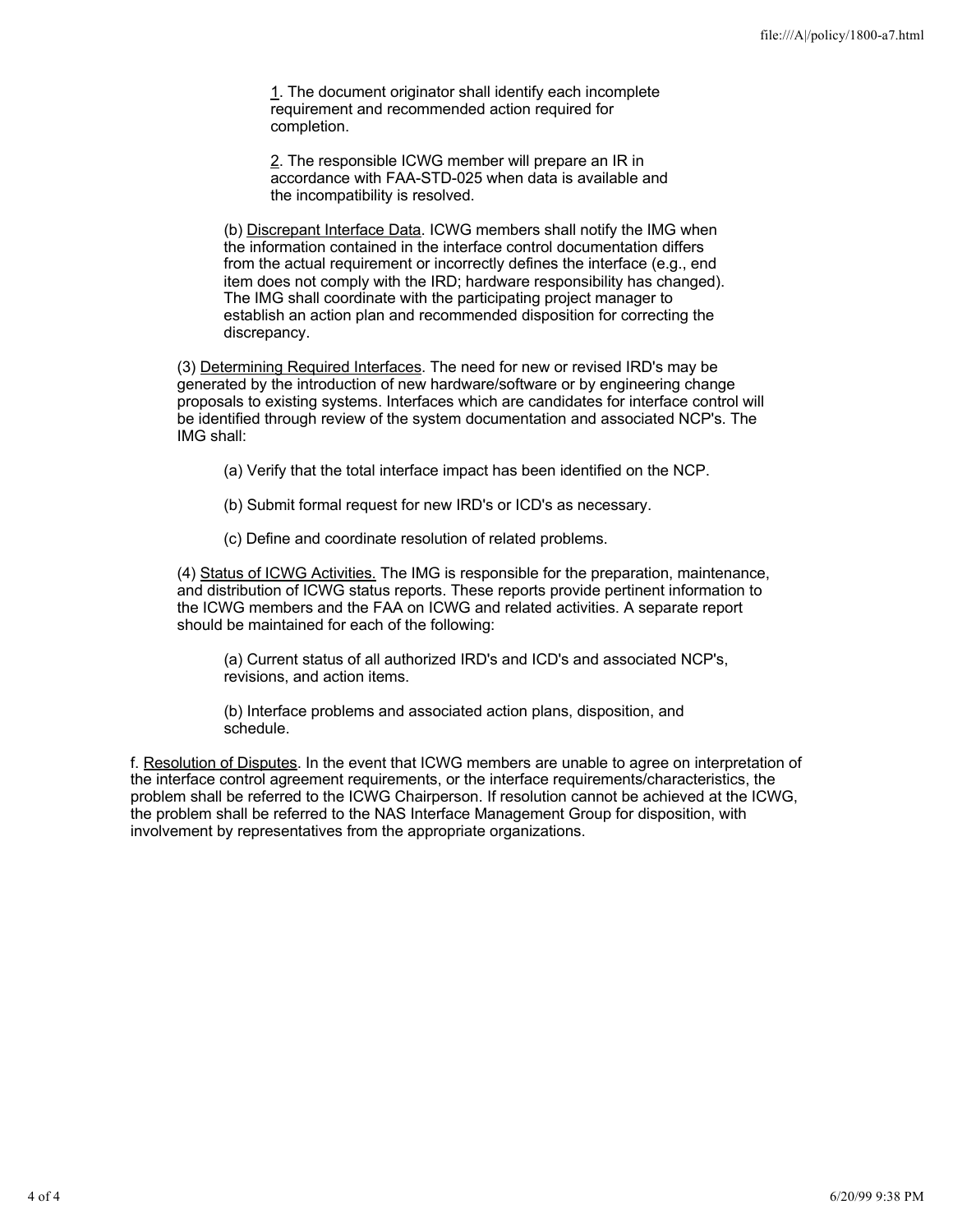## **APPENDIX 8.**

## **CONFIGURATION AUDITS**

1. PURPOSE. The purpose of this appendix is to provide the FAA guidance in the planning and conducting of formal configuration audits.

2. SCOPE. This information is supplemental to MIL-STD-1521. It provides the FAA with a definition of roles and responsibilities and a brief overview of an FCA and a PCA.

3. CONFIGURATION AUDITS. Audits as described in chapter 6, paragraph 66b, are used to verify the quality of the products prior to design approval and production authorization. The requirement for an FCA and a PCA must be called out in the contract SOW and the accompanying contract data requirements list. If it is not, the audit is an FAA task without contractor support unless the contract is modified.

4. ROLES AND RESPONSIBILITIES. The FAA must carry the lead role and bear the ultimate responsibility for performance and certification of the audit. Configuration audits should be conducted for the FAA, by the FAA. The extent to which a contractor is responsible for or participates in configuration audit efforts depends on the contractual requirements that have been imposed by the FAA.

a. FAA Program/Project Office. The primary responsibility for imposing the requirement and assuring the conduct of configuration audits rests with the program/project office. Responsibilities include scheduling, coordinating, and conducting the configuration audit. The project office should also ensure that CM audits are addressed in each contract SOW and that appropriate Contract Data Requirements List (CDRL) and Data Item Descriptions (DID) are included and tailored to a particular project. Ensuring that an audit is planned, scheduled, and conducted in consonance with other acceptance activities is also a program office responsibility. This includes provisions for allocating sufficient resources and time for this activity and ensuring that the task appears within program management planning documentation as a recognized activity/event. Resolution of subsystem performance deficiencies discovered through a configuration audit is a program/project office responsibility working in coordination with the QRO. The Program Management Office (PMO) and contracting officer have the final approval of the audit.

b. The Contractor. The role of the contractor in the conduct of configuration audits must be defined through contract work statement. FAA-STD-021 and/or MIL-STD-1521 are relevant standards calling for contractor participation in the conduct of configuration audits (FCA's and PCA's). However, the contractor work statement should be more specific than just naming the relevant standards. For example, the contractor CM plan should be required to contain a section addressing configuration audits, and major acquisitions should require a separate FCA/PCA plan in addition to the CM plan. Items discussed in these plans may include, but are not limited to:

(1) Schedules and agenda for the audit activity (FCA and PCA) and any preliminary meetings.

(2) Detailed list of proposed FCA and PCA tasks in accordance with the requirements of the standard(s) invoked.

(3) Outline of the audit in terms of location, available material, participants, assumed FAA role, etc.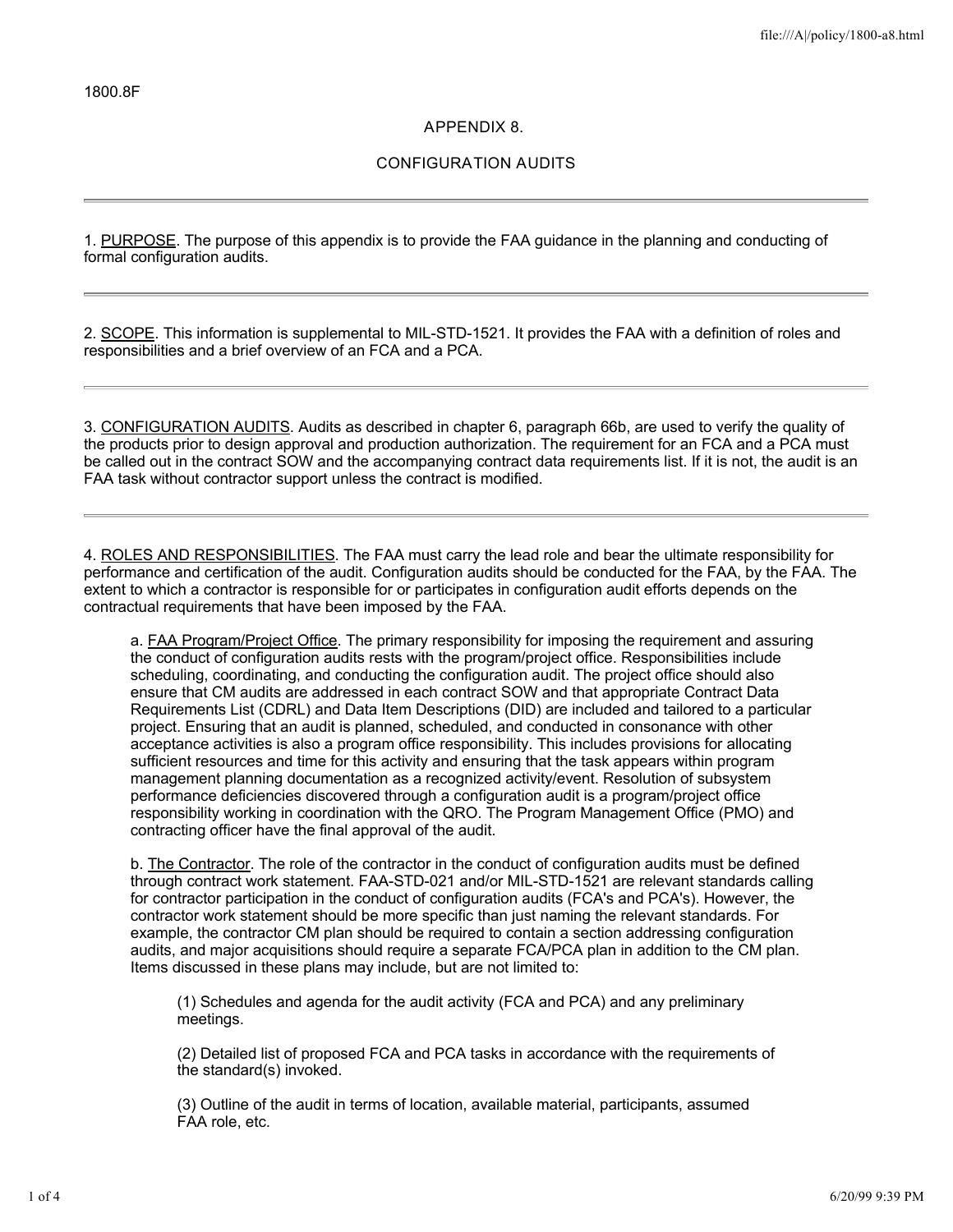(4) Reporting, including plan for recording and addressing discrepancies.

(5) List of material/documentation to be used and/or made available during each audit.

(6) Checklist of specific things to examine/verify during the conduct of each FCA and PCA task.

5. FUNCTIONAL CONFIGURATION AUDIT. An FCA should assess the functionality of a system as embodied in its controlling baselines (specifications). It should also address upward and downward requirements traceability between baselined A-level (functional) and B-level (allocated) specifications. The traceability should be established for every CI comprising the system's configuration. If a design baseline exists (C-level specifications), it too should be added to the traceability requirement. An FCA should render an assessment as to whether subsystem specifications at the functional, allocated, design, and "as-built" levels are consistent with each other. An FCA should use the results of tasks performed by Quality Assurance (QA), Testing and Evaluation (T&E), and Independent Validation and Verification (IV&V) organizations to facilitate the overall conduct of an FCA and to avoid duplication of efforts.

a. Scheduling. An FCA depends on documentation availability and the completion of project/contractor testing at the CI level. An FCA should be done incrementally as documentation and test requirements for each of the CI's have been met. The time that is required to conduct an FCA for a given CI will depend on many factors, including: the complexity and criticality of the CI and the subsystem being audited; whether it is hardware and/or software; the contractor's role; and the availability of a requirements traceability matrix.

b. Required Material. Required material will vary from subsystem to subsystem. Consideration should be given to constraints such as contractor proprietary data rights and contract provisions that do not require drawings and data packages to be delivered with the subsystem. This situation is likely when hardware CI's are COTS items. The following list indicates the types of data, information, and documents that are required (or desired) for the support of an FCA:

(1) Contractor CDRL's:

- (a) Specifications (system/segment, development, and product).
- (b) Interface Control Documents (ICD).
- (c) Manuals.
- (d) Drawings.
- (e) Test Plans/Procedures.
- (f) CM plan.
- (g) FCA plan, if major acquisition.
- (h) Others depending on contract CDRL list.
- (2) Procurement Package/Specifications IRD's.
- (3) Relevant QRO audit reports.
- (4) List of contract changes and disposition thereof.
- (5) Test data and test reports.

(6) Schedules of all test activities for all CI's, including integration and acceptance test schedules.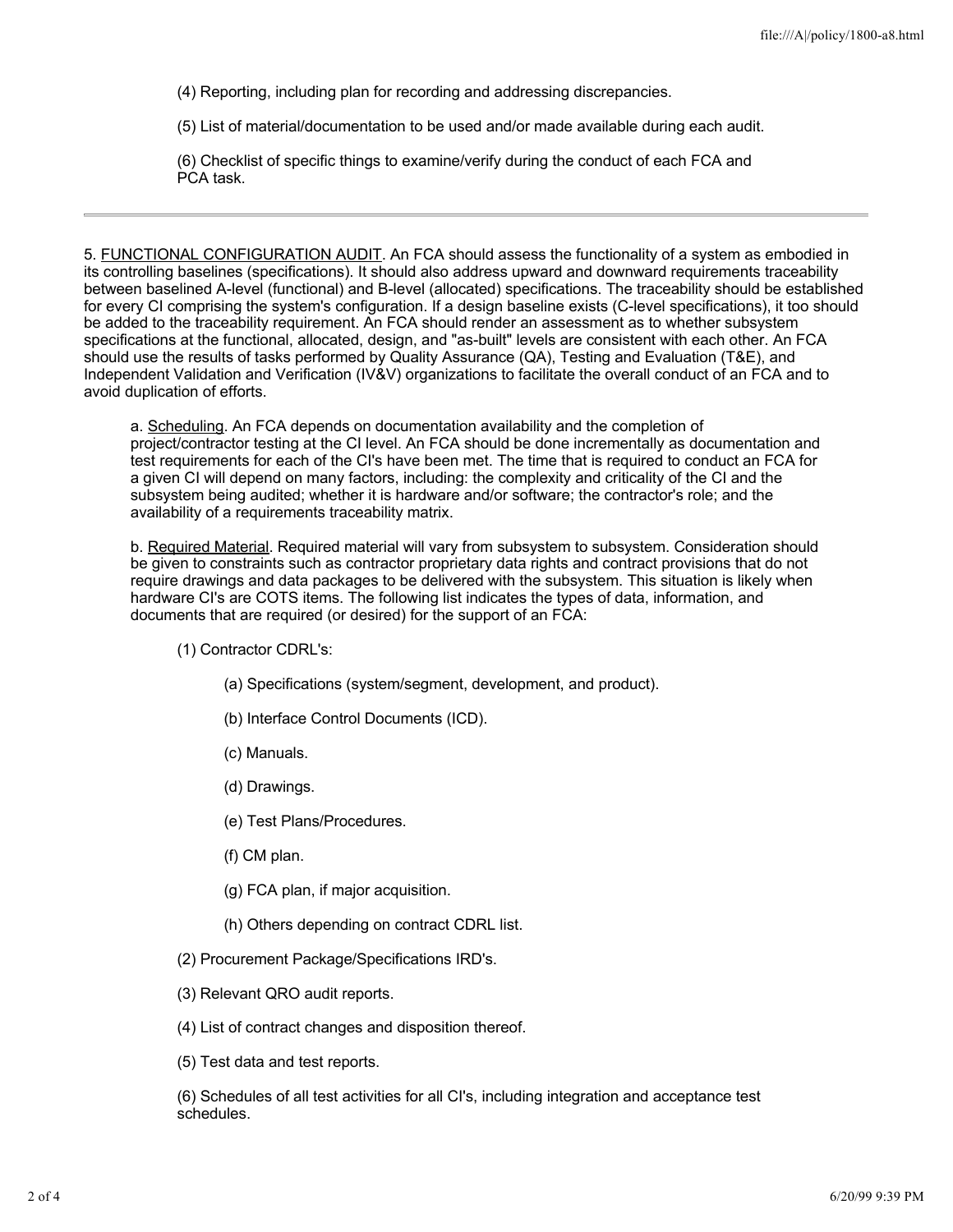(7) Any IV&V reports or SOW's concerning IV&V activities.

(8) Minutes of any prior technical review; e.g., SDR, PDR, CDR.

(9) Program CCD log relative to the subsystem from project inception.

(10) Records of all updates to CDRL documentation.

(11) Complete list of successfully accomplished functional test categorized according to the availability of recorded test data (by CI).

(12) Complete list of functional tests yet to be conducted (by CI).

(13) Preproduction and production test results (hardware CI's).

(14) For Government-furnished software/hardware, list of relevant PTR's and HDR's.

(15) Analysis/simulation results of performance parameters that cannot be tested realistically.

(16) List of NCP's, if any.

(17) Configuration status accounting data and reports.

c. FCA Checklist. MIL-STD-1521 provides several checklists to be tailored to each particular subsystem's audit.

d. FCA Findings. If FCA findings identify significant deficiencies, the subsystems functional configuration integrity is in question and the project managers must rectify them through the contractor. If, however, no deficiencies of consequence are identified, the subsystems functional configuration is adequate for baselining purposes.

6. PHYSICAL CONFIGURATION AUDIT. A PCA requires access to the "as-built" hardware and software. PCA assessments should establish that the "as-built" CI's are accurately and completely defined by their documentation, and that the C-level specification documentation conforms to the "as-built" CI's. The significance of this specification-to-CI comparison is to establish that the C-level specifications (if available) are sufficiently detailed so as to be useful and representative of that which has been built. A PCA conducted on software CI's normally will be of greater complexity and difficulty than for hardware CI's because the "as-built" software has various representations. A PCA of software CI's must assess the conformance of all the representations of each CSCI i.e., the specification, list, source code, and possibly others such as object code. Additionally, a PCA conducted on CSCI's should also examine the media carrying the actual CSCI's to ensure identification and traceability from release-to-release and from version-to-version through appropriate marking/labeling. The PCA should ensure that all of the subsystems' CI's are identified consistently within a hierarchical framework. Moreover, there should be a configuration index of all CI's that can be verified against the physical items. For software, this verification should include ensuring that the source code representation of each CSCI carries the identification contained in the index and that the index is complete and accurate.

a. Scheduling. A PCA should be scheduled near the acceptance of the first article, and concurrent with or after the FCA. The availability of, and access to, each CI (hardware or software) is necessary for a PCA.

b. Required Material. All of the material noted in paragraph 5b is required for the PCA as well as the FCA. Also, the "as-built" CI's are required to be available for examination. In the case of software CI's this will include the source code, object code, and the media carrying the code. Software media identification and correlation with the source and object code are important considerations during a PCA of a software CI.

c. PCA Checklist. MIL-STD-1521 provides several checklists to be tailored to each particular subsystem's audit.